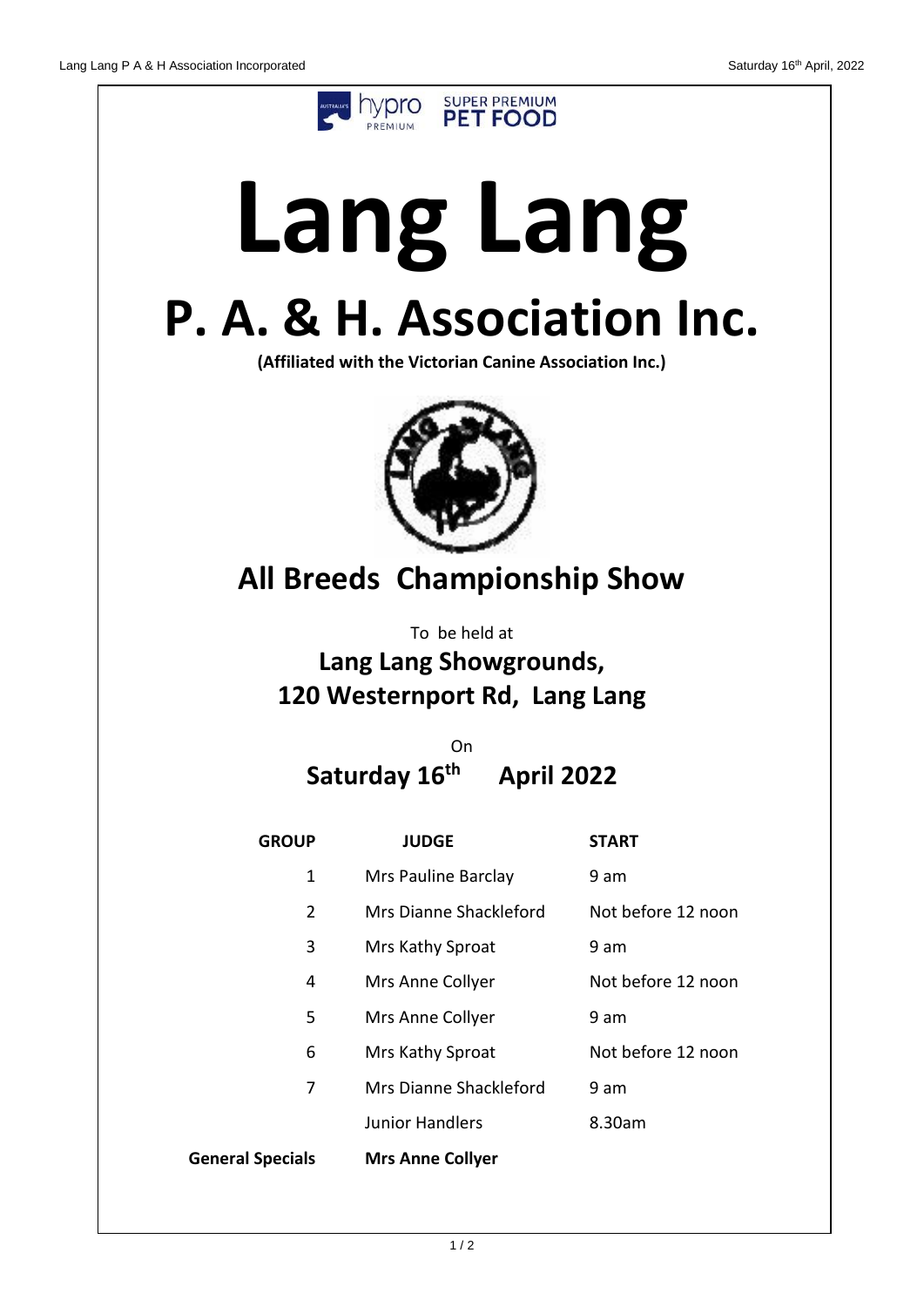# **Lang Lang P. A. & H. Association Inc.**

| <b>Show Secretary</b>  | anne.lenne@gmail.com<br>5998 2374 |
|------------------------|-----------------------------------|
| Committee              | Dorothy Alexander                 |
| VCA Rep                | Jen Eaton                         |
| First Aid              | St Johns                          |
| <b>Show Manager</b>    | Alisha Van Vliet                  |
| <b>Covid Marshalls</b> | Linda Dempsey                     |





All persons attending must comply with all current Covid rulings

Catalogue online only available on the day.

Extreme weather: Dogs Victoria Extreme Weather Regulations will apply

AWARDS: Cash and sash for all In Group and In Show awards

Thank you to our wonderful sponsors for their support of our event.





## **APPRECIATION:**

**The Lang Lang P. A. & H. Association Inc would like to express their gratitude to the Judges, Stewards, VCA Representative and all the helpers on the day who helped put this Show together. To all the Exhibitors a big thank you for your attendance.**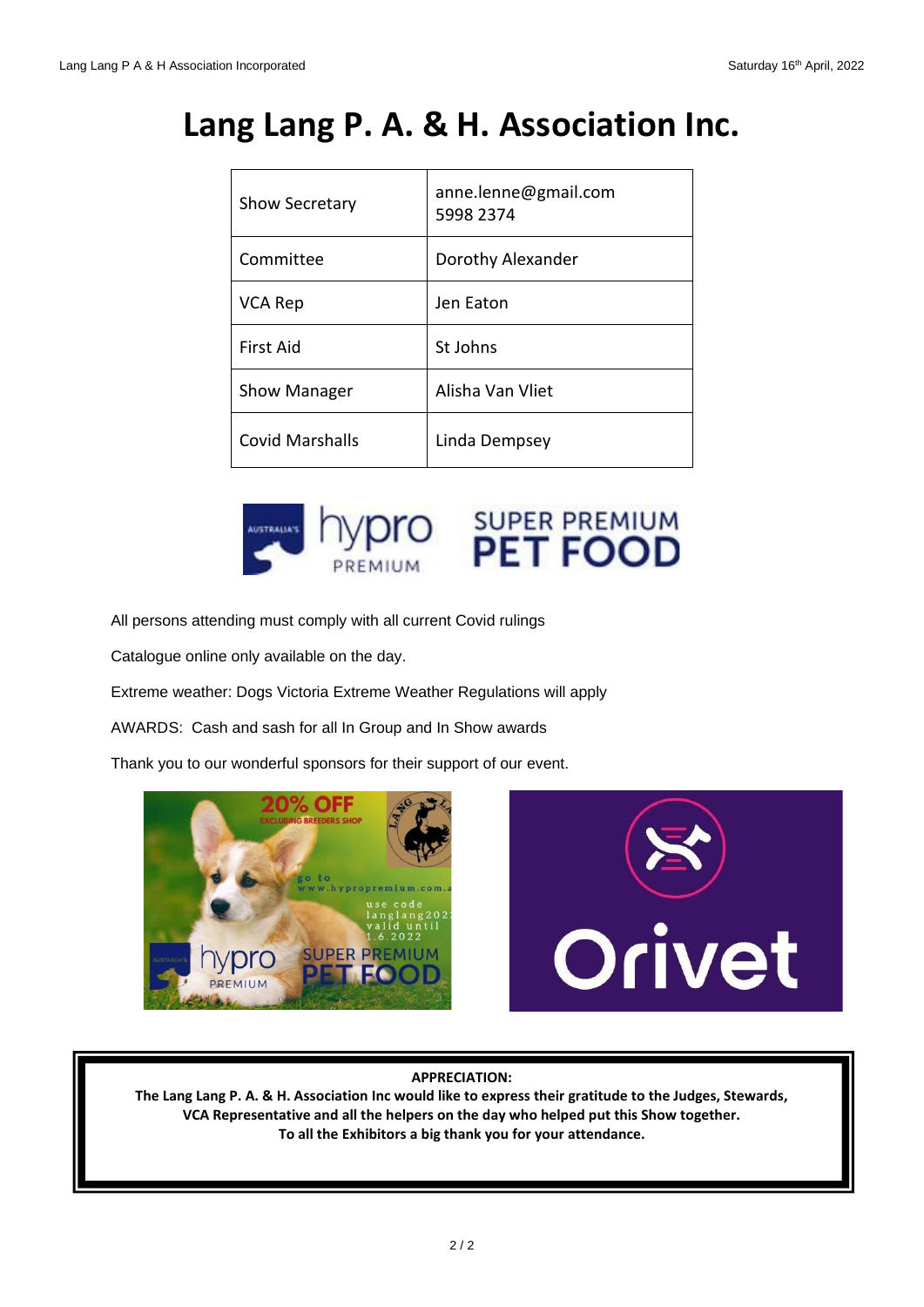|                    | <b>Group 1 - Toy Group</b>                                                                                           |
|--------------------|----------------------------------------------------------------------------------------------------------------------|
|                    | Mrs Pauline F Barclay (VIC)                                                                                          |
| <b>Start Time:</b> |                                                                                                                      |
|                    | <b>Bichon Frise</b>                                                                                                  |
|                    | Class 10 - Australian Bred Dog                                                                                       |
|                    | J & W Hutchison & M Newman: CH MONJOIE CHASING THE                                                                   |
| $1st*$             | SUN 01-10-2020 Bred By: Exh S: Monjoie Biscuit D: Ch                                                                 |
|                    | Monjoie Walking On Sunshine                                                                                          |
| Сh                 | 1<br>6<br>Pts                                                                                                        |
|                    | Class 5a - Intermediate Bitch                                                                                        |
| 2<br>$1st^*$       | J & W Hutchison & M Newman: CH & AM CH SOLSTICE<br>CRYSTAL BY DASH AT MONJOIE (IMP USA) 10-07-2020                   |
|                    | Bred By: L Dicken & E Phelps & A Burks S: Ch Monjoie Dash                                                            |
|                    | Of Summer D: Gchb Ch Solstice Frostfire Ca Bcat                                                                      |
| Сh                 | 2<br>6<br>Pts                                                                                                        |
| BOB                | 7<br>2 Bitch<br>1 Dog<br>R/Up<br>Pts                                                                                 |
|                    | <b>Cavalier King Charles Spaniel</b>                                                                                 |
|                    | Class 1 - Baby Puppy Dog                                                                                             |
|                    | Bethany Murdoch: BRIMARVAN FOREVER YOUNG 30-10-                                                                      |
| 1st                | 2021 Bred By: Brimarvan Kennels S: Am.Grand                                                                          |
|                    | Ch.Aust.Supreme Ch. Sheeba Althof Red Is Back (Imp.Usa)<br><b>D:</b> Brimarvan Garden Of Eden                        |
|                    | Class 4 - Junior Dog                                                                                                 |
| 4                  | Mrs A J Kleinitz: BLACKTREE TOUCHED BY BLUE 18-10-2020                                                               |
| 2nd                | Bred By: Mrs A J Kleinitz S: Blacktree Tangled Up In Blue D:<br>Blacktree Touched By An Angel                        |
|                    | Sue Smith: JESSICAV SECRET SPECIAL AGENT 20-01-2021                                                                  |
| $1st*$             | Bred By: Sue Smith S: Dapsen Who'S Foolin Who D: Jessicav                                                            |
|                    | Secret Potion                                                                                                        |
|                    | Class 5 - Intermediate Dog                                                                                           |
|                    | Joy McInnes: INNESVEIL NORTHERN DREAM (AI) 10-02-<br>2020 Bred By: Joy McInnes S: Blg. Ch.Nld. Jr.Ch. Nld. Ch.       |
| $1st^*$            | Womanizer Of An Excellent Choice (Imp Nld) D: Innesveil                                                              |
|                    | Northern Lights<br>Mrs A J Kleinitz: BLACKTREE JACK OF DIAMONDS 07-10-                                               |
| 7                  | 2020 Bred By: Mrs A J Kleinitz S: Blacktree Whiskey Jack (Ai)                                                        |
| 2nd                | D: Blacktree Golden Girl                                                                                             |
|                    | Class 11 - Open Dog                                                                                                  |
| 8                  | Daventri Kennels: DAVENTRI JEWELL ON FIRE 08-11-2018<br>Bred By: Daventri Kennels S: Ch. Caribelle Icy Cold But Cool |
| $1st*$             | (Ai) <b>D</b> : Ch. Daventri Sugar And Spice                                                                         |
| Сh                 | 6<br>10<br>Res 5<br>Pts                                                                                              |
|                    | Class 1a - Baby Puppy Bitch                                                                                          |
| 9                  | Bronwyn Schmidt: BRADES SITTING PRETTY 04-11-2021                                                                    |
| 3rd                | Bred By: BRONWYN SCHMIDT S: Nld.Ch. Nld. Jr Ch.<br>Whateverof An Excellent Choice (Imp Nld) D: Ch Woodhay            |
|                    | Jameka                                                                                                               |
| 10                 | Mr S & Mrs J Wynn: JENAWYN FYRE DANCE 03-12-2021                                                                     |
| 2nd                | Bred By: Mr S & Mrs J Wynn S: Am Ch Verheyen Dustin(Uk)<br>D: Jenawyn Firelighter (Ai)                               |
| 11                 | Mrs A J Kleinitz: BLACKTREE QUEEN OF MYSTERY 30-11-                                                                  |
| $1st^*$            | 2021 Bred By: EXH S: Blacktree Whiskey Jack (Ai) D:                                                                  |
|                    | <b>Blacktree The Queen Bee</b>                                                                                       |
| 12                 | <b>Class 2a - Minor Puppy Bitch</b><br>Daventri Kennels: DAVENTRI THYME TRAVELLER 20-09-                             |
| $1st^*$            | 2021 Bred By: Daventri Kennels S: Ch. Daventri In The Nich                                                           |
|                    | Of Thyme D: Ch. Daventri Secret Addiction                                                                            |
|                    | Class 3a - Puppy Bitch                                                                                               |
| 13                 | Joy McInnes: INNESVEIL RIVERBOAT PRINCESS (AI) 30-05-<br>2021 Bred By: J McInnes S: Blg. Ch. C.I.B.Dutch.Jr.Ch.      |
| 1st*               | Nld.Ch. Vdh.Ch.Riverdale Of An Excellent Choice (Imp Nld)                                                            |
|                    | D: Woodhay Francesca                                                                                                 |
|                    |                                                                                                                      |

14 Mr S & Mrs J Wynn: **JENAWYN SOUTHERN SPICE** 18-07- 2021 **Bred By:** Mr S & Mrs J Wynn **S:** Ch Matmor Pomp And **2nd 2021 Brea By:** IVIT 3 & IVITS J WYITH **3.** CITIVIAL Circumstance (Ai) **D:** Jenawyn Southern Sass

#### **Class 4a - Junior Bitch**

- 15 Bronwyn Schmidt: **BRADES JAMAYA** 13-05-2021 **Bred By:** BRONWYN SCHMIDT **S:** Innesveil Northern Dream(Ai) **D:** Ch **st** BRONWYN SCHIVII 16 Daventri Kennels: **DAVENTRI SECRET ALLURE** 28-12-2020 **Bred By:** Daventri Kennels **S:** Daventri Secret Whispers **D: th Brea by:** Daventri Kenne<br>Ch. Daventri Ice Dancer
- 17 Mrs A J Kleinitz: **KAHLEYVALE LUCK OF THE IRISH** 15-03- 2021 **Bred By:** Ms. Carol Yates **S:** Blacktree The Gambler **D: nd** Zuzi **Breu By:** IVIS. Carona<br>Kahleyvale Melrose Place
- 18 Ms M Creek: **LAKEISHA COVER ME IN SUNSHINE** 07-04-
- 2021 **Bred By:** Ms M Creek **S:** Lakeisha Blazing Inferno **D: 3rd** 2021 **Brea By:** MS M Creek S:<br>Lakeisha Midnight Obsession

#### **Class 5a - Intermediate Bitch**

19 Mr S & Mrs J Wynn: **JENAWYN FIREWORKS(AI)** 26-02-2020

**Bred By:** Mr S & Mrs J Wynn **S:** Beth. Ch.Nld.Jr Ch Womaniser Of An Excellent Choice(Imp Nld) **D:** Ch Jenawyn Firecracker **1st**

## **Class 10a - Australian Bred Bitch**

- 20 Sue Smith: **JESSICAV WHO'S SECRET CHARM** 20-01-2021
- **Bred By:** Sue Smith **S:** Dapsone Who'S Foolin Who **D: St\* Died by:** Sue Smith St\*<br>Jessicav Secret Potion

## **Class 11a - Open Bitch**

| 21     | Joy McInnes: INNESVEIL HOGANS JEWEL AI 20-05-2018              |
|--------|----------------------------------------------------------------|
| Absent | <b>Bred By: Joy McInnes S: Charnell Hogan (Jw) (Imp Uk) D:</b> |
|        | Woodhay Francesca                                              |
|        |                                                                |

| Ch | 15            | Pts | 14 | Res | -13           |
|----|---------------|-----|----|-----|---------------|
|    | BOB 6 Dog Pts |     |    |     | 19 R/Up 5 Dog |

## Chihuahua (Long Coat)

## **Class 1 - Baby Puppy Dog**

22 Ms Kerry Allison: **ADORACHI HEAVENS IMAGE** 14-01-2022 **Bred By:** Ms Kerry Allison **S:** Ch Hollychi Ballybranok **D:** Ch **st Elspeth Gordie** 

## **Class 2 - Minor Puppy Dog**

- 23 E Slavin, C Slavin & S Foote: **STANDOFF**
- **LOOKWHATYOUMADEMEDO** 15-10-2021 **Bred By:** E Slavin, C Slavin & S Foote **S:** Calysta Calm Ya Farm **D:** Aust Ch Cheekychi My Kind Of Trouble **1st\***

## **Class 5 - Intermediate Dog**

- 24 Ms Kerry Allison: **YOLLIECHI BLUE BAYOU** 24-07-2020 **Bred**
- **By:** Yolanda Krznaric **S:** Ch Hollychi Ballybranok **D:** Ellielane **st\*** By: Yolanda Krznaric<br>Reba In Wonderland

#### **Class 10 - Australian Bred Dog**

- 25 Karen McCabe: **CH.HOLLYCHI BALLYBRANOK** 30-11-2018
- **Bred By:** Karen McCabe **S:** Kfinch Smokey N The Bandit **D: st\*** Brea By: Karen McCabe 3<br>Ch. Hollychi Celtic Lassie

## **Class 11 - Open Dog**

- 26 R Byrne & V Leonard: **CAIRFORD DEVIL GATE DRIVE** 07-03- 2018 **Bred By:** D & R Byrne **S:** Sup Ch. Cairford Better **st**\* 2018 **Bred By:** D & R Byrne S: Sup Cn. Ca<br>Thdevil Uknow **D:** Kaliente Morning Star
- Ch **24** Pts **9** Res **23**

## **Class 1a - Baby Puppy Bitch**

27 Ms Kerry Allison: **ADORACHI HEAVENS SENT** 14-01-2022 **Bred By:** Ms Kerry Allison **S:** Ch Hollychi Ballybranok **D:** Ch **St\*** Bred By: MS Ke<br>Flspeth Gordie

#### **Class 2a - Minor Puppy Bitch**

- 28 E Slavin, C Slavin & S Foote: **STANDOFF I KNEW YOU WERE**
- **TROUBLE** 15-10-2021 **Bred By:** E Slavin, C Slavin & S Foote **S:** Calysta Calm Ya Farm **D:** Aust Ch Cheekychi My Kind Of Trouble **2nd**
- 29 Karen McCabe: **HOLLYCHI BRING ME MARIGOLDS** 22-08-
- 2021 **Bred By:** Karen McCabe **S:** Ch.Hollychi Bring Heaven **st** 2021 **Brea By:** Karen McCape **5:** Cn.f<br>To U **D:** Ch.Hollychi Sweet Magnolia

## **Class 3a - Puppy Bitch**

30 E Slavin, C Slavin & S Foote: **STANDOFF KISS THIS** 15-10- 2021 **Bred By:** E Slavin, C Slavin & S Foote **S:** Calysta Calm **2nd** <sup>2021</sup> Bred By: E Slavin, C Slavin & S Foote S: Calyst Cheekychi My Kind Of Trouble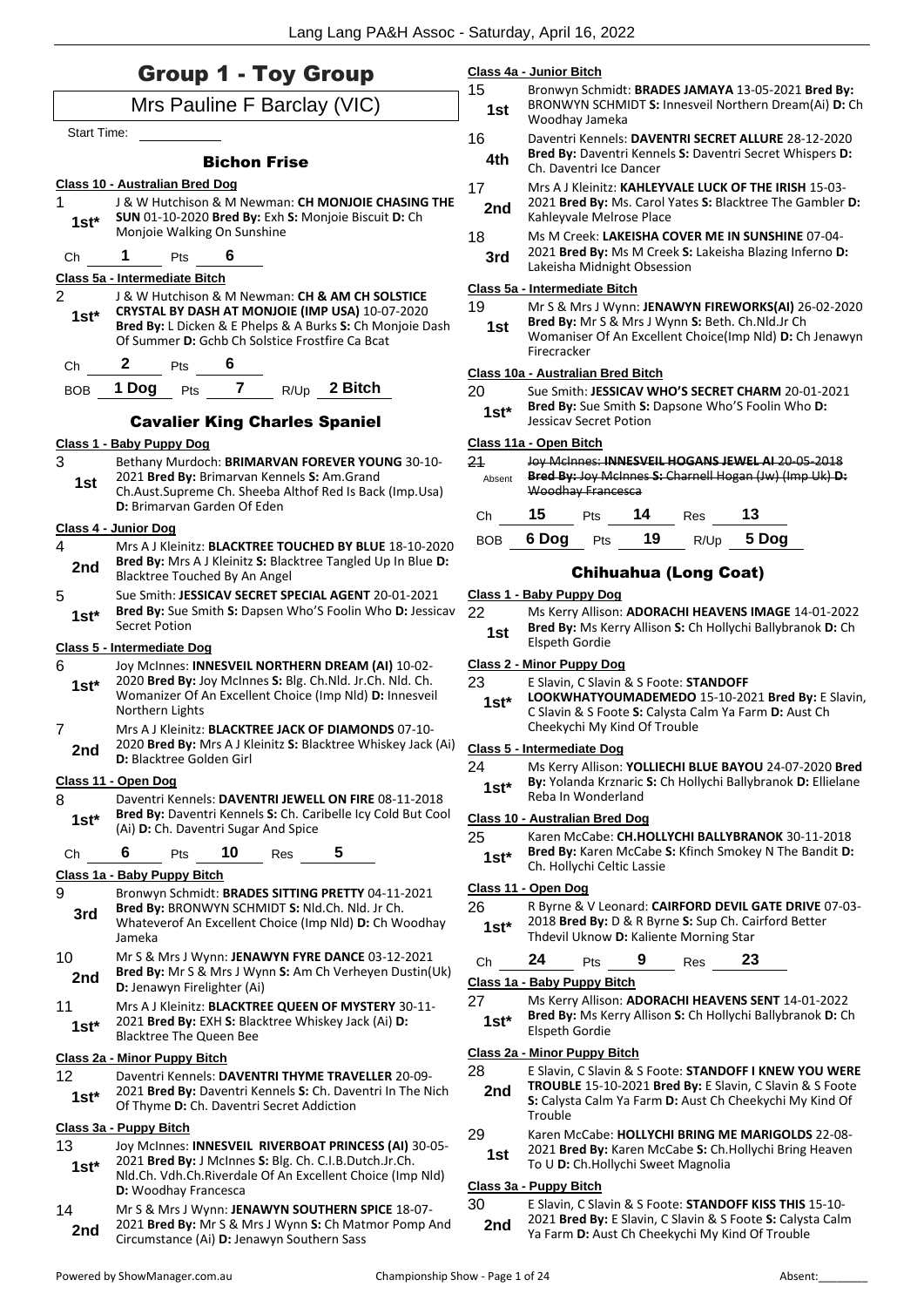| 31<br>3rd     | Miss C Bull: CALIYA SUMMER ADDICTION 22-08-2021 Bred<br>By: Miss C Bull S: Itl Ch Addicted To You Di San Gimignano<br>(Imp Ita) D: Caliya Summer Ashes     | <u>Cla</u> |
|---------------|------------------------------------------------------------------------------------------------------------------------------------------------------------|------------|
| 32<br>$1st^*$ | Ms Kerry Allison: PERKEE JOYFUL DAISY 19-04-2021 Bred<br>By: Mrs L. E. Gunnell S: Perkee Chase Looking At You D:                                           | 46         |
|               | Perkee We Found Truffles                                                                                                                                   | 47         |
|               | Class 4a - Junior Bitch                                                                                                                                    |            |
| 33            | julie campbell: PELISCHA LUCKY PENNY 08-12-2020 Bred                                                                                                       |            |
| $1st^*$       | By: Mr and Mrs Chandler S: Ch El-Toro Lucky Chip D:<br>Pelischa Miss Bobbie Bobbie                                                                         | C          |
| 34            | Miss C Bull: CALIYA MAYBE ITS MAYBELINE 05-02-2021                                                                                                         | CΙa        |
| 2nd           | Bred By: Miss C Bull S: Ch. Chaniekan All Too Tawriffic D:<br>Ch. Caliya Summer Beauty                                                                     | 48         |
|               | Class 5a - Intermediate Bitch                                                                                                                              |            |
| 35            | Mrs Yolanda Krznaric: YOLLIECHI LILY IN WONDERLAND 24-                                                                                                     | <u>Cla</u> |
| 1st           | 07-2020 Bred By: Yolanda Krznaric S: Ch.Hollychi<br>Ballybranok D: Ellielanne Reba In Wonderland                                                           | 49         |
| Ch            | 13<br>35<br>29<br>Pts<br>Res                                                                                                                               |            |
| <b>BOB</b>    | 23 Dog<br>24 Doa<br>$-17$<br>Pts<br>R/Up                                                                                                                   | CΙa<br>50  |
|               | <b>Chihuahua (Smooth Coat)</b>                                                                                                                             |            |
|               | Class 2 - Minor Puppy Dog                                                                                                                                  |            |
| 36            | Miss C Bull: CALIYA NAUGHTY LIL ADDICTION 18-08-2021                                                                                                       | C          |
| 1st*          | Bred By: Miss C Bull S: Itl Ch Addicted To You Di San<br>Gimignano (Imp Ita) D: Ch Adrahil Blueprintof Beauty                                              | В          |
|               | <u> Class 3 - Puppy Dog</u>                                                                                                                                |            |
| 37            | Ms Kerry Allison: SALINACRUZ MEANT TO BE 14-06-2021                                                                                                        | <u>Cla</u> |
| 1st*          | Bred By: Ms Yvonne Tester S: Nz Ch Misty Meadows<br>Boston-Pc D: Nz Ch Salinacruz Alexandra Blu                                                            | 51         |
| Ch            | 37<br>7<br>36<br>Pts<br>Res                                                                                                                                | 52         |
|               | Class 1a - Baby Puppy Bitch                                                                                                                                |            |
| 38            | Karen A McCabe: HOLLYCHI DRESSED IN MIRACLES 08-12-                                                                                                        |            |
| $1st*$        | 2021 Bred By: Karen A McCabe S: Ch. Salinacruz Dressed To<br>Kill(Impnzl) D: Ch. Hollychi Diamond Delight                                                  | CΙa<br>53  |
| 39            | Miss C Bull: CALIYA RUBY TUESDAY 17-12-2021 Bred By:                                                                                                       |            |
| 2nd           | Miss C Bull S: Misty Meadow's Mad About You P-L (Imp Ita)<br>D: Caliya Summer Flame                                                                        |            |
|               | Class 3a - Puppy Bitch                                                                                                                                     | <u>Cla</u> |
| 1st           | 40 L.E.Gunnell: SALINACRUZ FRENCH CONXON (IMPNZL) 14<br>06-2021 Bred By: Ms Y Tester S: Nz Ch Misty Meadows<br>Boston-Pc D: Nz Ch Salinacruz Alexandra Blu | 54         |
| 41            | Miss C Bull: CALIYA CANDY ADDICTION 18-08-2021 Bred                                                                                                        | C          |
| 2nd           | By: Miss C Bull S: Itl Ch Addicted To You Di San Gimignano<br>(Imp Ita) D: Ch Adrahil Blueprintof Beauty                                                   | <u>Cla</u> |
| 42            | Rick Carter: ADRAHIL THE ADORNED 03-09-2021 Bred By: R                                                                                                     | 55         |
| 3rd           | Carter S: Ch Mexicatl Fils De L Eclipse D: Adrahil Crackling<br>Fire                                                                                       |            |
|               | Class 5a - Intermediate Bitch                                                                                                                              | <u>Cla</u> |
|               | L.E.Gunnell: HOLLYCHI BONNIE IRISH LADY 02-07-2020                                                                                                         | 56         |
| 43<br>$1st^*$ | Bred By: Mrs K McCabe S: Ch Hollychi Ballybranok D: Grand<br>Ch Hollychi Lady Antebellum                                                                   |            |
|               | Class 10a - Australian Bred Bitch                                                                                                                          | C          |
| 44            | Rick Carter: ADRAHIL GEEZ SHES ON FIRE 29-10-2020 Bred                                                                                                     | В          |
| $1st^*$       | By: R Carter S: Adrahil Fred The Fireman D: Ch Adrahil Geez<br>She's Fine                                                                                  |            |
| Ch            | 44<br>40<br>10<br>Pts<br>Res                                                                                                                               | <u>Cla</u> |
|               | 12<br>R/Up 36 Dog<br>BOB 37 Dog Pts                                                                                                                        | 57         |
|               |                                                                                                                                                            |            |
|               | <b>English Toy Terrier (Black &amp; Tan)</b>                                                                                                               |            |
|               | <b>Class 2 - Minor Puppy Dog</b>                                                                                                                           | <u>Cla</u> |
| 45            | Ms P Saunders: YURRUGAR LONE STAR INVINCIBLE 25-09-                                                                                                        | 58         |
| $1st^*$       | 2021 Bred By: Ms P Saunders S: Ch Yurrugar Indiana Jones                                                                                                   |            |
|               | D: Yurrugar Make Mine Magic                                                                                                                                |            |

BOB-Ch **45 Dog** Pts **6**

## Griffon Bruxellois

## **Class 4 - Junior Dog**

- 46 Kathy Grass: **CH. WOODOVER BATTRIES NOT INCLUDED** 18-12-2020 **Bred By:** Mrs R Simpson **S:** Pendlview Smugglers Top **D:** Woodover One Outta Th Box Absent
- 47 Susan Appleton: **CLMBASU WILBUR** 12-03-2021 **Bred By:** Susan Appleton **S:** Azande The Custard Dragon **D:** Alwood **1st**\* Susan Appleto<br>Cosmopolitan

## Ch **47** Pts **6** Res

**Class 4a - Junior Bitch**

48 Mrs R Simpson: **WOODOVER FLICK THE SWITCH** 18-12- 2020 **Bred By:** Mrs R Simpson **S:** Pendlview Smugglers Top **D:** Woodover One Outta Th Box Absent

#### **Class 5a - Intermediate Bitch**

49 Dr I T Mitchell: **CH GRIFFONSBURG SCARLETT VIVIEN** 04- 09-2020 **Bred By:** Dr I T Mitchell **S:** Gr Ch Tzani Neddie Seagoon **D:** Ch Griffonsburg Venus Victorious **1st\***

#### **Class 10a - Australian Bred Bitch**

| 50     | Dr I T Mitchell: CH GRIFFONSBURG VENUS VICTORIOUS 19-         |
|--------|---------------------------------------------------------------|
| $1st*$ | 09-2018 Bred By: Dr I T Mitchell S: Ch Witchgriff Bear Grylls |
|        | D: Ch Griffonsburg Vespers Victory                            |

| Ch | 50 | <b>Pts</b> | Res | 49                             |
|----|----|------------|-----|--------------------------------|
|    |    |            |     | BOB 47 Dog Pts 8 R/Up 50 Bitch |

## Havanese

### **Class 1 - Baby Puppy Dog**

| 51     | Cristine Henderson: AUSKREST COMBINE EMOTION 11-12-  |
|--------|------------------------------------------------------|
| $1st*$ | 2021 Bred By: C Henderson S: Hashki Levi Luscious D: |
|        | Beljala Better Believe It                            |
|        |                                                      |

52 Rhumderry Kennels: **RHUMDERRY SECRET AGENT** 16-01- 2022 **Bred By:** Rhumderry Kennels **S:** Rhumderry Keep The 2nd 2022 Brea By: Rhumderry Renners 5: Rhi<br>Secret D: Ngalla Mathilda Battle Maiden

#### **Class 2 - Minor Puppy Dog**

| 53 | Lindsay Bolden: AIMFOR FIRST WETAKEMANHATTAN 01-      |
|----|-------------------------------------------------------|
|    | 09-2021 Bred By: A JONAS S: Am Ch Ch Angelhearts Good |

09-2021 **Bred By:** A JONAS **S:** Am Ch Ch Angelhearts Good Better Best (Imp Usa) **D:** Carnwath Really Retro **1st\***

## **Class 10 - Australian Bred Dog**

- 54 Mrs A L Lay: **ANANDA SKYFULL OV STARS** 18-03-2019 **Bred By:** Mrs A Lay **S:** Grand.Ch.Ananda Night Ov The Realm **D: 1st\*** By: Mrs A Lay S: Grand.Ch.A<br>Ch.Ananda Seventh Heaven
- Ch **53** Pts **7** Res **54**

## **Class 1a - Baby Puppy Bitch**

- 55 Rhumderry Kennels: **RHUMDERRY COCO CHANEL** 16-01- 2022 **Bred By:** Rhumderry Kennels **S:** Rhumderry Keep The **1st** <sup>2022</sup> **brea by: Knumaerry Kenners 5: Knu**<br>Secret **D:** Ngalla Mathilda Battle Maiden
	-

## **Class 5a - Intermediate Bitch**

56 Ms J L James: **AUSKREST IVEE GRACE ROSE** 01-09-2019 **Bred By:** Mrs C Henderson **S:** Carnwath Winter Soldier **D: 1st\*** Bred By: Mrs C Henderson S: Ch. Auskrest Kiss From A Rose

## Ch **56** Pts **6**

BOB **53 Dog** Pts **8** R/Up **56 Bitch**

## Italian Greyhound

**Class 1 - Baby Puppy Dog**

- 57 Mrs J Short & Mrs K Clay: **GREYLAG WHISPER OF CANDY MAN (AI)** 03-12-2021 **Bred By:** Mrs J Short & Mrs K Clay **S: 1st**
	- Am. Ch. Ch. Alura Willy Wonka To Oz (Imp Usa) **D:** Ch. Tahrae Secret Whispers

## **Class 1a - Baby Puppy Bitch**

#### 58 E Dolling: **TAHRAE GEORGIES BLUE SAPPHIRE** 19-12-2021 **Bred By:** Ms E Monahan **S:** Am. Ch. Ch. Alura Willy Wonka **1st**\* **Bred By:** WIS E MONARE STAM. Ch. Ch. Alu To Oz (Imp Usa) **D**: Ch. Tahrae Georgie Girl

- 59 Mrs J Short & Mrs K Clay: **GREYLAG SECRET GOLDEN**
- **TICKET (AI)** 03-12-2021 **Bred By:** Mrs J Short & Mrs K Clay **S:**  Am. Ch. Ch. Alura Willy Wonka To Oz (Imp Usa) **D:** Ch. Tahrae Secret Whispers **2nd**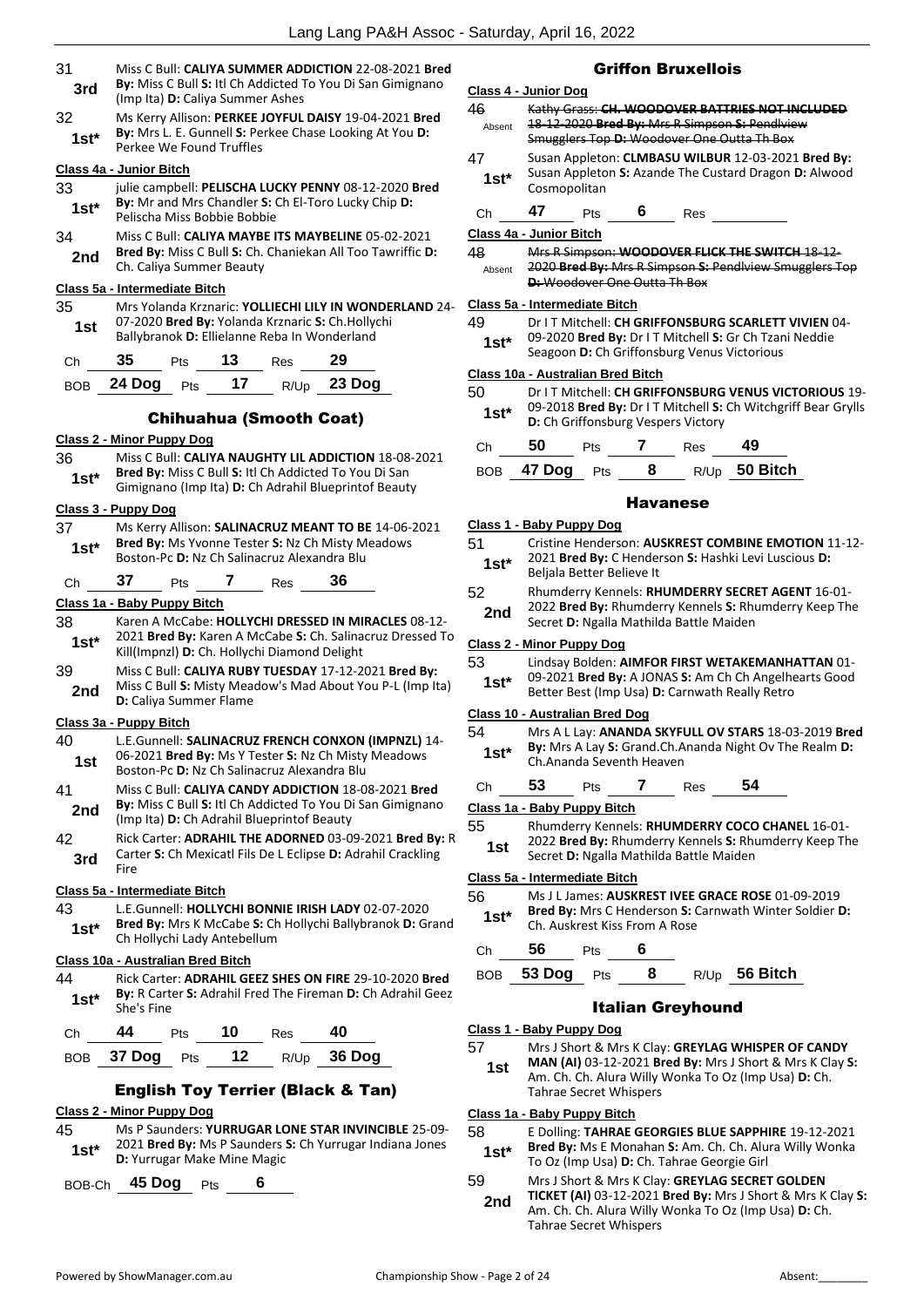## **Class 4a - Junior Bitch**

60 Miss F Gilbert: **BELLOIGGY SECRET DANCER** 27-03-2021 **Bred By:** Exh **S:** Ch Xarnego Storm Dancer **D:** Ch Belloiggy **1st\* Bready: EXITS: CITT**<br>Best Kept Secret Et

#### **Class 5a - Intermediate Bitch**

61 Miss F Gilbert: **CH BELLOIGGY BALLERINA DI LUNA** 28-09- 2019 **Bred By:** Exhibitor **S:** Victor Dei Raggi Di Luna(Imp Ita) **1st**\* **D:** Ch Belloiggy Rosabella Et **1st** 

## **Class 10a - Australian Bred Bitch**

62 Mrs J Short & Mrs K Clay: **CH TAHRAE SECRET WHISPERS** 03-12-2016 **Bred By:** Ms E Monahan **S:** Greylag Can You **1st**\* U3-12-2016 **Bred By:** MS E Monahan S: **Q**<br>Keep A Secret D: Ch Tahrae Georgie Girl

#### **Class 11a - Open Bitch**

63 E Dolling: **TAHRAE KENTUCKY RAIN** 08-01-2019 **Bred By:** E Monahan **S:** Ch. Tahrae Tucker Box **D:** Ch. Tahrae Georgie Girl **1st\***

## BOB-Ch **61 Bitch** Pts **9** R/Up-Res **60 Bitch**

#### Japanese Chin

## **Class 1 - Baby Puppy Dog**

64 Alwood Kennels: **ALWOOD JARAS** 21-10-2021 **Bred By:** Alwood Kennels **S:** Alwood Jaakuna Tanashimi **D: Frostgieen Imperial Sunrise** Absent

## **Class 11 - Open Dog**

65 Mrs L Trenwith: **KAWAIICHIN TAMA** 20-02-2019 **Bred By:** Mrs L Trenwith **S:** Ch Tokubetsu Chibimaru **D:** Ch Kawaiichin **1st**\* Mrs L<br>Sakura

## Ch **65** Pts **6**

## **Class 2a - Minor Puppy Bitch**

66 Alwood Kennels: **ALWOOD INSENTIBU** 10-10-2021 **Bred By:** Alwood Kennels **S:** Alwood Jaakuna Tanashimi **D:** Hanami 1st<sup>\*</sup> Alwood K<br>Sumi Fuji

#### **Class 3a - Puppy Bitch**

67 Alwood Kennels: **ALWOOD MURIDAYO** 10-10-2021 **Bred By:** Alwood Kennels **S:** Alwood Jaakuna Tanashimi **D:**  Hanami Sumi Fuji **1st\***

## **Class 11a - Open Bitch**

68 Mrs L Trenwith: **KAWAIICHIN KEIKO** 20-02-2019 **Bred By:** Mrs L Trenwith **S:** Ch Tokubetsu Chibimaru **D:** Ch Kawaiichin **1st** Mrs L<br>Sakura

| Сh         | 68     |                 | Res   |                |  |
|------------|--------|-----------------|-------|----------------|--|
| <b>DOD</b> | 65 Dog | D <sub>to</sub> | D/1 h | <b>68 Rito</b> |  |

#### Lowchen

#### **Class 5 - Intermediate Dog**

69 N Millward: **SPARCHENS THE MASKED RANGER** 14-09-2019 **Bred By:** N. Millward **S:** Ch. Paceaway Masko Zorro Ra Td Sd Spdx Ad Jdx Htmi Fsa **D:** Ch. Tilcha Chanel T Impress Rn Td **1st\***

## Ch **69** Pts **6 Class 1a - Baby Puppy Bitch**

70 pia kirke: **TILCHA NO TIME TO DIE** 24-11-2021 **Bred By:** pia kirke **S:** A Ch Tilcha Just Keep Ya Distance Aiistance **D:** A Ch **1st** Kirke S: A Ch Tild<br>Tilcha Si Armani

#### **Class 2a - Minor Puppy Bitch**

71 N Millward & Miss K & Mrs C Harding: **KRISTARZ SPARKLE N SPRITZ AT SPARCHENS** 16-10-2021 **Bred By:** Kari Harding **S:** Ch. Goldbourne Jimmy Choo (Imp Uk) **D:** Ch. Kristarz No Fox Given At Chinaroad **1st\***

| Ch $71$ Pts |  |                                |
|-------------|--|--------------------------------|
|             |  | BOB 69 Dog Pts 7 R/Up 71 Bitch |

## Maltese

- **Class 4 - Junior Dog** 72 Mr S Manning: **CH ANGELOFWHITE POLISHED TO SHINE**
	- 30-01-2021 **Bred By:** Mr H Brunn Ms C Doig Mr A Shugg **S:**  Kor. Ch. Kimba Of Angela White Kr (Imp Kor) **D:** Kor. Ch. Joy Of Angela White Kr (Imp Kor) **1st\***

BOB-Ch **72 Dog** Pts **6**

## Miniature Pinscher

#### **Class 1 - Baby Puppy Dog**

- 73 Lisa Prior: **SUPACHARM DAY OF RECKONING** 10-01-2022
- **Bred By:** Lisa Prior **S:** Ch. Leoricia You Never Say Never **D:**
- **1st** Brea by: Lisa Prior S: Ch. Leoricia Yo<br>Ch. Supacharm Days Of Future Past

## **Class 1a - Baby Puppy Bitch**

- 74 Lisa Prior: **SUPACHARM DEAL WITH THE DEVIL** 10-01-2022 **Bred By:** Lisa Prior **S:** Ch. Leoricia You Never Say Never **D: 1st\*** Brea By: Lisa Prior S: Ch. Leoricia Your Ch. Supacharm Days Of Future Past
- 75 Lisa Prior: **SUPACHARM OUT OF THE PAST** 10-01-2022 **Bred By:** Lisa Prior **S:** Ch. Leoricia You Never Say Never **D:** Ch. **2nd By:** Lisa Prior S: Cn. Leoricia You<br>Supacharm Days Of Future Past

#### **Class 11a - Open Bitch**

76 Lisa Prior: **CH. SUPACHARM HELLION** 10-09-2018 **Bred By:** Lisa Prior **S:** Ch. Leoricica Return The Favour **D:** Ch. **1st**\* Lisa Prior **5**: Cn. Leoricica Return<br>Supacharm Days Of Future Past

BOB-Ch **76 Bitch** Pts **6**

## Papillon

## **Class 1 - Baby Puppy Dog**

| 77     | Ms C John: BASILEUS BENNI AND THE JETS 24-12-2021     |
|--------|-------------------------------------------------------|
| $1st*$ | Bred By: Ms C John S: Jap Ch Grace Jp Wonderful Bongo |
|        | (Imp Jpn) D: Ch Basileus Pitch Perfect                |

#### **Class 3 - Puppy Dog**

| 78 | Helen Baldi: KOOLENA LA KIRRIBILLI TUKA 05-06-2021                |
|----|-------------------------------------------------------------------|
|    | <b>Duad Dui Mec Holon Daldi C. Koolong Kirribilli Connoctions</b> |

- **Bred By:** Mrs Helen Baldi **S:** Koolena Kirribilli Connections **2nd** Bred By: Mrs Helen Baldi S<br>D: Peakapap Dream Tyme
- 79 Ms M Sarif: **PINKLEE WHERE'S WALLY** 20-07-2021 **Bred By:** Ms M Sarif **S:** Grand.Ch.Pinklee Benjamin Franklin **D:** 
	- **1st**\* MIS IVI Sarif **5:** Grand.Cn.Pinklend Dream

## **Class 5 - Intermediate Dog**

- 80 Helen Baldi: **JIRRALEA ISLAS ON EAGLE WINGS** 14-04-2020 **Bred By:** BW and H Sorensen **S:** Koolena Le Firefly Wings **D: 2nd Brea By:** BW and H Sor
- 81 Mrs L & Miss C John: **BASILIKA NOW OR NEVER** 02-08-2019
- **Bred By:** Mrs L & Miss C John **S:** Grand Ch Wongan Rocket **1st\*** Bred By: Mrs L & Miss C John S: Grad By: Aus Ch Basilika Miss Fisher
- 82 Ms M Sarif: **AUST CH. PINKLEE TIME FOR VICTORY** 08-02- 2020 **Bred By:** Ms M Sarif **S:** Ch.Sailoz Xclusively Made **D:** 
	- **3rd** 2020 **Bred By:** MS M Sarif S: Ch.Pinklee Californian Dream

## **Class 10 - Australian Bred Dog**

- 83 Helen Baldi: **PEAKAPAP SIR WALTER** 05-03-2020 **Bred By:** Mr. G & Mrs M Cook Cook **S:** Koolena La Kocho Chino **D:**  Peakapap Ariel **1st**
- 84 M & R Ackland and B & J Stewart-Cook: **CH: GOODVIBES TAP TO THE RHYTHM** 18-01-2016 **Bred By:** B & J Stewart-Cook **S:** Aus Ch: Bodebi Rhythn N Goodvibes (Imp Uk) **D:**  Grand Ch: Jaroma Lady Arabella (Imp Uk) Absent

|  | τs | 'es | 80 |
|--|----|-----|----|
|  |    |     |    |

## **Class 1a - Baby Puppy Bitch**

- 85 Ms C John: **BASILEUS WHEN TOMORROW COMES** 24-12-
	- 2021 **Bred By:** Ms C John **S:** Jap Ch Grace Jp Wonderful **1st** *LOZI* **Brea by:** MS C JOHN **3:** Jap Ch Grace Jp **1**<br>Bongo (Imp Jpn) **D:** Ch Basileus Pitch Perfect
	-

## **Class 4a - Junior Bitch**

- 86 M & R Ackland: **TAPDOGS KEY TO MY HEART** 25-11-2020 **Bred By:** M & R Ackland **S:** Aus Ch: Goodvibes Tap To The Rhythm **D:** Goodvibes Rhythm Of My Heart Absent
- 87 Miss K Ramsauer & Ms C John: **BASILIKA WHEN DREAMS COME TRUE** 06-03-2021 **Bred By:** L & c John **S:** Basilika Now **1st\*** COME INDE 06-03-2021 Brea By:<br>Or Never D: Basilika Miss Miranda

BOB **65 Dog** Pts **9** R/Up **68 Bitch**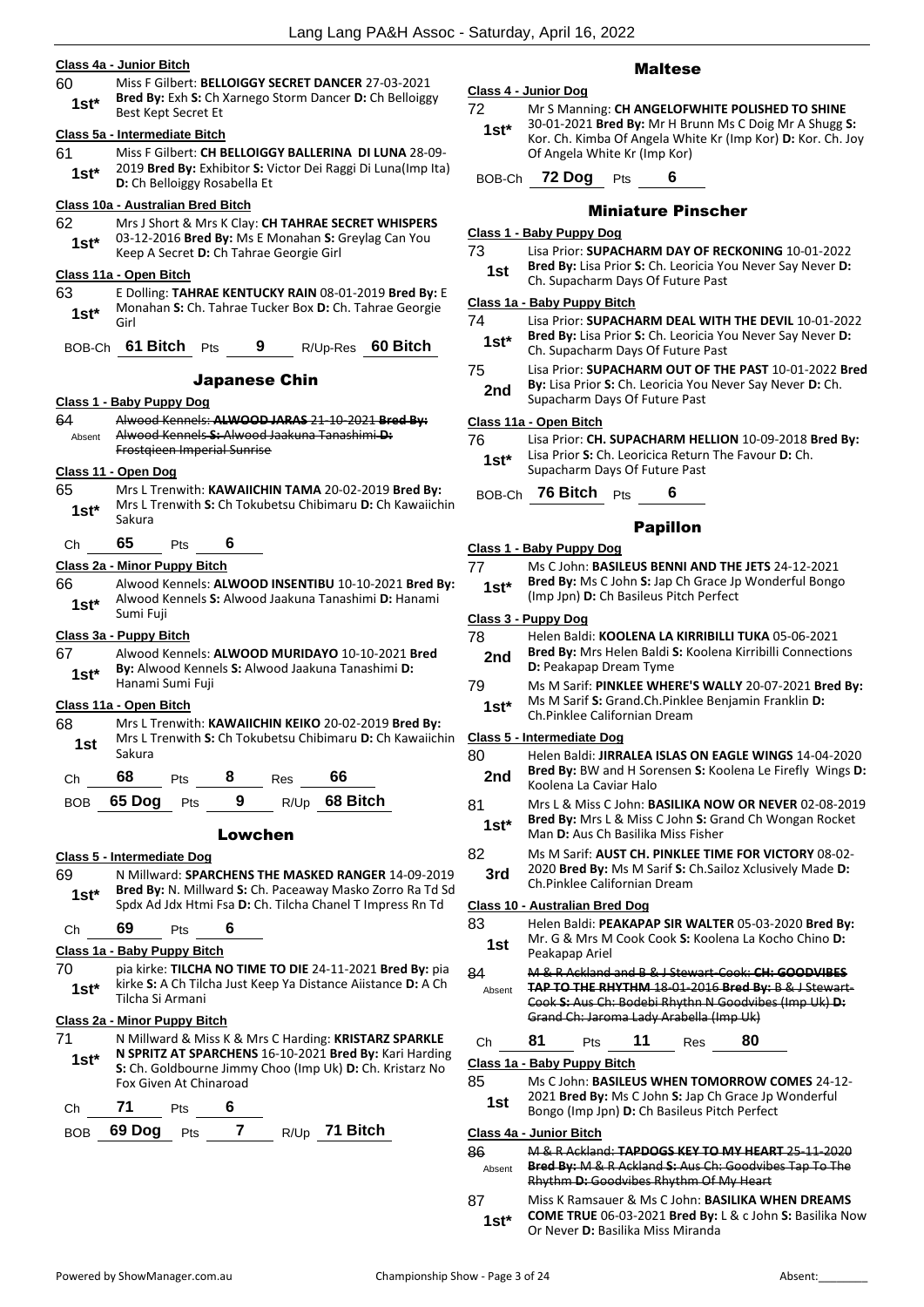#### **Class 5a - Intermediate Bitch**

88 Mr B & Ms J Stewart-Cook: **GOODVIBES UPTOWN GIRL** 24- 11-2019 **Bred By:** Mr B & Ms J Stewart-Cook **S:** Grand Ch Jaroma Glen Egin (Uk **D:** Ch: Sailoz Angels On The Moon Absent **Class 10a - Australian Bred Bitch**

89 Ms M Sarif: **AUST CH. PINKLEE SHES GOT SASS** 13-09-2020 **Bred By:** Ms M Sarif **S:** Am.Gr Ch.Sup.Ch Marron'S Tommy Hilfiger **D:** Ch.Pinklee Californian Dream **1st\***

#### **Class 11a - Open Bitch**

- 90 MRS D BAILLIE: **DYGAE DRAMA QUEEN** 19-04-2017 **Bred By:** MRS D BAILLIE **S:** Ch. Siljans Den Du Connection (Imp **2nd** By: MRS D BAILLIE **S:** Ch. Siljans Den Du Connection (Im<br>
Swe) **D:** Fin Ch Ch.. Siljans Dolce Connection (Imp Swe)
- 91 Ms C John: **BASILEUS THANKS FOR NOTICIN ME** 08-12- 2018 **Bred By:** Ms C John **S:** Ch Neuter Ch Basilika All Guns Blazing **D:** Basileus Betty Boops **1st\***

| Ch — | 91 | Pts | $9$ Res |                                 |
|------|----|-----|---------|---------------------------------|
|      |    |     |         | BOB 81 Dog Pts 15 R/Up 91 Bitch |

### Pekingese

## **Class 3 - Puppy Dog**

92 Mr F Menezes & Mr J Milford & Ms J Hellessey: **KHYLEINI TOP LOADER** 06-08-2021 **Bred By:** Mr F Menezes & Mr J Milford & Ms J Hellessey **S:** Ch. Frawai The Admiral At Khyleini **D:** Ch. Scottsdale Henrieta At Khyleini Absent

#### **Class 11 - Open Dog**

- 93 Mr F Menezes & Mr J Milford & Ms J Hellessey: **CH.**
- **KHYLEINI HERE COMES TROUBLE** 06-03-2020 **Bred By:** Mr F Menezes & Mr J Milford & Ms J Hellessey **S:** Am. Ch. Ch. Pequest Fully Loaded (Imp Usa) **D:** Khyleini News Flash **1st\***
- BOB-Ch **93 Dog** Pts **6** R/Up-Res

## Pomeranian

#### **Class 4 - Junior Dog**

94 Saoirse O'Riordan: **BEAUCLIFF LITTLE RASCAL** 18-11-2020 **Bred By:** Beaucliff Kennels **S:** Ch. Artistic Special Addition **D: 1st\* Drea By: Beauchiff Rianca Ch. Beaucliff Bianca** 

## **Class 10 - Australian Bred Dog**

95 Beaucliff Kennels: **BEAUCLIF TOM THUM** 12-10-2019 **Bred By:** beaucliff **S:** Ch Aristic Special Edition **D:** Ch Beaucliff **1st\* By: Deaucility**<br>**Princess Leia** 

#### **Class 11 - Open Dog**

96 Saoirse O'Riordan: **BEAUCLIFF GUNNER** 18-11-2020 **Bred By:** Beaucliff Kennels **S:** Ch. Artistic Special Addition **D:** Ch. **1st\* By: Beaucliff Bianca** 

Ch **96** Pts **8** Res **94**

## **Class 11a - Open Bitch**

97 S O'Riordan: **BEAUCLIFF PANDORA** 10-11-2019 **Bred By:** beaucliff kennels **S:** Beaucliff Dark Varda **D:** Ch Beaucliff **1st Deauch**<br>Bianca Ch **97** Pts **6**

BOB **96 Dog** Pts **9** R/Up **94 Dog**

## Pug

#### **Class 1 - Baby Puppy Dog**

- 98 Hoxter Kennels: **HOXTER THE LAST KINGDOM** 26-11-2021 **Bred By:** Hoxter Kennels **S:** Ch. Hoxter Avatar Anarchy **D:**  Ch. Hoxter Avatar Centauri Absent 99 Hoxter Kennels: **HOXTER THE LAST SAMURAI** 26-11-2021 **Bred By:** Hoxter Kennels **S:** Ch. Hoxter Avatar Anarchy **D:**  Ch. Hoxter Avatar Centauri Absent 100 W J van Hoboken: **CODAMBER LET ME BE THERE** 16-11-
- 2021 **Bred By:** W J van Hoboken **S:** Am Ch Sup Ch Caper'S **1st**\* 2021 **Bred By:** WJ Van Hoboken<br>Snap To It **D:** Codamber Xanadu

#### **Class 5 - Intermediate Dog**

101 Everlaine Kennels: **UBEATUM CHOCALATE MUDCAKE** 05- 03-2020 **Bred By:** Miss C S Craig **S:** Gupalsziv Little Squirt **D:**  1st\* U3-2020 **brea by:** IVIISS C.<br>Kabova Black Bean Sauce

102 Rachel Downie: **LECARNE FIRST GLANCE** 13-06-2019 **Bred By:** Mrs L Trotter **S:** Lecarne Stepping Out In Style **D: 2nd** By: Mrs L Trotter S: Lecarn<br>**Everlaine Devil In Disguise** 

#### **Class 11 - Open Dog**

103 Hoxter Kennels: **AUST. CH. HOXTER AVATAR ANARCHY (AI)** 11-05-2017 **Bred By:** Hoxter Kennels **S:** Sup.Ch. Lnl's Sunni's **1st** 11-05-2017 **Bred By:** Hoxter Kennels **5:** Sup.Cn. Lr<br>Roly Poly (Imp Usa) **D:** Ch. Hoxter Avatar Pandora

| Ch. | 103 | Pts   | 8 | <b>Res</b> | 101 |  |
|-----|-----|-------|---|------------|-----|--|
| - - | . . | _ _ _ |   |            |     |  |

## **Class 11a - Open Bitch**

104 Hoxter Kennels: **HOXTER AVATAR RUBY ROSE (AI)** 11-05- 2017 **Bred By:** Hoxter Kennels **S:** Sup.Ch. Lnl's Sunni's Roly **1st** 2017 **Bred By:** Hoxter Kennels **5:** Sup.Ch. Lnl<br>Poly (Imp Usa) **D:** Ch. Hoxter Avatar Pandora

Ch **104** Pts **6**

BOB **103 Dog** Pts **9** R/Up **104 Bitch**

## Tibetan Spaniel

#### **Class 5a - Intermediate Bitch**

- 105 Pam Dunlop: **CH TIBROCKNEY SPELLBOUND** 22-09-2019 **Bred By:** Pam Dunlop **S:** Supreme Ch Aztlon Rioli (Imp Nz) **1st**\* Bred By: Pam Duniop S: Supreme Ch Aztion<br>D: Ch Old Smuggler's Cast A Spell (Imp Swe)
	-

BOB-Ch **105 Bitch** Pts **6**

## Yorkshire Terrier

## **Class 10 - Australian Bred Dog**

106 J & C Talbot: **CAEMOR CLASSIC DESIGN** 29-12-2018 **Bred By:** Exhibitor **S:** Ch. Caemor Life Of The Party **D:** Ch. Caemor Fashioned From Jewels Absent

## **Class 11 - Open Dog**

| 107<br>Absent | Caemor In The Limelight | <b>J &amp; C Talbot: CAEMOR PRINCIPAL PART 03 04 2019 Bred</b><br>By: J & C Talbot S: Ch. Caemor Life Of The Party D: Ch. |
|---------------|-------------------------|---------------------------------------------------------------------------------------------------------------------------|
| BOB-Ch        | Pts                     | R/Up-Res                                                                                                                  |

# Group 1 - Specials

| Best<br>Pts: 25        | 93                                                                                      | <b>Pekingese</b><br>Mr F Menezes & Mr J Milford & Ms J Hellessey: Ch. Khyleini<br>Here Comes Trouble |  |  |
|------------------------|-----------------------------------------------------------------------------------------|------------------------------------------------------------------------------------------------------|--|--|
| <b>R/Up</b><br>Pts: 15 | 1<br>Sun                                                                                | <b>Bichon Frise</b><br>J & W Hutchison & M Newman: CH Monjoie Chasing The                            |  |  |
| <b>Baby</b>            | 77 —                                                                                    | <b>Papillon</b><br>Ms C John: Basileus Benni And The Jets                                            |  |  |
| Minor                  | English Toy Terrier (Black & Tan)<br>45<br>Ms P Saunders: YURRUGAR LONE STAR INVINCIBLE |                                                                                                      |  |  |
| <b>Puppy</b>           | 13                                                                                      | <b>Cavalier King Charles Spaniel</b><br>Joy McInnes: Innesveil Riverboat Princess (AI)               |  |  |
| Junior                 | 72                                                                                      | <b>Maltese</b><br>Mr S Manning: CH ANGELOFWHITE POLISHED TO SHINE                                    |  |  |
| <b>Inter</b>           | 6                                                                                       | <b>Cavalier King Charles Spaniel</b><br>Joy McInnes: Innesveil Northern Dream (AI)                   |  |  |
| Aus Br                 | 1<br>Sun                                                                                | <b>Bichon Frise</b><br>J & W Hutchison & M Newman: CH Monjoie Chasing The                            |  |  |
| Open                   | 93                                                                                      | <b>Pekingese</b><br>Mr F Menezes & Mr J Milford & Ms J Hellessey: Ch. Khyleini<br>Here Comes Trouble |  |  |
| Finish                 |                                                                                         | Absent<br>12                                                                                         |  |  |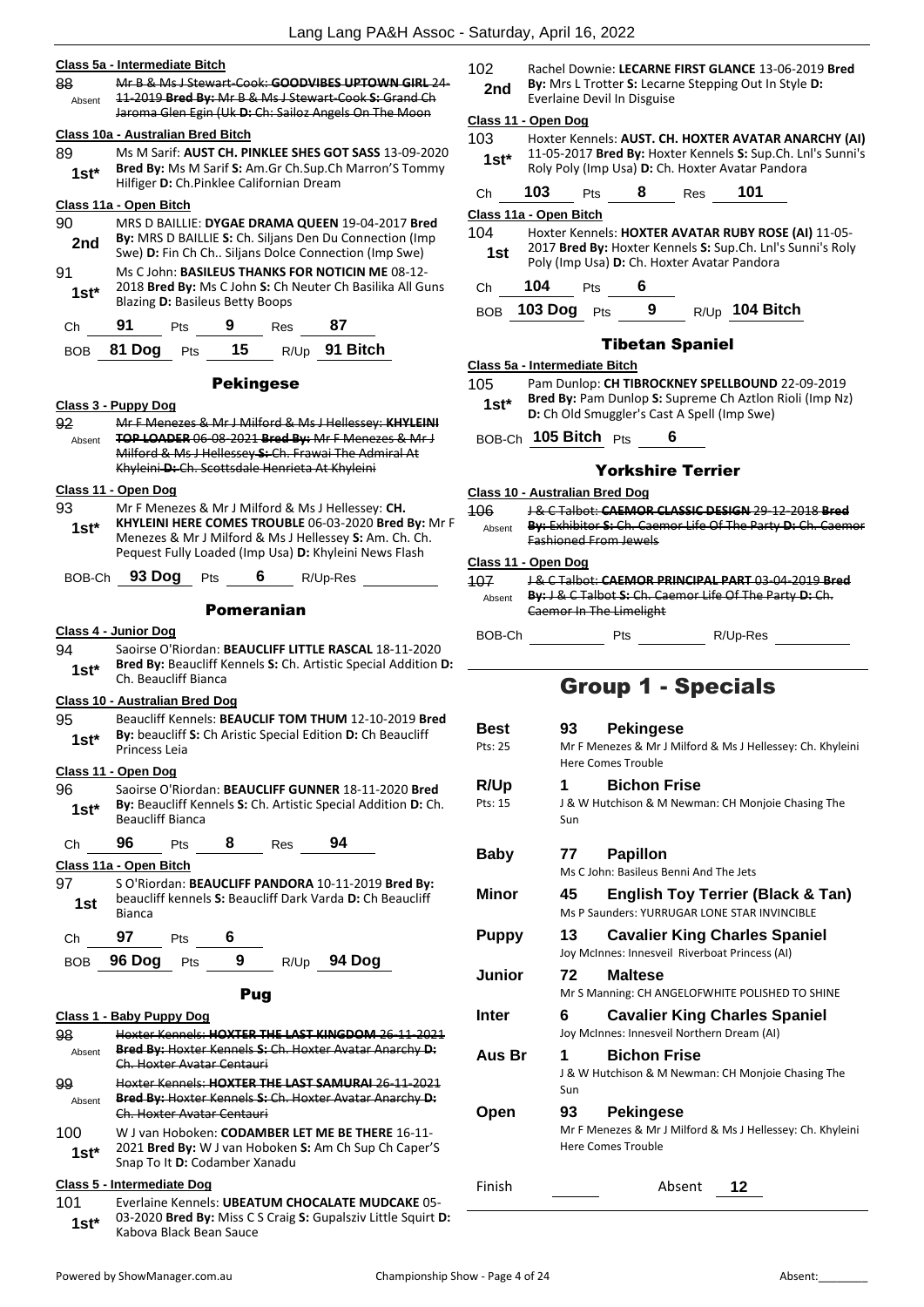|  |  | <b>Group 2 - Terrier Group</b> |  |
|--|--|--------------------------------|--|
|--|--|--------------------------------|--|

## Mrs Diane Shackleford (VIC)

Start Time:

## Airedale Terrier

#### **Class 11 - Open Dog**

- 108 SUZANNE TENNANT: **YELOMAN FINNIGAN BEGIN AGAIN** 16-01-2021 **Bred By:** Suzanne Tennant **S:** Ch Yeloman Valhalla Bound **D:** Yeloman Sent From Above **1st\***
- BOB-Ch **108 Dog** Pts **6**

## American Staffordshire Terrier

## **Class 1 - Baby Puppy Dog**

- 109 G. Ward & B. Taylor: **FARFROMOVA THE GAMBLER (A.I)** 23-
- 10-2021 **Bred By:** G. Ward & B. Taylor **S:** Am. Ch. Am. Gr. Ch. Gd Alpine's Lbk Living On The Road (Usa) **D:** Ch. Farfromova Romance Is Dead **1st**
- 110 Mr Paolo Gibilisco: **SAINTSOLDIER CAPTAIN RAGE** 30-12- 2021 **Bred By:** Mr Paolo Gibilisco **S:** Ancientblood Black
	- **2nd** 2021 **Bred By:** Mr Paolo Gibilisco S: Ancien<br>Diablo D: Ch. Amdominus Eye Of The Tiger

#### **Class 2 - Minor Puppy Dog**

- 111 Barry Wickers: **PAWTUCKET WHAT'S MY NAME (AI)** 18-07-
- 2021 **Bred By:** Pawtucket kennels **S:** Ch Goodhunting Gotham Blonde Prince Imp Hun **D:** Pawtucket Always On My Mind **1st\***

#### **Class 10 - Australian Bred Dog**

- 112 Ryan Eddy: **RYDOC GOLD DUST OF DRAGON (AI)** 08-08-
- 2020 **Bred By:** Ryan Eddy **S:** Am. Ch. Hrv. Ch. Sk. Jr Ch. Playmaker'S Cotton Dragon (Hrv) **D:** Ch. Party Breaker'S Arya Stark (Imp Srb) **1st**
- Ch **111** Pts **7** Res **112**

#### **Class 1a - Baby Puppy Bitch**

113 Barry Wickers: **PAWTUCKET FOR YOUR EYES ONLY** 21-12- 2021 **Bred By:** Pawtucket kennels **S:** Ch Goodhunting Gotham Blonde Prince Imp Hun **D:** Pawtucket This Girl Is On Fire **1st\***

#### **Class 3a - Puppy Bitch**

114 Mr Paolo Gibilisco: **SAINTSOLDIER ALL STAR** 21-05-2021 **Bred By:** Mr Paolo Gibilisco **S:** Buster Shining Field Long **1st\* Died by:** INT Paolo Gibilisco **5:** Buster Shire Step **D:** Ch. Amdominus Eye Of The Tiger

#### **Class 4a - Junior Bitch**

- 115 Deb Heath: **JAKSONHILLS WINNING TICKET** 09-01-2021 **Bred By:** Deb Heath **S:** Tremaine Champion Of Rings **D:**
- **1st\* Died by:** Deb Heath **5:** Trem.<br>Royal Courts Limited Edition

## **Class 5a - Intermediate Bitch**

- 116 Mr B Matthews & Ms N Quinlan: **SENTIMA SHINE LIKE IT DOES** 02-07-2019 **Bred By:** Sentima **S:** Ch. Pawtucket Lover **2nd DOES** 02-07-2019 **Brea By:** Sentim<br>Boy **D:** Ch. Newbelle Spot The Dot
- 117 Ryan Eddy: **RYDOC DRAGONS LIL RED CORVETTE (AI)** 08- 08-2020 **Bred By:** Ryan Eddy **S:** Am. Ch. Hrv. Ch. Sk. Jr Ch **1st\***
- Playmakers Cotton Dragon (Hrv) **D:** Ch. Party Breakers Arya Stark (Imp Srb)

## **Class 10a - Australian Bred Bitch**

118 Mr B Matthews & Ms N Quinlan: **SENTIMA BY MY SIDE** 02- 07-2019 **Bred By:** Sentima **S:** Ch. Pawtucket Lover Boy **D: 1st**\* 07-2019 **Bred By:** Sentima Spot The Dot

| Ch | 117 | Pts | 10 | Res | 114 |
|----|-----|-----|----|-----|-----|
|    |     |     |    |     |     |



## Australian Terrier

## **Class 2 - Minor Puppy Dog**

119 Kerrie Lee: **KAHEDI KISS N RUN** 29-07-2021 **Bred By:** Kerrie Lee **S:** Rebelglen Kissing Strangers **D:** Ch Lemonlee Lady Kate Absent

## **Class 3 - Puppy Dog**

120 Greg Bradshaw: **OZZIEAS CUDDLEPIE** 15-09-2021 **Bred By:** Greg Bradshaw **S:** Tryaterror Hunter **D:** Lemonlee Lex Singin 1st<sup>\*</sup> D Blues

## **Class 10 - Australian Bred Dog**

- 121 Mr G Bradshaw: **AUST CH OZZIEAS**
- **CLANCYSGONEADROVIN** 31-05-2020 **Bred By:** Greg Bradshaw **S:** Tryaterror Hunter **D:** Lemonlee Lex Singin D Blues **1st\***
- Ch **120** Pts **7** Res **121**

## **Class 2a - Minor Puppy Bitch**

122 MRS. L. BYWATER: **OZIRUFF DREAM N OF ME** 26-09-2021 **Bred By:** MRS. L. BYWATER **S:** Rebelglen This Is Me **D: 1st\*** Brea By: MRS. L. BYWATER S: Rebe<br>Grand Ch. Oziruff Chase N Dreams

## **Class 5a - Intermediate Bitch**

- 123 MRS. L. BYWATER: **CH. OZIRUFF AIRS N GRACES** 19-04- 2020 **Bred By:** MRS. L. BYWATER **S:** Rebelglen Kissing
	- **1st** 2020 **Brea By:** MRS. L. BYWATER **5:** Repeigien K<br>Strangers **D:** Grand Ch. Oziruff Chase N Dreams

| Ch — | 122               | <b>Pts</b> |   | Res <b>123</b> |                |
|------|-------------------|------------|---|----------------|----------------|
|      | BOB 122 Bitch Pts |            | 9 |                | $R/Up$ 120 Dog |

## Border Terrier

#### **Class 3 - Puppy Dog**

124 Carole Denehey: **GLENBOGLE COWBOY DREAMS** 21-08- 2021 **Bred By:** Miss S Mewse **S:** Fernbrook Roderick Of Posh **1st**\* 2021 Bred By: Miss S Mewse S: Fernbro<br>D: Ch Glenbogle Fallen Through Time Jc

## Ch **124** Pts **6**

## **Class 2a - Minor Puppy Bitch**

| 125    | Carole Denehey: GLENBOGLE ROLL OF THE DICE 21-08-                                                  |
|--------|----------------------------------------------------------------------------------------------------|
| $1st*$ | 2021 Bred By: Miss S Mewse S: Fernbrook Roderick Of Posh<br>D: Ch Glenbogle Fallen Through Time Jc |
|        |                                                                                                    |

- Ch **125** Pts **6**
- BOB **124 Dog** Pts **7** R/Up **125 Bitch**

## Bull Terrier

#### **Class 1a - Baby Puppy Bitch**

126 Mrs J Woodsell: **STURGIS SHEZA RANGA** 13-12-2021 **Bred By:** Mrs J Woodsell **S:** Glenbull Razor **D:** Bullraider Brindle **1st<sup>\*</sup> By:** Mr

#### **Class 4a - Junior Bitch**

- 127 Mrs J Woodsell: **STURGIS BEYOND THE VEIL** 29-11-2020 **Bred By:** Mrs J Woodsell **S:** Sturgis Stand And Deliver **D:**
- **1st\* Brea By:** IVITS J WOODSE

BOB-Ch **127 Bitch** Pts **6**

## Bull Terrier (Miniature)

- **Class 10 - Australian Bred Dog**
- 128 Kerry Hellsten: **KAHMINS HOLE IN MY SOUL** 02-02-2021 **Bred By:** Kerry Hellsten **S:** Kahmins Chasing Dragons **D: 1st\*** Bred By: Kerry Hellste<br>Kahmins Desert Stars

## Ch **128** Pts **6**

**Class 4a - Junior Bitch**

- 129 Alcaneeka Kennels: **AUST CH: ALCANEEKA GOLD N DESIGN (AI)** 23-04-2021 **Bred By:** Alcaneeka Kennels **S:** Aust Ch: **1st** Au 23-04-2021 **Bred By:** Alcaneeka Kennels S: Aust Ch: Stardom Up Boyz D: Aust Ch: Alcaneeka Gold N Tigress
- 130 Kerry Hellsten: **KAHMINS SAY IT RIGHT** 02-02-2021 **Bred By:** Kerry Hellsten **S:** Kahmins Chasing Dragons **D:** Kahmins **2nd Dy:** Netry He

| Ch | 129 | <b>Pts</b> | Res | - 130                            |
|----|-----|------------|-----|----------------------------------|
|    |     |            |     | BOB 128 Dog Pts 8 R/Up 129 Bitch |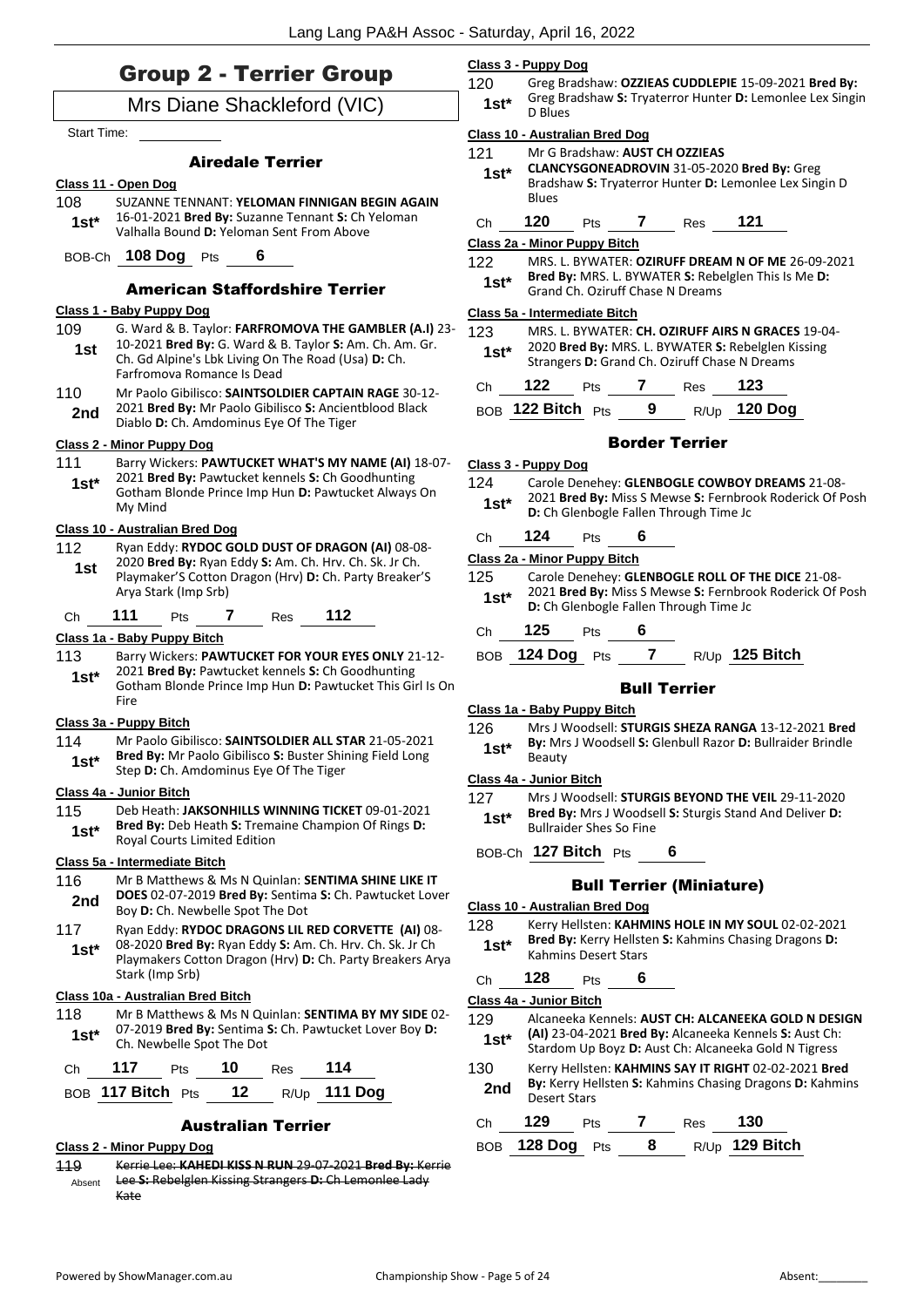## Cairn Terrier

## **Class 2a - Minor Puppy Bitch**

- 131 Mr G Perks: **GLENPARK TIGER LILY** 19-08-2021 **Bred By:** G Perks **S:** Ch Koterana Bannockburn **D:** Ch Manetlan Royal Liliana Absent **Class 5a - Intermediate Bitch** 132 Mr G Perks: **GLENPARK UNBELIEVABLE MOMENT** 05-04-
- 2020 **Bred By:** Mr G Perks **S:** Sup.Ch. Abbeycairn Im No Painted Man **D:** Ch. Manetlan Royal Liliana **1st\*** BOB-Ch **132 Bitch** Pts **6** R/Up-Res

## Jack Russell Terrier

## **Class 5 - Intermediate Dog**

- 133 ian nash shane sawyer: **WHATAJACK SIR PRINCE** 27-03- 2020 **Bred By:** jack russell **S:** Krisbos Just Do It **D:**  Whatajackwhata Challenge **1st\***
- Ch **133** Pts **6**

#### **Class 11a - Open Bitch**

- 134 Louise Doyle: **RUNNINJACS BEWITCHED** 30-06-2018 **Bred By:** Kimberley Azzopardi **S:** Grand Ch. Weisnjac Let's Get 1st\* **by:** Kimberiey Azzopardi S: Grand C<br>Rocked D: Ch.Baylock Midori Splice
- Ch **134** Pts **6**
- BOB **133 Dog** Pts **7** R/Up **134 Bitch**

## Norfolk Terrier

#### **Class 5 - Intermediate Dog**

135 Mrs S Culbert & Mr G Jones: **CH MAZBERG THE ONE AND ONLY** 07-05-2019 **Bred By:** Ms M E Berg **S:** Ch Mazberg A **1st\* ONLY** 07-05-2019 **Bred By:** MS M M<br>Star Wrapp **D:** Ch Mazberg Gorjes

#### **Class 10 - Australian Bred Dog**

136 M CONNEL & M BERG: **GR. CH. MAZBERG ZIGGY STARDUST** 08-01-2017 **Bred By:** MS M E BERG **S:** Red King's Lynn **1st**\* 08-01-2017 **Bred By:** MS M E BERG **S:** Red K<br>Pretzel (Imp Esp) **D:** Ch. Mazberg Malificent

Ch **136** Pts **7** Res **135**

## **Class 3a - Puppy Bitch**

- 137 FJ & KM Hogan: **TARAM THE THORN AND THE ROSE** 20-04- 2021 **Bred By:** Fj & km hogan **S:** Gr. Ch. Mazberg Ziggy **1st** 2021 **Bred By:** FJ & Km nogan **S:** Gr. Cn. Mazberg Ziggy<br>Stardust **D:** Ch Roslein Aus Der Rheinprovinz Imp Deu
- Ch **137** Pts **6**

BOB **136 Dog** Pts **8** R/Up **135 Dog**

#### Norwich Terrier

## **Class 4a - Junior Bitch**

- 138 Chesney Klns: **CH CHESNEY BUMBLE BEE** 15-02-2021 **Bred By:** Chesney Klns **S:** Uk Ch Ragus Cool For Cats (Impuk) **1st\* Died by:** Chesney Kins **5: 1st\* D:** Ch Chesney Honey Bee
- BOB-Ch **138 Bitch** Pts **6**

## Scottish Terrier

## **Class 5a - Intermediate Bitch**

139 Miss S Kellie: **UPYRKILT SHE ROCKS** 16-10-2020 **Bred By:** Miss S L Kellie **S:** Ch Upyrkilt Ready To Rumble **D:** Ch Upyrkilt Elektra **1st\***

BOB-Ch **139 Bitch** Pts **6**

## Skye Terrier

## **Class 10 - Australian Bred Dog**

- 140 Mr D and Mrs J Cartledge: **SUP CH SANTLIN SUITABLY**
- **SURPRIZED** 14-08-2013 **Bred By:** David and Julie Cartledge **S:** Ch Glorfindel Side Winder (Impuk) **D:** Ch Santlin Shez Got Attitude Absent

BOB-Ch Pts

## Staffordshire Bull Terrier

## **Class 2 - Minor Puppy Dog**

141 Wyowna Kennels: **WYOWNA RING A DING DING** 29-07- 2021 **Bred By:** Wyowna Kennels **S:** Auricstaff Kung Fu Panda (Imp Rus) **D:** Wyowna Walk On The Wild Side (Ai) Absent

#### **Class 3 - Puppy Dog**

- 142 Mr S Coad: **GRAYLEIGH DEVILS APPRENTICE** 06-07-2021 **Bred By:** Mrs L Knights **S:** Ch Grayleigh Just Wing It **D:** 
	- **1st\*** Bred By: Mrs L Knights S: 4<br>Grayleigh Angel Ov Bruno

## **Class 4 - Junior Dog**

| 143    | Lesley knights: OSLEYA BET YOUR BOOTS 07-02-2021 Bred    |
|--------|----------------------------------------------------------|
| $1st*$ | By: Emma Lay S: Ch Grayleigh Just Wing N It D: Wintrodan |
|        | Looks Are Decieving                                      |

| Ch | 143 | Pts | <b>Res</b> | 142 |
|----|-----|-----|------------|-----|
|    |     |     |            |     |

**Class 1a - Baby Puppy Bitch**

- 144 Mrs Joan Morse: **ANVILHART KISSING COUSINS** 11-11-2021 **Bred By:** Anvilhart Kennels **S:** Supchbustabones Wot Do **1st\* Brea By:** Anvinart Kennels **5:** Supchbustabones Wot D<br>Monsters Eat Et **D:** Ch Anvilhart Cant You See My Halo
- 145 Pam bonanno: **BRONYAYR MACEY WILLOW** 12-11-2021
- **Bred By:** Pam Bonanno **S:** Ch Sookalott All Fired Up **D:** Ch Bronyayr Violets Petal Absent

#### **Class 4a - Junior Bitch**

146 Trilby Tiller: **TRIDELL FLICKA THA SWITCH** 27-01-2021 **Bred By:** Miss T Tiller **S:** Wooloostaff The Devils Mine **D:** Ishiross **1st By:** IVIISS LITTING

#### **Class 5a - Intermediate Bitch**

- 147 Selena Vine: **TRIFFSTAFF KISS THIS** 02-09-2020 **Bred By:**
- Selena Vine **S:** Ch Sookalot All Fired Up **D:** Triffstaff Tess Tait **1st\***

#### 148 Wyowna Kennels: **WYOWNA WALK ON THE WILD SIDE (AI)** 15-05-2019 **Bred By:** Wyowna Kennels **S:**  Absent

Fin.Ch.Ltu.Ch.Se.Ch.Ch Wyowna Melbourne Storm **D:**  Wyowna Let's Get Physical

## **Class 10a - Australian Bred Bitch**

- 149 Lesley knights: **GRAYLEIGH SHE'S GOT THE LOOK** 27-02-
- 2020 **Bred By:** Lesley knightsx **S:** Ch Grayleigh Just Wing In It **1st**\* 2020 **Bred By:** Lesley knights<br>**1st** D: Grayleigh Hart Of Embers

#### **Class 11a - Open Bitch**

#### 150 E M SAUNDERS: **LAYNEPARK BLACK DEVILINA DRESS** 24- 03-2016 **Bred By:** E SAUNDERS **S:** Powerpaws Ride The 1st\* U3-2016 Brea By: E SAUNDERS<br>Lightning D: Laynepark Roisen

151 Troy Emmerson: **CH WINTRODAN DEVILS IN THE DETAIL** 16-03-2021 **Bred By:** Troy Emmerson **S:** Ch Sookalott All **2nd** Ib-03-2021 **Bred By:** Troy Emmerson S: Ch Soo Fired Up **D:** Ch Wintrodan Mademoiselle De Vil

| Ch <b>149</b> Pts <b>10</b> |  | Res 150 |                                     |
|-----------------------------|--|---------|-------------------------------------|
|                             |  |         | BOB 143 Dog Pts 12 $R/Up$ 149 Bitch |

#### Tenterfield Terrier

#### **Class 4 - Junior Dog**

- 152 Pamela G Martin: **TENTELLA T REX** 22-12-2020 **Bred By:**
- Pamela G Martin **S:** Tentella Scooby **D:** Tentella Amber **1st**\* Pamela
- BOB-Ch **152 Dog** Pts **6**

## West Highland White Terrier

#### **Class 1 - Baby Puppy Dog**

- 153 MRS ELIZABETH BOYLE: **ARBERTH JUMPING JACK** 12-11-
- 2021 **Bred By:** MRS E BOYLE **S:** Ch Marydon Max A Million **1st**\* **D:** Arberth I Wanna B Bobbies Girl **1st**

#### **Class 3 - Puppy Dog**

154 Mrs P Devon: **CELTICBRAE CRUISIN TOGETHER** 09-05-2021 **Bred By:** Ms M Small & Mrs P Sedat **S:** Celticbrae Tom Kat **1st\* Died by:** IVIS IVI SITIAL & IVIT

#### **Class 1a - Baby Puppy Bitch**

155 Mrs P Devon: **DEVNIK THIS IS AISLA** 10-11-2021 **Bred By:** Mrs P Devon **S:** Ch. Avalonwsties Fortunate Fergus **D:** Ch. **1st** Initia P Devon **5:** Ch. Avalor<br>Devnik This Will Do Nicely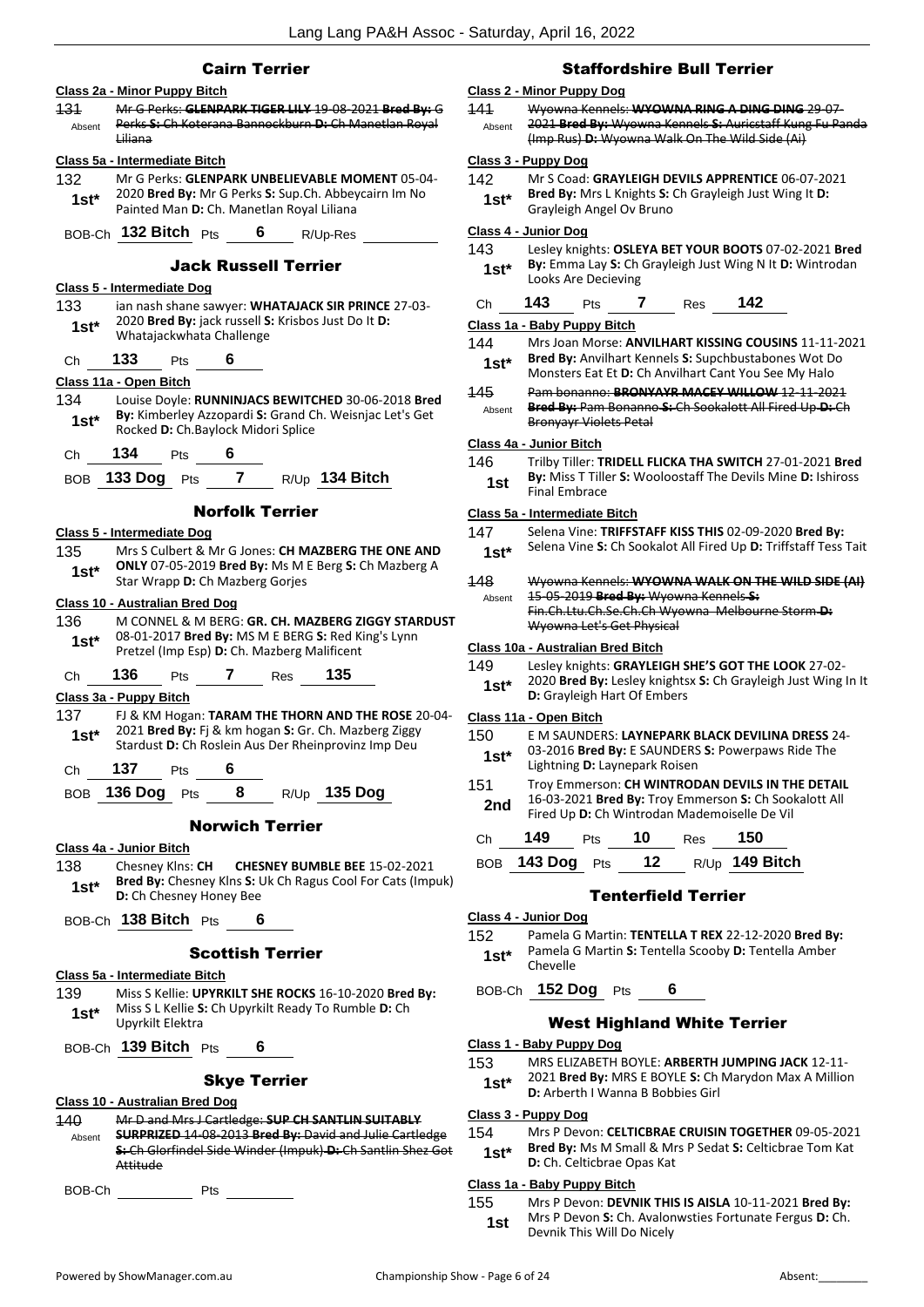BOB-Ch **154 Dog** Pts **6**

# Group 2 - Specials

| Best    | 143  | <b>Staffordshire Bull Terrier</b>                                                       |
|---------|------|-----------------------------------------------------------------------------------------|
| Pts: 25 |      | Lesley knights: Osleya Bet Your Boots                                                   |
| R/Up    | 108  | <b>Airedale Terrier</b>                                                                 |
| Pts: 15 |      | SUZANNE TENNANT: YELOMAN FINNIGAN BEGIN AGAIN                                           |
| Baby    | 153. | West Highland White Terrier<br>MRS FLIZARETH BOYLE: ARBERTH IUMPING IACK                |
| Minor   | 122  | <b>Australian Terrier</b><br>MRS. L. BYWATER: OZIRLIEE DREAM N OF ME                    |
| Puppy   | 124  | <b>Border Terrier</b><br>Carole Denehey: Glenbogle Cowboy Dreams                        |
| Junior  | 143  | <b>Staffordshire Bull Terrier</b><br>Lesley knights: Osleya Bet Your Boots              |
| Inter   | 117  | <b>American Staffordshire Terrier</b><br>Ryan Eddy: RYDOC DRAGONS LIL RED CORVETTE (AI) |
| Aus Br  | 128  | <b>Bull Terrier (Miniature)</b><br>Kerry Hellsten: Kahmins Hole In My Soul              |
| Open    | 108  | <b>Airedale Terrier</b><br>SUZANNE TENNANT: YEI OMAN FINNIGAN BEGIN AGAIN               |
| Finish  |      | Absent<br>6                                                                             |

# Group 3 - Gundog Group

Mrs Kathy Sproat (VIC)

Start Time:

## Bracco Italiano

**Class 3 - Puppy Dog**

156 Mrs J M Sleebs: **SEEKNPOINT LEROY BROWN** 21-05-2021 **Bred By:** Ms R SLOAN & MR J EGGLETON **S:** Ch Hipoint My **1st\* Bred By:** MS R SLOAN & MR J EGGLET<br>Fathers Kiss (A) **D:** Ch Higait Aria Et Jc

BOB-Ch **156 Dog** Pts **6**

## Clumber Spaniel

**Class 11 - Open Dog**

157 DR H & MISS J IRVING: **POL. JR CH. CH. GENIUS LOCI KAPRYS REJENTA (IMPPOL)** 15-02-2018 **Bred By:** P Tram & E Knuplerz **S:** Polch Spice Twice Hobgoblin **D:** Polch Poljrch Nam Vita Kaprys Rejenta **1st\***

## Ch **157** Pts **6**

## **Class 4a - Junior Bitch**

158 DR H & MISS J IRVING: **ERINVEINE PROVEN INTEGRITY** 26- 10-2020 **Bred By:** DR H & MISS J IRVING **S:** Ch Erinveine **1st**\* 10-2020 Bred By: DR H & MISS J IRVING S: C<br>Merrywood Joy D: Ch Erinveine Integrity Rn

## **Class 5a - Intermediate Bitch**

159 DR H & MISS J IRVING: **ERINVEINE NINE MAGICAL TRICKS** 13-09-2019 **Bred By:** Dr H & Miss J Irving **S:** Pol.Jrch. Genius Loci Kaprys Rejenta (Imp Pol) **D:** Ch Erinveine Knew The Best Tricks Rn Et Absent

| Ch | 158 Pts 6 |  | Res |                                  |
|----|-----------|--|-----|----------------------------------|
|    |           |  |     | BOB 157 Dog Pts 7 R/Up 158 Bitch |

## Cocker Spaniel

|               | <b>Class 2 - Minor Puppy Dog</b>     |            |                |                |                                                                                                                  |
|---------------|--------------------------------------|------------|----------------|----------------|------------------------------------------------------------------------------------------------------------------|
| 160           |                                      |            |                |                | DR GILLIAN ROBINSON: <b>ROBMOND MIDNIGHT RUNNER</b>                                                              |
| 1st*          |                                      |            |                |                | 23-07-2021 Bred By: DR GILLIAN ROBINSON S: Ch Robmond<br>Luna Argentum D: Robmond Time Machine (Ai)              |
|               |                                      |            |                |                |                                                                                                                  |
| 161           | Class 11 - Open Dog                  |            |                |                | DR GILLIAN ROBINSON: CH ROBMOND LUNA ARGENTUM                                                                    |
| $1st*$        |                                      |            |                |                | 25-02-2018 Bred By: DR GILLIAN ROBINSON S: Supreme Ch<br>Belcroft One Man Show D: Ch Robmond Luna Symphonica     |
| Сh            | 160                                  | Pts        | 7              | Res <b>161</b> |                                                                                                                  |
|               | Class 1a - Baby Puppy Bitch          |            |                |                |                                                                                                                  |
| 162           |                                      |            |                |                | DR GILLIAN ROBINSON: ROBMOND LUNA INAMORATA 07-                                                                  |
| $1st*$        |                                      |            |                |                | 11-2021 Bred By: DR GILLIAN ROBINSON S: Ch Robmond<br>Silver Cloud (Ai) D: Ch Robmond Luna Antigua               |
|               | Class 2a - Minor Puppy Bitch         |            |                |                |                                                                                                                  |
| 163           |                                      |            |                |                | DR GILLIAN ROBINSON: ROBMOND LOUISIANA BLUES 23-                                                                 |
| 1st           | Romana D: Robmond Neon Rain          |            |                |                | 08-2021 Bred By: DR GILLIAN ROBINSON S: Robmond Pax                                                              |
|               | Class 3a - Puppy Bitch               |            |                |                |                                                                                                                  |
| 164           |                                      |            |                |                | Mrs Maureen Wade: MURRANGOWAR FAITH IN CLOUDS                                                                    |
| 1st*          |                                      |            |                |                | 10-08-2021 Bred By: Mrs Maureen Wade S: Robmond<br>Silver Cloud D: Murrangowar Sounds Of Silence (Ai)            |
|               | Class 5a - Intermediate Bitch        |            |                |                |                                                                                                                  |
| 165           |                                      |            |                |                | Mrs B McIntyre: ROBMOND AMERICAN DREAM 12 08-                                                                    |
| Absent        | Romana D: Robmond Neon Rain          |            |                |                | 2020 Bred By: DR GILLIAN ROBINSON S: Robmond Pax                                                                 |
|               |                                      |            |                |                |                                                                                                                  |
| Сh            | 163                                  | <b>Pts</b> | $\overline{7}$ | Res <b>164</b> | BOB 160 Dog Pts 9 R/Up 163 Bitch                                                                                 |
|               |                                      |            |                |                |                                                                                                                  |
|               |                                      |            |                |                |                                                                                                                  |
|               |                                      |            |                |                | <b>Cocker Spaniel (American)</b>                                                                                 |
|               | Class 5 - Intermediate Dog           |            |                |                |                                                                                                                  |
| 166<br>Absent | <b>Highgatte Busy Being Fabulous</b> |            |                |                | H. A. Pereyra: SHARNBRAE LA LAKERS 04-02-2020 Bred By:<br>Mrs H PEREYRA S: Ch Ltrend Walking In Memphis-D: Ch    |
|               |                                      |            |                |                |                                                                                                                  |
| 167           | Class 11 - Open Dog                  |            |                |                | E Smith K Hollingworth P Grutzner: AM CH/AUST CH                                                                 |
| $1st^*$       |                                      |            |                |                | SCOTTFREE WIZARD OF WALL STREET (IMP USA) 28-03-                                                                 |
|               |                                      |            |                |                | 2017 Bred By: Dr Scott Goldberg S: Am Ch Riverwood                                                               |
|               | Witch                                |            |                |                | Rendezvous At Silverhall D: Am Grd Ch Silverhall Salem                                                           |
|               | 167                                  | Pts        | 6              | Res            |                                                                                                                  |
| Сh            |                                      |            |                |                |                                                                                                                  |
|               | Class 2a - Minor Puppy Bitch         |            |                |                |                                                                                                                  |
| 168           |                                      |            |                |                | Elizabeth Smith: HIGHGATTE REBEL YELL 23-09-2021 Bred<br>By: Elizabeth Smith S: Sunfire Dallas Cowboy D: Aust Ch |
| 1st*          | <b>Highgatte Rich And Famous</b>     |            |                |                |                                                                                                                  |
|               | Class 5a - Intermediate Bitch        |            |                |                |                                                                                                                  |
| 169           |                                      |            |                |                | Mrs J Prout: CH LTREND MAIL ORDER BRIDE 14-12-2019                                                               |
| Absent        | <b>Ltrend Walking On Sunshine</b>    |            |                |                | <b>Bred By:</b> M & D Barnett S: Ch Highgate Ima Believer D:                                                     |
|               | Class 11a - Open Bitch               |            |                |                |                                                                                                                  |
| 170           |                                      |            |                |                | Ms E Smith: HIGHGATTE ONE MOMENT PLEASE 29-12-                                                                   |
| 1st           |                                      |            |                |                | 2018 Bred By: Elizabeth Smith S: Aust & Am Ch Scottfree<br>Wizard Of Wall Street D: Highgatte Me Myself And I    |
| Сh            | 170                                  | Pts        | 7              | Res            | 168                                                                                                              |
| BOB           | 167 Dog                              | Pts        | 8              |                | R/Up 170 Bitch                                                                                                   |

## English Springer Spaniel

**Class 10 - Australian Bred Dog**

171 Linda Ayres: **CH CARDHU BOYS TO MEN ( A.I)** 01-02-2017 **Bred By:** Jan Waite **S:** Ch Wongan Cj Dennis **D:** Ch Cardhu **1st\*** Brea By: Jan Wait<br>Strictly Whatever

BOB-Ch **171 Dog** Pts **6**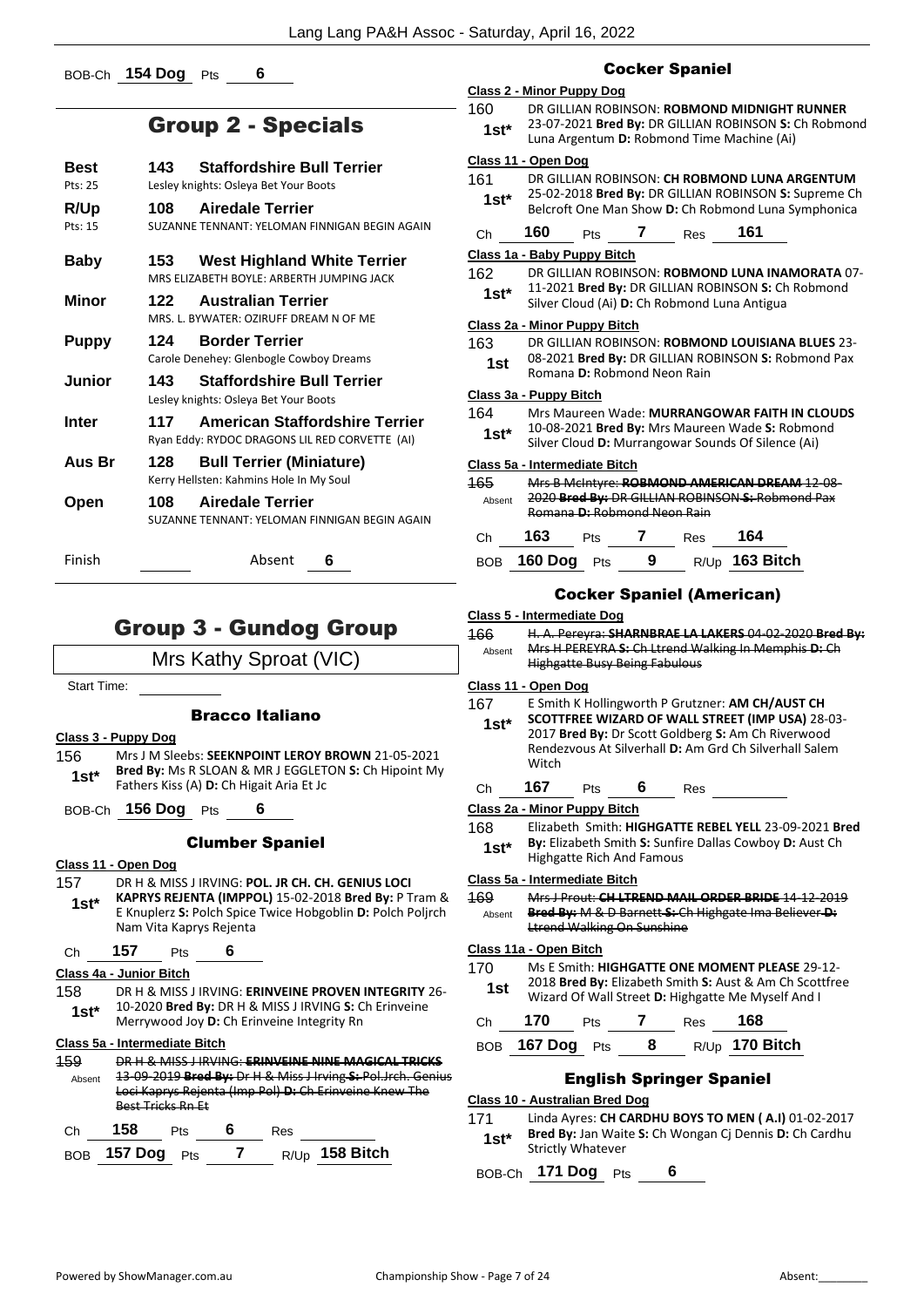## Field Spaniel

## **Class 3a - Puppy Bitch**

172 J L Morrison: **FAYEMOR ONE FINE DAY** 22-06-2021 **Bred By:** JL Morison **S:** Ch Shevington Ovrlks Rowan **D:** Ch Killara **1st\* by:** JL Morison S: Un Shevington Ovriks Row<br>New Day At Fayemor (Imp Usa) Ratn Td Rn

## **Class 11a - Open Bitch**

173 J L Morrison: **CH. KILLARA NEW DAY AT FAYEMOR RATN TD RN (IMP USA)** 07-01-2018 **Bred By:** Jay Gardiner & Karen Balinski **S:** Killara's Midnight Sun **D:** Elgert Gossip Girl Td Ca Ratn **1st\***

BOB-Ch **172 Bitch** Pts **7** R/Up-Res **173 Bitch**

## Flat Coated Retriever

## **Class 2a - Minor Puppy Bitch**

174 R Williams: **INJITALI TOBLERANI SYDNEY** 06-09-2021 **Bred By:** R Williams **S:** Ch Poweron Bag Full Of Silly **D:** Gr Ch **1st\* py:** K WILLIAMS 5: UN PO<br>Injitali Treasure Seeker

## **Class 5a - Intermediate Bitch**

175 R Williams: **CH INJITALI FOREVER YOUNG (AI)** 05-08-2020 **Bred By:** R Williams **S:** Almanza Secret Of Success **D:** Gr Ch **1st\* Died by: K WIIIIAMS S:**<br>Injitali Treasure Seeker

BOB-Ch **174 Bitch** Pts **7** R/Up-Res **175 Bitch**

## German Shorthaired Pointer

## **Class 1 - Baby Puppy Dog**

176 Mrs B & Mr C Walter: **CANAWINDRA FREE & EASY** 04-11- 2021 **Bred By:** Mr M & Mrs F Park **S:** Canawindra Roll The **1st** 2021 **Brea By:** Mr M & Mrs F Park **5**:<br>Dice **D:** Canawindra Over The Moon

#### **Class 4 - Junior Dog**

177 M J & F L Park: **CANAWINDRA HANS SOLO** 19-11-2020 **Bred By:** M J & F L Park **S:** Gr Ch Canawindra Rock E Road **D:** Ch **1st\*** By: M J & F L Par

#### **Class 5 - Intermediate Dog**

178 Barbara & Chris Walter: **CANAWINDRA MAKE MY DAY** 15- 02-2020 **Bred By:** Mr M & Mrs F Park **S:** Ch Canawindra **1st** D2-2020 **Brea By:** Mr M & Mrs F Park **5:** Cn Canawindra Good Times Ahead **D**: Ch Canawindra See The Best In Me

## **Class 11 - Open Dog**

- 179 Barbara & Chris Walter: **CH CANAWINDRA ROLL THE DICE** 26-04-2018 **Bred By:** Mr M & Mrs F Park **S:** Ch. Brysnif I Did **1st** 26-04-2018 **Bred By:** Mr M & Mrs F Park **3:** Ch. Bryshif It My Way **D:** Grand Ch. Canawindra Rock N And Rollin
- Ch **179** Pts **8** Res **177**

## **Class 1a - Baby Puppy Bitch**

180 M J & F L Park: **CANAWINDRA RISE AND SHINE** 15-11-2021 **Bred By:** M J & F L Park **S:** Canawindra Over And Over Again **1st\*** Brea By: M J & F L Park S: Canawind<br>D: Gr Ch Canawindra Buck N A Half

#### **Class 5a - Intermediate Bitch**

181 M J & F L Park: **CANAWINDRA ON A ROLL** 02-05-2019 **Bred By:** M J & F L Park **S:** Ch Canawindra Good Times Ahead **D: 1st\*** By: M J & F L Park S: C<br>Ch Best You Believe It

## **Class 11a - Open Bitch**

182 Barbara & Chris Walter: **CH CANAWINDRA OVER THE MOON** 11-04-2019 **Bred By:** Mr M & Mrs F Park **S:** Ch Canawindra Good Times Ahead **D:** Ch Canawindra See The Best In Me **1st\***

|  | Ch | 182 | Pts |  | Res | 181 |
|--|----|-----|-----|--|-----|-----|
|--|----|-----|-----|--|-----|-----|

BOB **182 Bitch** Pts **10** R/Up **181 Bitch**

## Golden Retriever

## **Class 2 - Minor Puppy Dog**

183 S Currie: **WYSIWYG UCANTHANDLETHETRUTH** 08-08-2021 **Bred By:** A Adamopoulos **S:** Am Ch Am Gr Ch Br Emerys Walk The Line At Cinamon Bay (Imp Usa) **D:** Topgeer I Autobe In Picture **1st\***

## **Class 3 - Puppy Dog**

184 Jill Walker: **RUBENVALE ANGEL OF MINE** 11-07-2021 **Bred By:** Alicia Paterson **S:** Fernfall Street Talk **D:** Fernfall **1st<sup>\*</sup> By:** Alicia Pate<br>Summer Rains

## **Class 5 - Intermediate Dog**

| 185<br>Absent                            |                  |                             |                                           |     | Mr D and Mrs J Patterson: HVAR BEEN THERE DONE THAT<br>(AI) 10 05 2019 Bred By: Kay Humphry S: Gr Ch Perrecca<br>Unprecedented D: Aust. Ch Hvar Our Little Miracle |  |
|------------------------------------------|------------------|-----------------------------|-------------------------------------------|-----|--------------------------------------------------------------------------------------------------------------------------------------------------------------------|--|
| 186<br>2nd                               |                  |                             |                                           |     | Mrs Alison Cameron: BEAUDORE SHAKE UR GROOVE<br><b>THING</b> 11-05-2019 Bred By: Beaudore S: Sup.Ch. Fantango<br>Playing The Game (Ai) D: Chaleur Jive Magic       |  |
| 187<br>$1st^*$                           |                  |                             | Fantango Say It With Style (Ai)           |     | Ms J Fall & Mrs S Marmo: GOLDSHYNE BACK TO THE<br>FUTURE 22-06-2020 Bred By: Goldshyne Kennels S: Ch<br>Dream Max Grandmother'S Prospect (Imp Swe) D: Ch           |  |
| <u>Class 11 - Open Dog</u>               |                  |                             |                                           |     |                                                                                                                                                                    |  |
| 188<br>2nd                               |                  | Camuka Drops Of Jupiter     |                                           |     | Donna Ryan: SERASIGOLD KISSED BY YASI 22-03-2019 Bred<br>By: Donna Ryan S: Sup Ch Fantango Playing The Game D:                                                     |  |
| 189<br>$1st^*$                           |                  | Son D: Kiriel Kiss For Pink |                                           |     | Elizabeth Mitchell: CH. KIRIEL HIGHLAND LADDIE 25-01-<br>2019 Bred By: Elizabeth Mitchell S: Ch Goldew Southern                                                    |  |
| Сh                                       | 189              | Pts                         | 11                                        | Res | 187                                                                                                                                                                |  |
| <b>Class 1a - Baby Puppy Bitch</b>       |                  |                             |                                           |     |                                                                                                                                                                    |  |
| 190                                      |                  |                             |                                           |     | Elizabeth Mitchell: BEAUCROFT MY FATHERS EYES FOR                                                                                                                  |  |
| $1st^*$                                  |                  |                             |                                           |     | KIRIEL (AI) 23-12-2021 Bred By: Beaucroft Kennels S: Ch<br>Acacian Special Event D: Kiriel Isle Of Skye At Beaucroft                                               |  |
| Class 2a - Minor Puppy Bitch             |                  |                             |                                           |     |                                                                                                                                                                    |  |
| 191<br>1st                               |                  | Emperosgoldwildflower       |                                           |     | P & D BRISTOW: EMPEROSGOLD TARRALEAH 18-09-2021<br>Bred By: EMPEROSGOLD S: Dobro Nightwatch D:                                                                     |  |
| Class 4a - Junior Bitch                  |                  |                             |                                           |     |                                                                                                                                                                    |  |
| 192                                      |                  |                             |                                           |     | Donna Ryan: CAMUKA A SUMMERS NIGHT 05-03-2021                                                                                                                      |  |
| 1st*                                     | Chilli Peppa     |                             |                                           |     | Bred By: Jane Hodges S: Dobro Nightwatch D: Camuka Hot                                                                                                             |  |
| 193                                      |                  |                             |                                           |     | Elizabeth Mitchell: KIRIEL FAIRE ISLE (AI) 07-04-2021 Bred                                                                                                         |  |
| 2nd                                      | <b>Beaucroft</b> |                             |                                           |     | By: Elizabeth Mitchell S: Hun.Jr.Ch.Ch. Bonett Bride<br>Merchant Traveler (Imp Hun) D: Kiriel Isle Of Skye At                                                      |  |
| 194<br>Absent                            |                  |                             | Stranger D: Joolsdream Classic Rose       |     | Miss Jade Worthington: SUNDAY GOLD MINUETTE 17-03-<br>2021 Bred By: Mr R Cochrane S: Dorehytes Welcome                                                             |  |
| <b>Class 10a - Australian Bred Bitch</b> |                  |                             |                                           |     |                                                                                                                                                                    |  |
| 195                                      |                  |                             |                                           |     | Jane Fall: FERNFALL FLY ME TO THE MOON 20-08-2019                                                                                                                  |  |
| $1st^*$                                  |                  |                             | D: Ch Fernfall Dancin Inthe Moonlite (Ai) |     | Bred By: Jane Fall S: Ch Fantango Here Comes The Sun (Ai)                                                                                                          |  |
| 196                                      |                  |                             |                                           |     | P & D BRISTOW: EMPEROSGOLD WILDFLOWER (AI) 04-09-                                                                                                                  |  |
| 2nd                                      |                  |                             | Event D: Emperosgold Fifty Shades Freed   |     | 2017 Bred By: DL & PA BRISTOW S: Ch. Acacian Special                                                                                                               |  |
| Ch                                       | 192              | Pts                         | 10                                        | Res | 195                                                                                                                                                                |  |

| BOB 189 Dog Pts | 16 | R/Up 187 Dog |
|-----------------|----|--------------|
|                 |    |              |

## Gordon Setter

## **Class 5 - Intermediate Dog**

- 197 Kaye Yarnold: **CARNOUSTIE SINGING IN THE RAIN** 30-09- 2019 **Bred By:** Mr.S & Mrs C Bennett & Mrs. S Auld **S:** Ch Carnoustie Mr Bojangles (Ai) **D:** Ch Carnoustie Macaria **1st\***
- BOB-Ch **197 Dog** Pts **6**

## Hungarian Vizsla

#### **Class 5 - Intermediate Dog**

198 A Pali: **HUBERTUS UP AND ABOVE** 04-12-2019 **Bred By:** A Pali **S:** Ciganyoz Take The Lead (Ai) **D:** Ch Hubertus To Good **1st**\* Pall S: Ciganyo;<br>To Be True (Ai)

#### **Class 10 - Australian Bred Dog**

- 199 D Stewart & S Bassett: **SAMBARIDGE SOUTHERN JIM** 21-
	- 11-2020 **Bred By:** S Gibson **S:** Ch. Romkiah Kuparr Et. **D: 1st**\* **11-2020 brea by:**<br>Pelerosso Novella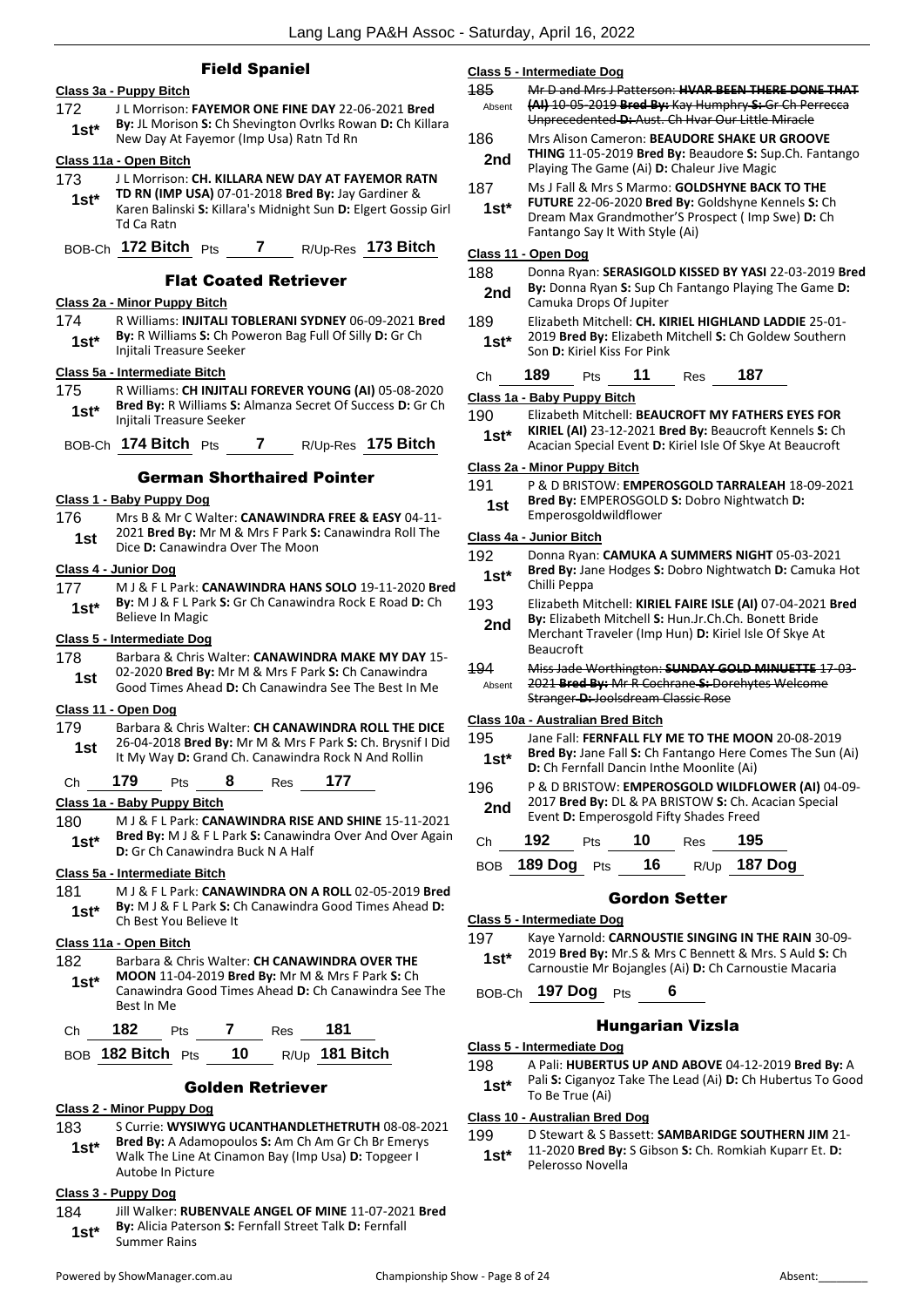## Ch **199** Pts **7** Res **198**

## **Class 4a - Junior Bitch**

200 Kim Bilton: **YZABEAU QUANTUM QUIYANNA** 26-03-2021 **Bred By:** B Kerrison **S:** Supreme Ch Graebrook Lord Of **Scandal D:** Ch Hanafor Mercury Rising Scandal D: Ch Hanafor Mercury Rising

## **Class 11a - Open Bitch**

201 A Pali: **HUBERTUS PURE ATTRACTION** 21-06-2019 **Bred By:** A Pali **S:** Sup Ch Hubertus Dream Deal **D:** Ch Hubertustalk Of Th Town Absent

| Ch . | 200               | Pts. | 6 | Res |              |
|------|-------------------|------|---|-----|--------------|
|      | BOB 200 Bitch Pts |      |   |     | R/Up 199 Dog |

### Irish Setter

### **Class 1 - Baby Puppy Dog**

- 202 Mr LG & Mrs AM Hearn: **PENDORIC TOUCH OF**
- **MEADOWLARKS (AI)** 18-12-2021 **Bred By:** Mr LG & Mrs AM Hearn **S:** Am Ch Meadowlark's Fire N Rain **D:** Aust Ch Eirean Waiting For Me (Ai) **1st\***

## **Class 5 - Intermediate Dog**

203 Jan Robinson: **JASPEREL MUDDY WATERS** 12-10-2020 **Bred By:** Jan Robinson **S:** Eireannmada Patch Of Blue **D:** Grand Ch **1st By:** Jan Robinson **5:** Eireannma<br>Jasperel Divine Contravention

### **Class 11 - Open Dog**

- 204 Mrs Diane Anderson: **AUST. CH. EIREAN IN TO MY ARMS (AI)** 12-10-2018 **Bred By:** Mrs D Anderson **S:** Int Ch Pendoric Perfect Thyming **D:** Aust Ch Eirean Addiction Absent
	- Ch **203** Pts **6** Res

#### **Class 5a - Intermediate Bitch**

205 Jan Robinson: **JASPEREL HOLEY MOLEY** 12-10-2020 **Bred By:** Jan Robinson **S:** Eireannmada Patch Of Blue **D:** Grand Ch **1st\* By:** Jan Robinson **5:** Eireannmannel Diving Contravention

#### **Class 11a - Open Bitch**

206 Mr L & Mrs AM Hearn: **AUST CH EIREAN WAITING FOR ME (AI)** 12-10-2018 **Bred By:** Mrs D Anderson **S:** Int Ch Usa Can Ch Pendoric Perfect Thyming **D:** Ch Eirean Addiction (Ai) **1st\***

| Ch | 206 | Pts | Res | 205 |
|----|-----|-----|-----|-----|
|    |     |     |     |     |

BOB **206 Bitch** Pts **8** R/Up **205 Bitch**

#### Italian Spinone

## **Class 10 - Australian Bred Dog**

207 Mrs N A Dobbs: **CH.WILDEQUEST LIBERATA RICCO (AI)** 27- 09-2016 **Bred By:** Mrs N Dobbs **S:** Stowledge Eli (Imp Uk) **D:**  Dual.Ch. (T) Grand. Ch. Donna Liberata`S Jet Voyager Tsd. (Imp Swe) **1st\***

BOB-Ch **207 Dog** Pts **6**

## Labrador Retriever

## **Class 1 - Baby Puppy Dog**

208 Mrs N WILSON: **NEHJAY MAXIMUS (AI)** 10-11-2021 **Bred By:** M. Freeman **S:** Ch-Diacac By George **D:** Driftway Rhythm Of Belle Absent

#### **Class 4 - Junior Dog**

209 Mrs L Adams: **KELINDEBAR ROCKY ROAD (AI)** 22-12-2020 **Bred By:** Mrs L Adams **S:** Am Ch Mx Ch Maromas Captain **1st\*** Brea by: Mrs L Adams S: Am Ch Mx Ch P<br>Cove D: Ch Kelindebar Madison Avenue

## **Class 10 - Australian Bred Dog**

## 210 Mrs J Hocking & Mrs L Adams: **KELINDEBAR WORDS OF**

**WISDOM** 08-02-2021 **Bred By:** Mrs L Adams **S:** Gr Ch **1st WISDOM** 08-02-2021 **Brea By:** MIS L Addition St Gr Ch Kelindebar Special Power

## **Class 11 - Open Dog**

- 211 Mrs L Adams: **GRAND CH KELINDEBAR ENGLISH OAK** 21-
- 10-2017 **Bred By:** Linda Adams **S:** Sup Ch Blackboy Storm In A Teacup **D:** Grand Ch Kelindebar Aussie Dream **1st\***

## Ch **209** Pts **8** Res **210**

## **Class 2a - Minor Puppy Bitch**

212 Amber Knapp: **CLEMITYLAB SHIRLEY GILROY** 26-09-2021 **Bred By:** Amber Knapp **S:** Bucklee Too Hot To Handle **D: 1st\* Died by:** Arriber Kridpp **5** 

## **Class 3a - Puppy Bitch**

- 213 Amber Knapp: **CLEMITYLAB HOT HOULIHAN** 26-09-2021 **Bred By:** Amber Knapp **S:** Bucklee Too Hot To Handle **D:**  Clemitylab Pandoras Box Absent
- 214 Ms H L McPherson: **BONNSWAY SUMMER LIGHT** 20-05-
- 2021 **Bred By:** Ms D E Travers **S:** Ch. Aliasa Light My Heart **1st**\* 2021 Bred By: Ms D E Travers S:<br>**D:** Ch. Bonnsway Endless Smmer

## **Class 5a - Intermediate Bitch**

215 Amber Knapp: **CLEMITYLAB ORANGE BLOSSOM** 02-08- 2020 **Bred By:** Amber Knapp **S:** Kelindebar English Oak **D:** 

- **1st** <u>LULU</u> Brea by: Amber Kna<br>Clemitylab Pandoras Box 216 Janet Aldous: **RODORBAL SO SI BON** 12-05-2020 **Bred By:**
- Mrs L Malseed **S:** Ch. Galestorm My Mandingo **D:** Sybeck **Supernatural** Absent

#### **Class 10a - Australian Bred Bitch**

- 217 Mrs L Adams: **CH KELINDEBAR DON'T ROCK THE BOAT** 22- 12-2020 **Bred By:** Mrs L Adams **S:** Am Ch Mx Ch Maromas
	- **1st** 12-2020 **Bred By:** Mrs L Adams **S:** Am Cn Mx Cn Captain Cove **D:** Ch Kelindebar Madison Avenue

| Ch | 217             | <b>Pts</b> | 9  | Res | 212              |
|----|-----------------|------------|----|-----|------------------|
|    | BOB 209 Dog Pts |            | 12 |     | $R/Up$ 217 Bitch |

## Lagotto Romagnolo

## **Class 1a - Baby Puppy Bitch**

| 218    | Mr K D Robinson & Ms K Azzopardi: AUKERO SUMMER    |
|--------|----------------------------------------------------|
| Absent | RAIN 22-10-2021 Bred By: Mr K D Robinson S: Sup Ch |
|        | Kebro Dantesinferno D: Ch Aukero The X Factor      |

## Nova Scotia Duck Tolling Retriever

#### **Class 10 - Australian Bred Dog**

- 219 Miss L Van Dinther: **CH NOVAFUSION SUMO STORM** 01-05- 2019 **Bred By:** Mrs R Strmecki **S:** Ch. Grga Angels Of Baranya (Imp Hrv) **D:** Ch. Skyesong Wouldnt It Be Loverly **1st\***
	- BOB-Ch **219 Dog** Pts **6**

## Pointer

#### **Class 10 - Australian Bred Dog**

220 SOFIA IATROPOULOS: **TINTOOKIE WESTERN WARRIOR** 22- 09-2018 **Bred By:** Tintookie Kennels **S:** Tintookie Fast Forward **D:** Tintookie Eclipse Of The Heart **1st\***

Ch **220** Pts **6**

- 221 Mr R & Mrs K J Winters: **ABTEI ONE WAY OR ANOTHER** 12- 03-2021 **Bred By:** Mr R & Mrs K J Winters **S:** Sup Ch Tyeanbo Take Another Look **D:** Ch Abtei Its Alright **1st\***
- Ch **221** Pts **6**
- BOB **221 Bitch** Pts **7** R/Up **220 Dog**

## Weimaraner

## **Class 1 - Baby Puppy Dog**

- 222 Mrs J. A. Angwin: **LUKEDOM KISS MY ACE** 06-11-2021 **Bred By:** Mrs S. Lawler & Mrs J. Grech. **S:** Ch. Terrae Incognitae **1st\* By:** Mrs S. Lawier & Mrs J. Grech. S. Ch. Terrae in Red Max (Imp Ita) **D**: Ch. Lukedom Strictly Taboo
	-

## **Class 11a - Open Bitch**

- 223 Nan Qu: **ASHLAREN PRINCESS PING PING** 03-01-2019 **Bred By:** Mrs E M Knox **S:** Ch. Ashlaren Archibalds Illusion **D:** Ch.
- Ashlaren Josephine **1st\***

BOB-Ch **223 Bitch** Pts **6**

- **Class 4a - Junior Bitch**
- -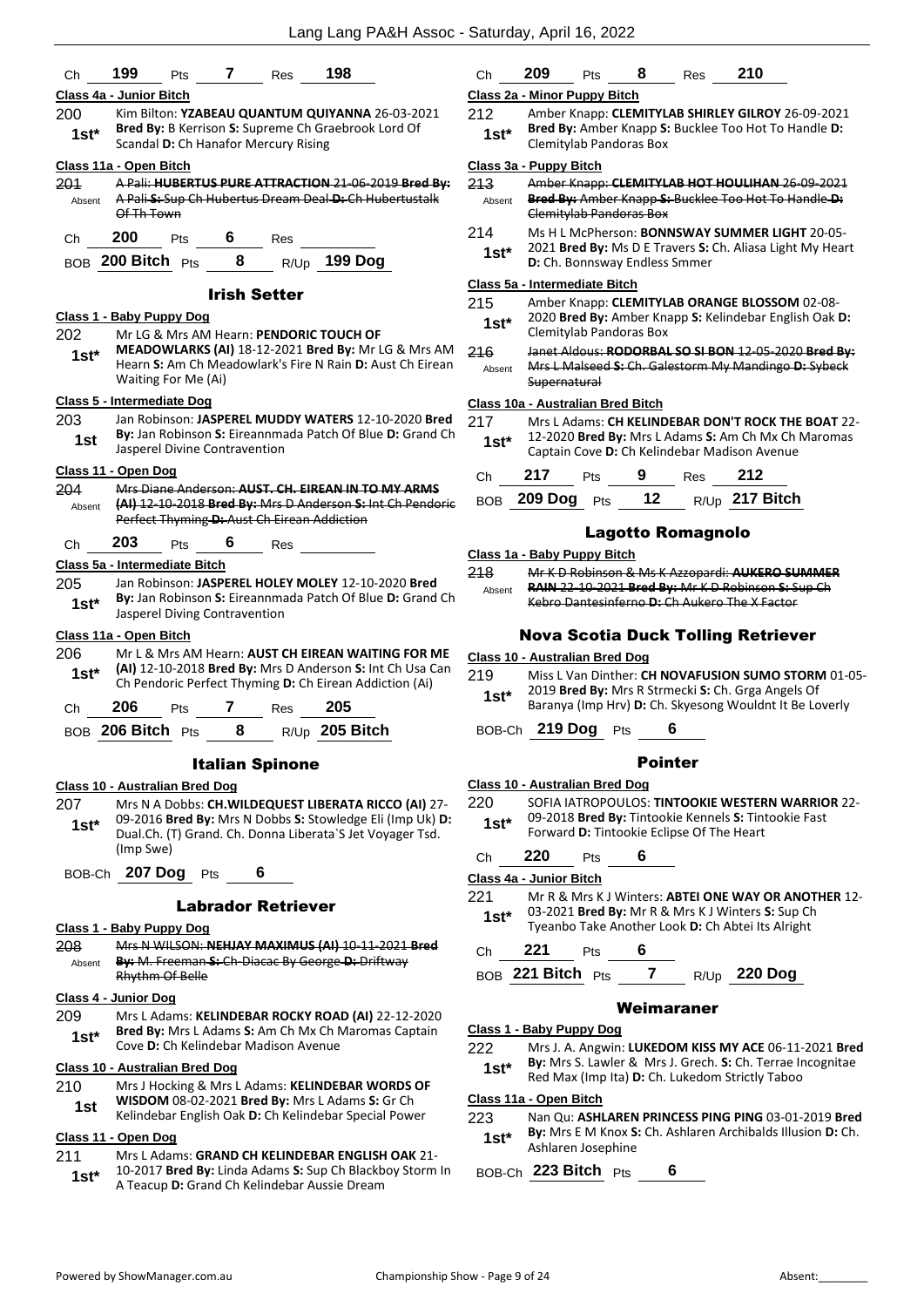## Welsh Springer Spaniel

## **Class 10 - Australian Bred Dog**

224 MRS THERESA VAN EWYK: **CH. COCHAGWYN THE POWER OF ONE** 03-01-2017 **Bred By:** Mrs H. M. Eaves **S:** Grand. Ch. Maesgwyn King Of Hearts (Ai) Td **D:** Cochagwyn Just Do It Jdx. Sd. **1st\***

BOB-Ch **224 Dog** Pts **6**

# Group 3 - Specials

| Best<br>Pts: 25 | 206. | <b>Irish Setter</b><br>Mr L & Mrs AM Hearn: Aust Ch Eirean Waiting For Me (AI)                                                    |
|-----------------|------|-----------------------------------------------------------------------------------------------------------------------------------|
| R/Up<br>Pts: 15 | 167. | <b>Cocker Spaniel (American)</b><br>E Smith K Hollingworth P Grutzner: Am Ch/Aust Ch<br>Scottfree Wizard of Wall Street (imp USA) |
| <b>Baby</b>     | 190  | Golden Retriever<br>Elizabeth Mitchell: Beaucroft My Fathers Eyes For Kiriel (AI)                                                 |
| Minor           | 174  | <b>Flat Coated Retriever</b><br>R Williams: Injitali Toblerani Sydney                                                             |
| Puppy           | 156  | <b>Bracco Italiano</b><br>Mrs J M Sleebs: SEEKNPOINT LEROY BROWN                                                                  |
| Junior          | 209  | <b>Labrador Retriever</b><br>Mrs L Adams: Kelindebar Rocky Road (AI)                                                              |
| Inter           | 187  | Golden Retriever<br>Ms J Fall & Mrs S Marmo: Goldshyne Back To The Future                                                         |
| Aus Br          | 171  | <b>English Springer Spaniel</b><br>Linda Ayres: Ch Cardhu Boys To Men (A.I)                                                       |
| Open            | 206  | <b>Irish Setter</b><br>Mr L & Mrs AM Hearn: Aust Ch Eirean Waiting For Me (AI)                                                    |
| Finish          |      | Absent<br>12                                                                                                                      |

# Group 4 - Hound Group

Ms Anne Collyer (VIC)

Start Time:

## **Afghan Hound**

## **Class 5 - Intermediate Dog**

225 Japhia Kennels: **ALAQADAR VENI VIDI VICI** 04-09-2020 **Bred By:** Adaqadar kennels **S:** Ch.Adaqadar Dog With No Name **1st\* By:** Adaqadar Kennels S<br>**D:** Adaqadar Tosca ( Ai)

## **Class 11 - Open Dog**

226 C ONDARCHIE: **COVITER GAMBLER(AI)** 31-10-2018 **Bred By:** M DWYER & C CLOWES **S:** Ch Dzum Cooper Cronk **D:** Ch Enarki Twinkle Twinkle Rocksta **1st\***

| 225<br>`.h<br>ts<br>Res | 226 |
|-------------------------|-----|
|-------------------------|-----|

## **Class 5a - Intermediate Bitch**

- 227 C ONDARCHIE: **DZUM KARMANN GHIA** 02-03-2020 **Bred By:** P & C FROST **S:** Ch Kjavu It Tells **D:** Ch Dzum Monkberry **1st By:** P & C FRU<br>Moon Delight
- 228 Rebecca Rose: **CALAHORRA ENTENTE ATDOYEN** 04-06- 2019 **Bred By:** Wendye Slatyer **S:** Doyen Timefor Appalbob **2nd** <sup>2019</sup> Brea By: wendye Slatyer S:<br>Attico D: Calahorra Dovenstrasse



## **Basenji**

**Class 3a - Puppy Bitch** 229 Sarah Egan: **XALMES SHAKE SHAKE SHAKE** 02-06-2021 **Bred By:** M E Darr **S:** Ch. Karamo Chucho **D:** Grand. Ch. Xalmes Shake It Up Sister (Ai) Absent

BOB-Ch Pts

## Basset Fauve de Bretagne

## **Class 2a - Minor Puppy Bitch** 230 Ms K Wishart: **ARENDT BIBBIDI BOBBIDI BOO** 16-09-2021 **Bred By:** Ms K Wishart **S:** Arendt Remember Who You Are **1st\* Died By:** WIS K WISHATT **5:** Arendt Tequila Surprise BOB-Ch **230 Bitch** Pts **6** Basset Hound **Class 5 - Intermediate Dog** 231 John Glazzard: **CH. GOLDREIGN HEART AND SOUL** 06-01- 2020 **Bred By:** Mrs J Davey **S:** Ch Beauchasseur Snicker **D: 1st**\* 2020 **Bred By:** Mrs J Davey S:<br>Ch Beauchasseur Vannilla Ice **Class 1a - Baby Puppy Bitch** 232 John Glazzard: **GOLDREIGN ARIA [AI]** 13-12-2021 **Bred By:** Mrs Jane Davey **S:** Ch. Beauchasseur Wotwomnwant **D:** Ch. **1st**\* Mrs Jane Davey S: Ch. Beau<br>Goldreign Snap Crackle Pop BOB-Ch **231 Dog** Pts **6** Beagle **Class 1 - Baby Puppy Dog** 233 Kezziah Kennels: **KEZZIAH VOODOO LOVE** 21-12-2021 **Bred By:** Kezziah Kennels **S:** Ch Langrigg Sparks Will Fly **D:** Kezziah Vanessa Sunshine **1st\* Class 10 - Australian Bred Dog** 234 A Lenne: **CH OROBAY ANZAC SPIRIT** 11-11-2015 **Bred By:** Miss R Telfer **S:** Nz Ch & Ch Burnsdale Most Happy Fella **D:**  Ch Tracjobea Bird Of Paradise Absent 235 Kezziah Kennels: **KEZZIAH AMERICAN PIE** 19-07-2020 **Bred By:** Kezziah Kennels **S:** Am Ch Am Gr Ch Aust Ch Red Americana Kempinski At Argyle (Imp Usa) **D:** Ch Kezziah Pumpkin Pie **1st\*** 236 Miss C Bowler & Ms L Osmotherly: **AUST CH LANGRIGG HOW COOL AM I (AI)** 30-12-2016 **Bred By:** L A Osmotherly **S:** Pun Kotzky Bumbershoot (Imp Pol) **D:** Ch Langrigg Class Above (Ai) **2nd** Ch **235** Pts **7** Res **236**

**Class 3a - Puppy Bitch**

237 Kezziah Kennels: **KEZZIAH MAD LOVE** 11-07-2021 **Bred By:**

Kezziah Kennels **S:** Am Ch Am Gr Ch Ch Red Americana Kempinski At Argyle (Imp Usa) **D:** Ch Treeview Thats How We Roll **1st\***

## **Class 5a - Intermediate Bitch**

- 238 Kezziah Kennels: **KEZZIAH SWEETEST ADDICTION** 13-03- 2020 **Bred By:** Kezziah Kennels **S:** Ch Langrigg Sparks Will **1st** 2020 **Bred By:** Kezziah Kennels **S:** Ch Langri<br>Fly (Ai) **D:** Ch. Treeview Thats How We Roll 239 Mrs D Reid-Orr Miss K & Mr G Orr: **CH ALMANZOR NEVER BREAK THE CHAIN (AI)** 31-12-2019 **Bred By:** Exh **S:** Am Gchg Merry Music Chains Of Love **D:** Ch Houndbrook Absent
- Bumble Bee Ch **238** Pts **7** Res **237** BOB **235 Dog** Pts **9** R/Up **238 Bitch**

## Borzoi

- **Class 4 - Junior Dog**
- 240 Ahsatan Kennels: **DOLINOFF ALEXEI NAVALNY** 10-02-2021 **Bred By:** Dolinoff Kennels **S:** Ahsatan Mirnoye Vody **D:**
- **1st\* Brea By:** Dolin<br>Dolinoff Rada
- 241 Dr Ian Denham: **GEORWITCH INFINITY AND BEYOND** 05- 12-2020 **Bred By:** Ms M Boyle **S:** Astrawitch End Game **D:**  Ch Astrawitch Throughdragonsseyes Absent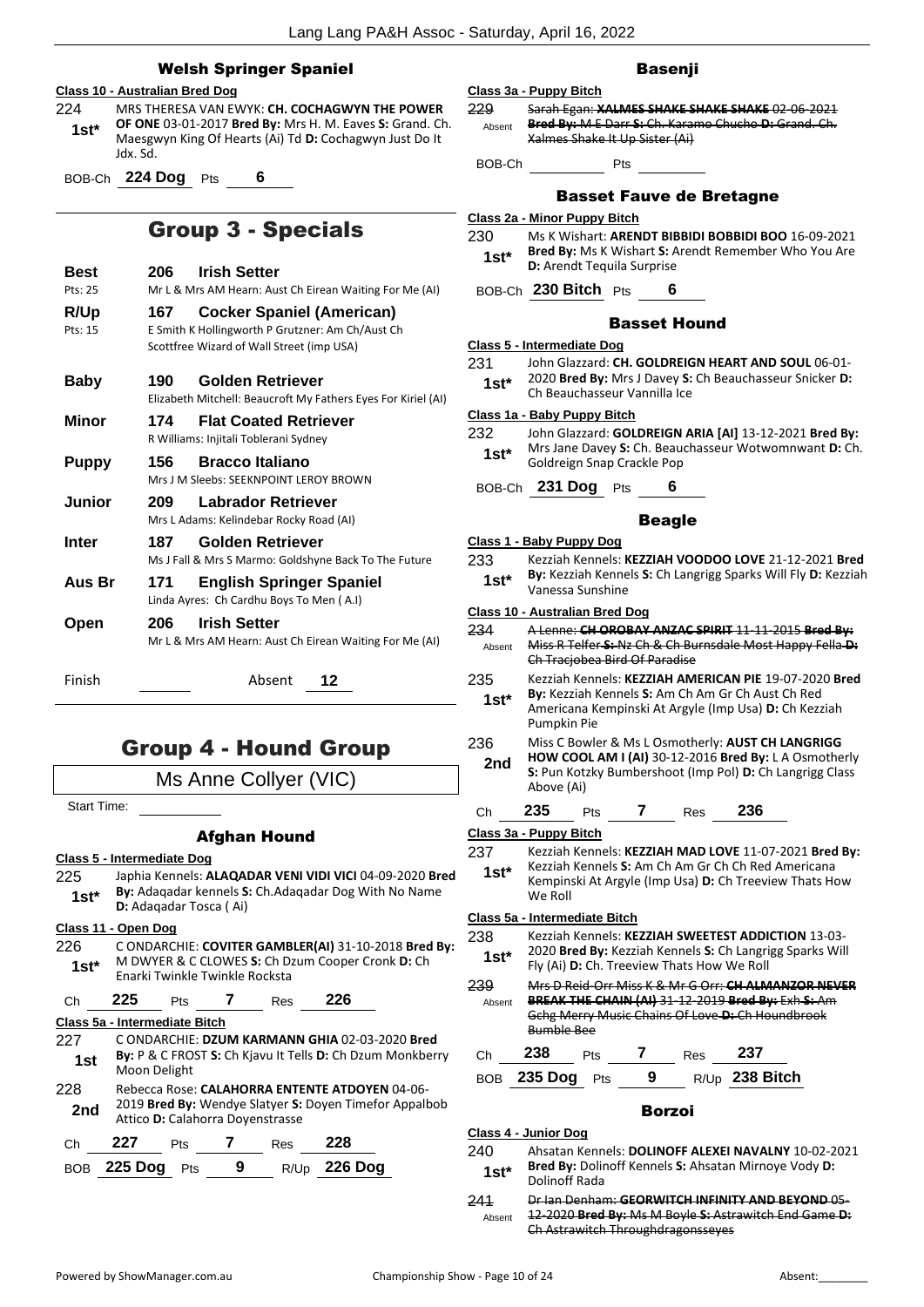242 Mrs A Toleman: **DORSCA MYSTIC SHOWMAN** 31-01-2021 **Bred By:** Ms H J McIvor **S:** Ch Cordova Ring Master **D:** Ch **2nd** Bred By: Ms H J McIvor S:<br>Russkimir Mystic Shadows

## **Class 10 - Australian Bred Dog**

243 Ahsatan Kennels: **AUST CH AHSATAN MR MOUSTACHE** 20- 11-2018 **Bred By:** Ahsatan Kennels **S:** Zarroff Charmed Im **1st**\* **11-2018 Brea By:** Ansatan Kei<br>Sure **D:** Aust Ch Ahsatan Lyric

#### **Class 11 - Open Dog**

244 Karen Nott: **GLENEAGLE UNDER THE RADAR** 29-01-2018 **Bred By:** Karen Nott **S:** Gleneagle Tonga Tuff **D:** Ch **1st\* Brea By:** Karen Nott **S:** Gleneagle Sweet As Honey

## Ch **243** Pts **9** Res **240**

#### **Class 1a - Baby Puppy Bitch**

245 Karen Nott: **GLENEAGLE DARK AND STORMY** 07-11-2021 **Bred By:** Karen Nott **S:** Ch Gleneagle Whiskey Lullaby **D: 1st\* brea by:** Karen Nott S: **4**<br>Gleneagle Venus Rising

## **Class 4a - Junior Bitch**

- 246 Karen Nott: **GLENEAGLE BALLROOM BLITZ** 22-12-2020 **Bred By:** Karen Nott **S:** Ch Gleneagle Whiskey Lullaby **D:** Ch Zarroff Magical Charm **2nd**
- 247 Miss K V Kovacic: **DOLINOFF NADYA TOLOKNO** 10-02-2021 **Bred By:** Dolinoff Kennels **S:** Ahsatan Mirnoye Vody **D:**
- **1st Dolinoff Rada**

## **Class 5a - Intermediate Bitch**

248 Karen Nott: **GLENEAGLE YELLO DIAMOND** 04-12-2019 **Bred By:** Karen Nott **S:** Ch Astrawitch End Game **D:** Ch Zarroff **1st<sup>\*</sup> By:** Karen Nott<br>Magical Charm

| Ch 248 Pts 8 Res 247 |  |                                 |
|----------------------|--|---------------------------------|
|                      |  | BOB 243 Dog Pts 12 R/Up 240 Dog |

## Dachshund (Long Haired)

## **Class 3a - Puppy Bitch**

- 249 Mrs.J.Clarke: **TUSKABI CHANTILLY LACE** 12-07-2021 **Bred By:** Tuskabi kennels **S:** Aus Ch Standing Ovation **D:** Aus Ch **1st\* By:** Tuskabi Kennels S:<br>Tuskabi Money Honey
- 250 MS K SMITH: **TUSKABI EVA DANCIN IN THE DAK** 12-07- 2021 **Bred By:** MS K SMITH **S:** Ch. Belthazor Standing **2nd Dividing Dividing Dividing Servey Property** Ovation **D**: Ch. Tuskabi Money Honey

| R/Up-Res 250 Bitch<br>BOB-Ch 249 Bitch Pts |  |  |  |  |  |
|--------------------------------------------|--|--|--|--|--|
|--------------------------------------------|--|--|--|--|--|

## Dachshund Miniature (Long Haired)

#### **Class 2 - Minor Puppy Dog**

251 V Pettigrove & Sarah Pendlebury: **SARSICA SWEET MANHATTAN** 15-10-2021 **Bred By:** Vicki Pettigrove & Sarah Pendlebury **S:** Ralines Aviation **D:** Schlau Royal Tiara **1st\***

## Ch **251** Pts **6**

#### **Class 3a - Puppy Bitch**

252 Mrs J Clarke: **BELTHAZOR POCKETFUL OF PENNIES** 25-06- 2021 **Bred By:** Belthazor kennels **S:** Mal Ch Aus Ch Ch Cib Hacienda Lead The Way **D:** Aus Ch Chipal Searching Forperfection **1st\***

## **Class 10a - Australian Bred Bitch**

253 Ms J Lobato: **CH. DANSN BY REQUEST** 22-02-2017 **Bred By:** Mr WN Douglas, OAM **S:** Ch Chipal Quest For More **D:** Ch **1st\*** Mr WN Douglas, OAM<br>Chipal Lightning Strike

| '53 |  | es. | 252 |
|-----|--|-----|-----|
|     |  |     |     |

| BOB 253 Bitch Pts |  | $R/Up$ 251 Dog |
|-------------------|--|----------------|
|                   |  |                |

## Dachshund (Smooth Haired)

## **Class 5a - Intermediate Bitch**

- 254 DAMON CRAIG: **EMMILINE GOLD RUSHER** 20-08-2020 **Bred By:** Ms K Brooks **S:** Joy-Dens Rockin Robin **D:** Emmiline **1st\* By:** MS K Brooks S: Joy-<br>Twentyfour Karat Gold
- BOB-Ch **254 Bitch** Pts **6**

## Dachshund Miniature (Smooth Haired)

## **Class 1 - Baby Puppy Dog**

255 C Bowler & C Irvin: **BERGHUTTE MING DYNASTY** 26-11- 2021 **Bred By:** C Irvin **S:** Ch Berghutte Gold Sovereign **D:** Ch **1st**\* 2021 **Bred By:** C Irvin S: G<br>Berghutte Black Dynasty

## **Class 2 - Minor Puppy Dog**

256 Corrienne Irvin: **BERGHUTTE DREAM TIME** 26-08-2021 **Bred By:** Mrs C Irvin **S:** Berghutte Back In Time **D:** Berghutte Hopes N Dreams Absent

## **Class 4 - Junior Dog**

257 Vicki Pettigrove & sarah Pendlebury: **SARSICA** 

**ASTOUNDING** 06-04-2021 **Bred By:** Vicki Pettigrove & sarah Pendlebury **S:** Ch Sarsica Empressive **D:** Sarsica Thats Our Lady **1st\***

## Ch **257** Pts **6** Res

#### **Class 1a - Baby Puppy Bitch**

258 Christy Dowling: **BERGHUTTE BLACK LACE** 26-11-2021 **Bred By:** Mrs C G Irvin **S:** Ch. Berghutte Gold Sovereign **D:** Ch. Berghutte Black Dynasty **1st**

#### **Class 11a - Open Bitch**

#### 259 Mrs C Irvin: **CH BERGHUTTE BLACK DYNASTY** 19-08-2017

**Bred By:** Mrs C Irvin **S:** Ch Millewa Little Woody **D:** Gr Ch Berghutte Blackberry Jam Absent

| Ch. | Pts             |   |      |  |
|-----|-----------------|---|------|--|
|     | BOB 257 Dog Pts | 6 | R/Up |  |

## **Deerhound**

## **Class 4a - Junior Bitch**

| 260    | Ms K Hillier & Miss A Bierman: HAIZIEDAYZ NARAH 03-02- |
|--------|--------------------------------------------------------|
| Absent | 2021 Bred By: Haiziedayz S: Nelungaloo Angus D:        |
|        | Haiziedayz Black Magik Woman                           |

BOB-Ch Pts

## Foxhound

#### **Class 4 - Junior Dog**

261 KJ & KE Austin: **CH FOXGULLY WHEN YOR HOT YOUR HOT** 28-02-2021 **Bred By:** Exh **S:** Sup Ch Foxgully Perfectly Timed **1st**\* 28-02-2021 **Brea By:** Exn **S:** Sup Cr<br>**D:** Ch Foxgully A Touch Of Scandal

BOB-Ch **261 Dog** Pts **6**

## Greyhound

- **Class 10 - Australian Bred Dog**
- 262 Kinshasa Kennel's: **CH XILONE ENTER THE TIGER** 10-04-
	- 2020 **Bred By:** Xilone Kennels **S:** Ch Satinfield Coffee Break **1st**\* 2020 **Bred By:** Xilone Kennels **S:** Ch<br>**D:** Xilone Absolutely Gorgeous (Ai)
	- BOB-Ch **262 Dog** Pts **6**

## Irish Wolfhound

## **Class 5 - Intermediate Dog**

- 263 Mr S Clapham: **CH ALYMATA NED** 23-07-2020 **Bred By:** Shane Clapham **S:** Irl.Ch Irl.Jun Ch. Kill Bill Roan Inish (Irl) **D: 1st**\* Shane Clapham **S:** Irl.Ch Ch. Drayton Lady Calista
- BOB-Ch **263 Dog** Pts **6**

## Petit Basset Griffon Vendeen

- **Class 10 - Australian Bred Dog**
- 264 Mrs R & Mr R J Wallis: **GRAND. CH. ROKEENA MAKE MY**
- **DAY** 03-01-2017 **Bred By:** Mrs R & Mr R J Wallis **S:** Ch. Black Majesty Hollywood (Imp Fin) **D:** Ch. Rokeena I'm A Party Girl **1st\***

## **Class 1a - Baby Puppy Bitch**

265 Ms T Edwards: **MISTYPOINT COLOUR ME PRETTY** 11-01- 2022 **Bred By:** Ms T Edwards **S:** Ch.Mistypoint Sharp

**1st** 2022 **Bred By:** IVIS T Edwards **5:** Ch.IVIIstypoint Let It Go **1starbard Dressed Man D:** C.I.B.Sup.Ch. Mistypoint Let It Go

BOB-Ch **264 Dog** Pts **6**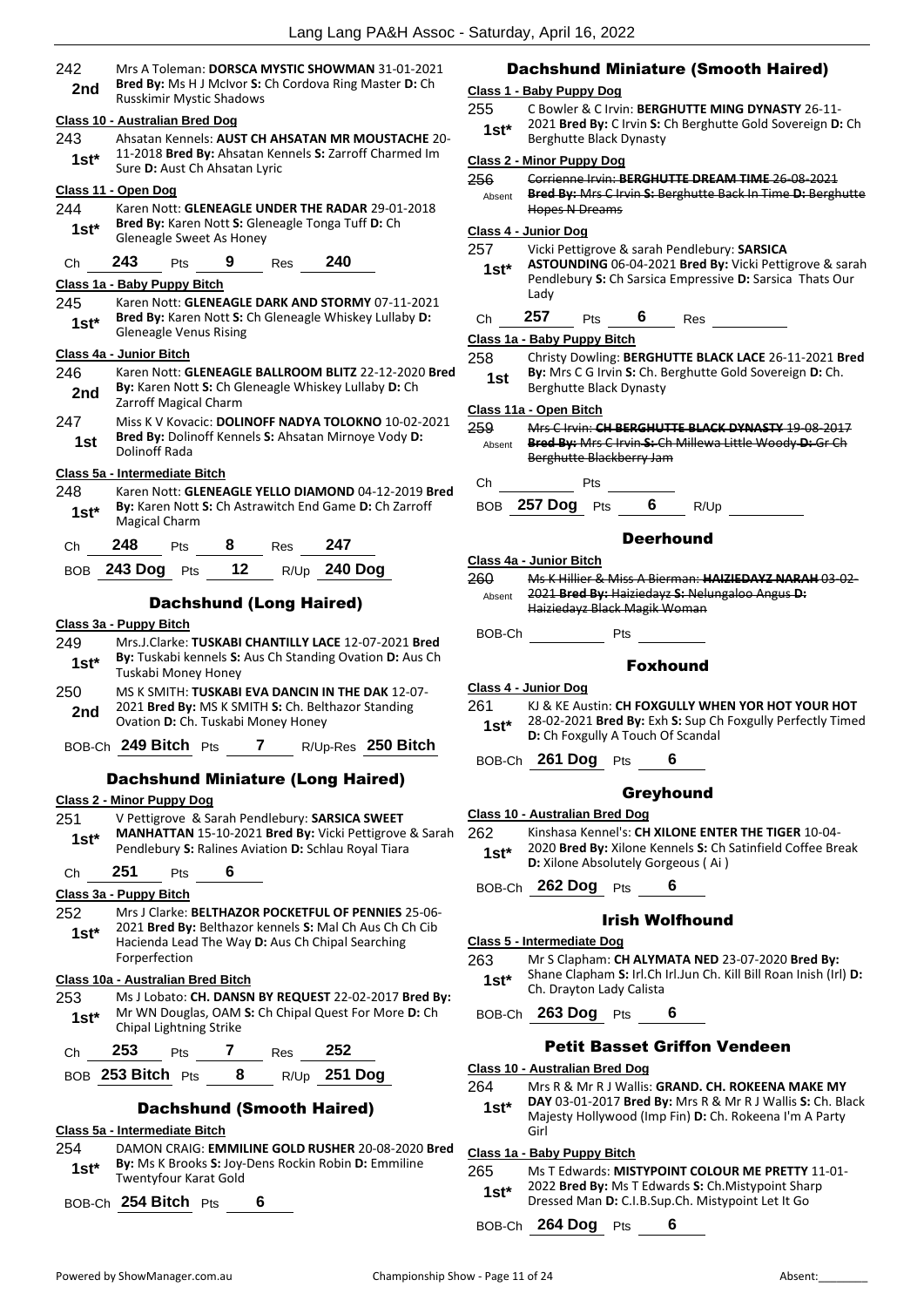|                | <b>Pharaoh Hound</b>                                                                                                                                                    |                      |                                                         |
|----------------|-------------------------------------------------------------------------------------------------------------------------------------------------------------------------|----------------------|---------------------------------------------------------|
|                | Class 4 - Junior Dog                                                                                                                                                    |                      | Class 10 - Australian Br                                |
| 266<br>$1st*$  | Teresa Gaudio: CH. ANTEFA'S ARAGORN (IMP SWEDEN)<br>10-11-2020 Bred By: Monica Lundqvist & Annica Hemström<br>Lundqvist S: Antefa'S Zmeagol D: Antefa'S Yosofin         | 278<br>$1st*$        | Louise Doyle: I<br>By: Dr A Tan S<br>Have A Dream       |
| Ch             | 266<br>6<br>Pts                                                                                                                                                         | Ch                   | 278<br>Pts                                              |
|                | Class 4a - Junior Bitch                                                                                                                                                 |                      | Class 5a - Intermediate                                 |
| 267<br>1st     | Eva Timewell: STARBLUSH WE ARETHE CHAMPIONS 01-03-<br>2021 Bred By: Adam Daly S: Ch. Sleykh Gold Digger (Ai) D:<br>Starblush Wild Rose                                  | 279<br>$1st^*$       | Ms M McCaule<br>EASY 19-02-20<br>Who I Am <b>D:</b> Is  |
| Ch             | 267<br>6<br>Pts                                                                                                                                                         | Ch                   | 279<br><b>Pts</b>                                       |
| <b>BOB</b>     | $\overline{7}$<br>$R/Up$ 267 Bitch<br><b>266 Dog</b><br>Pts                                                                                                             |                      | BOB 279 Bitch Pts                                       |
|                | <b>Rhodesian Ridgeback</b>                                                                                                                                              |                      |                                                         |
|                | Class 4 - Junior Dog                                                                                                                                                    |                      | Grou                                                    |
| 268<br>$1st*$  | Brent and Gina Stanyon: CH KUSINI PACER BAY (AI) 26-12-<br>2020 Bred By: EXH S: Sup Ch Nambala Acopie Et (Imp Nz) D:<br>Ch Nambala Acayla (Imp Nz)                      | Best                 | 279                                                     |
|                | Class 10 - Australian Bred Dog                                                                                                                                          | Pts: 25              | Ms M Mc                                                 |
| 269<br>$1st^*$ | Miss K & Mrs E Witchell: SAHWIRA ZULU SIMBA 08-10-<br>2019 Bred By: SAHWIRA ZULU S: Kiwi - Aust Ch. Koruridge<br>Eleguas Paradox (Imp Nzl) D: Sanaa - Aust Ch. Sahwira  | R/Up<br>Pts: 15      | 266<br>Teresa Ga                                        |
|                | Sanaa (Ai) Rn                                                                                                                                                           | <b>Baby</b>          | 233<br>Kezziah K                                        |
| Ch             | 268<br>269<br>7<br>Pts<br>Res                                                                                                                                           | <b>Minor</b>         | 230                                                     |
| 270            | Class 2a - Minor Puppy Bitch<br>Dr C Macdougall & Mr J Horsfield: NKALAKATHA ADEL                                                                                       |                      | Ms K Wisl                                               |
| 1st*           | SHARMA (AI) 04-10-2021 Bred By: Nkalakatha S: Sup Ch<br>Juzrival Arkan Up (Ai) D: Ch Nkalakatha Pridepred                                                               | <b>Puppy</b>         | 237<br>Kezziah K                                        |
|                | Georgiana                                                                                                                                                               | Junior               | 266                                                     |
| 271            | Class 5a - Intermediate Bitch<br>Dr C Macdougall & Mr J Horsfield: NKALAKATHA BENNU                                                                                     |                      | Teresa Ga                                               |
| 2nd            | IZZY 12-08-2020 Bred By: Nkalakatha S: Ujamaa Symphony<br>Red D: Nkalakatha Pridepred Georgiana                                                                         | Inter                | 279<br>Ms M Mc                                          |
| 272<br>$1st*$  | MS K SMITH: SAHWIRA BINTI MREMBO 08-10-2019 Bred<br>By: MISS K. & MRS E. WITCHELL S: Ch. Koruridge Eleguas<br>Paradox (Imp Nzl) D: Ch. Sahwira Sanaa (Ai) Rn            | Aus Br               | 235<br>Kezziah K                                        |
|                | Class 11a - Open Bitch                                                                                                                                                  | Open                 | 274                                                     |
| 273            | Dr C Macdougall & Mr J Horsfield: CH NKALAKATHA                                                                                                                         |                      | M & V Sto                                               |
| Absent         | PRIDEPRED GEORGIANA 20-08-2018 Bred By: Nkalakatha<br>S: Ch Etosha Uatu Of The Asgard D: Nkazimlo Madam Copy                                                            | Finish               |                                                         |
| 274<br>$1st*$  | M & V Stoneham: RIJSTONE GARDEN OF DREAMS 13-12-<br>2019 Bred By: EXH S: Sup.Ch. Caprivi Run The Gauntlet D:<br>Ch. Rijstone Timeless Treasure                          |                      |                                                         |
| Ch             | 274<br>272<br>9<br>Pts<br><b>Res</b>                                                                                                                                    |                      | Group 5 -                                               |
|                | BOB 274 Bitch Pts<br>11<br>268 Dog<br>R/Up                                                                                                                              |                      | Ms A                                                    |
|                | <b>Saluki</b>                                                                                                                                                           | <b>Start Time:</b>   |                                                         |
|                | Class 5 - Intermediate Dog                                                                                                                                              |                      | Aus                                                     |
| 275<br>$1st^*$ | Talkabout Kennels: CH CRISNICK THE PHANTOM MENACE<br>17-12-2019 Bred By: Mr C & Mrs N Lawton S: Ch Crisnick<br>Wizard Of Oz D: Ch Talkabout Titanium                    | 280                  | Class 1 - Baby Puppy D<br>Mr R B and Mr                 |
| Ch             | 275<br>6<br>Pts                                                                                                                                                         | $1st^*$              | <b>MOUNTAIN 24</b><br>Redhead S: Clo<br>Cloverdowns 9   |
| 276            | Class 10a - Australian Bred Bitch<br>Talkabout Kennels: SUPREME CH TALKABOUT TIME AFTER                                                                                 | Class 4 - Junior Dog |                                                         |
| Absent         | <b>TIME 19-05-2015 Bred By: Talkabout Kennels S: Supreme</b><br>Ch Balmain Del Borghino (Imp Ita) D: Grand Ch Pazada<br>Someone To Talkabout                            | 281<br>Absent        | W. & L. GREAS<br>31-12-2020 Br<br>Nerralee Silver       |
|                | Class 11a - Open Bitch                                                                                                                                                  |                      | <b>Class 5 - Intermediate D</b>                         |
| 277<br>$1st*$  | Talkabout Kennels: CH CRISNICK WHISKEY ON ICE (AI) 05-<br>02-2019 Bred By: Mr C & Mrs N Lawton S: Sup Ch Talkabout<br>Son Of A Gun D: Sup Ch Crisnick Creme De La Cocoa | 282<br>$1st^*$       | Mrs J Purcell:<br>2019 Bred By:<br><b>Willowpark Pc</b> |
| Ch             | 277<br>6<br>Pts<br>Res                                                                                                                                                  | Class 11 - Open Dog  |                                                         |
|                | BOB 277 Bitch Pts<br>7<br>275 Dog<br>R/Up                                                                                                                               | 283                  | W. & L. GREAS<br><u>LAIL 12 02 201</u>                  |
|                |                                                                                                                                                                         |                      |                                                         |

## Whippet

## **Bred Dog**

278 Louise Doyle: **HIGHMARCS CLARK GABLE** 27-11-2016 **Bred B** S: Ch.Peperone Love Ur Style **D:** Highmarcs I<br>am

| Ch | 278 | Pts | 6 |
|----|-----|-----|---|
|    |     |     |   |

## **Class 5a - Intermediate Bitch**

auley & Mr M Walker: **ISILWANE PURE AND EASY** 19-02-2020 **Bred By:** Ms L Barrenger **S:** Isilwane I Am **1:** Isilwane Raspberry Beret

Ch **279** Pts **6**

BOB **279 Bitch** Pts **7** R/Up **278 Dog**

# oup 4 - Specials

| Best         | 279 | Whippet                                                                     |
|--------------|-----|-----------------------------------------------------------------------------|
| Pts: 25      |     | Ms M McCauley & Mr M Walker: Isilwane Pure And Easy                         |
| <b>R/Up</b>  | 266 | <b>Pharaoh Hound</b>                                                        |
| Pts: 15      |     | Teresa Gaudio: Ch. Antefa's Aragorn (Imp Sweden)                            |
| Baby         | 233 | <b>Beagle</b><br>Kezziah Kennels: Kezziah Voodoo Love                       |
| Minor        | 230 | <b>Basset Fauve de Bretagne</b><br>Ms K Wishart: Arendt Bibbidi Bobbidi Boo |
| <b>Puppy</b> | 237 | <b>Beagle</b><br>Kezziah Kennels: Kezziah Mad Love                          |
| Junior       | 266 | <b>Pharaoh Hound</b><br>Teresa Gaudio: Ch. Antefa's Aragorn (Imp Sweden)    |
| Inter        | 279 | <b>Whippet</b><br>Ms M McCauley & Mr M Walker: Isilwane Pure And Easy       |
| Aus Br       | 235 | <b>Beagle</b><br>Kezziah Kennels: Kezziah American Pie                      |
| Open         | 274 | Rhodesian Ridgeback<br>M & V Stoneham: RIJSTONE GARDEN OF DREAMS            |

Absent **9** 

# - Working Dog Group

Anne Collyer (VIC)

## Australian Cattle Dog

## **Dog**

| 280<br>$1st*$ | Mr R B and Mrs C J Redhead: LANDMASTER IRON<br>MOUNTAIN 24-12-2021 Bred By: Mr R B and Mrs C J<br>Redhead S: Cloverdowns Beyond The Lyric D: Ch. |
|---------------|--------------------------------------------------------------------------------------------------------------------------------------------------|
|               | Cloverdowns Sounds Of Then (Ai)                                                                                                                  |
|               | Class 4 - Junior Dog                                                                                                                             |
| 281           | <u>M 2. I CDEACLEV. AIRT CHAMD NEDDALEE WICC MV CLACC</u>                                                                                        |

31-12-2020 **Bred By:** W. & L. GREASLEY **S:** Supreme Ch Nerralee Silver Surfer **D:** Aust Champ Pavesi Kiss This

## **Class 5 - Intermediate Dog**

**II: CLOVERDOWNS BEYOND THE LYRIC 15-06-**

2019 **Bred By:** J Purcell **S:** Ch Cloverdowns Let'S Rock **D:** Ch Poker Face Rn. Ht

283 W. & L. GREASLEY: **AUST CHAMP NERRALEE KISS MY ASSET (AI)** 13-02-2016 **Bred By:** W. & L. GREASLEY **S:** Aust Champ Nerralee Kiss This **D:** Nerralee Silver Dream Absent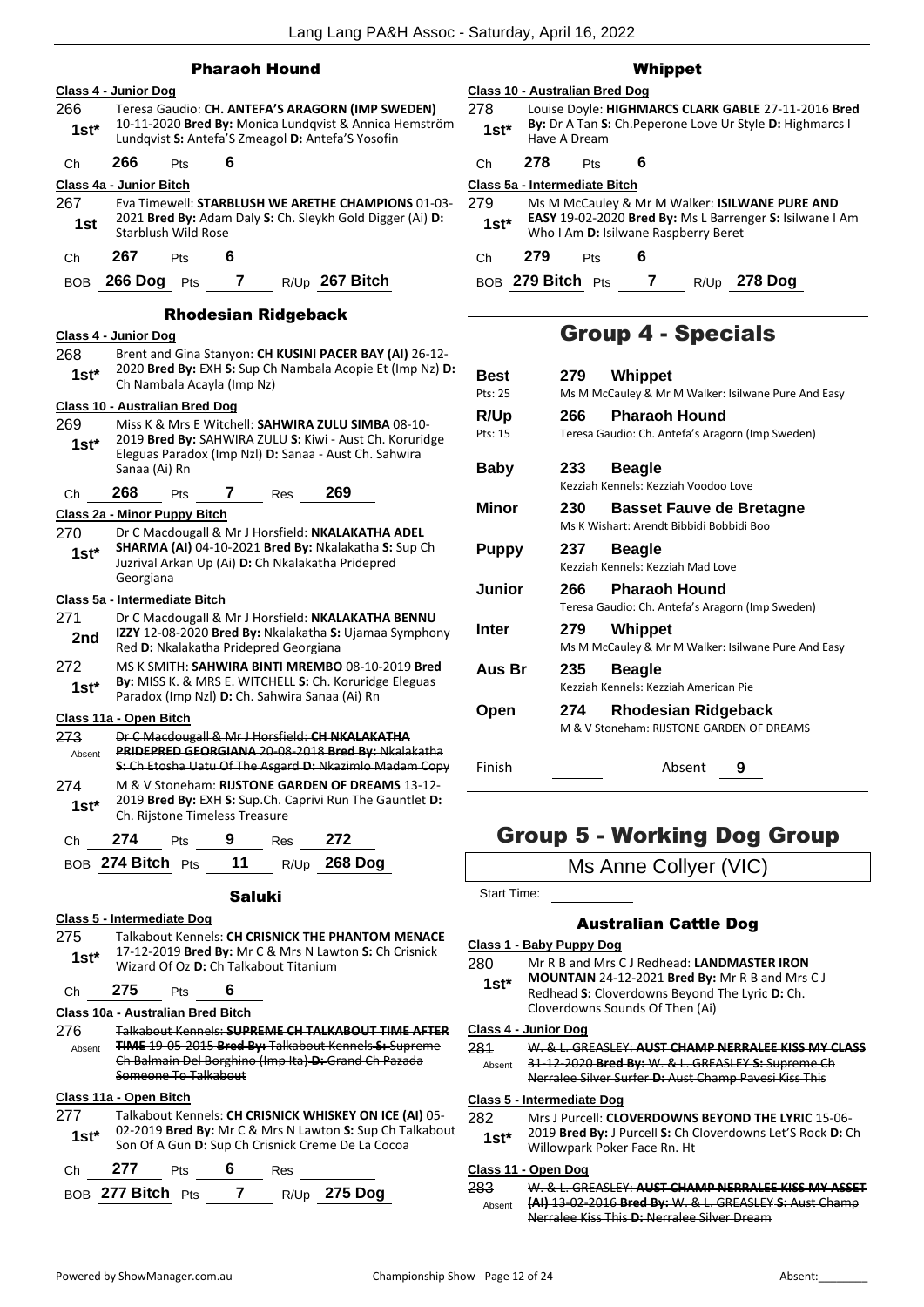| Ch                  | 282<br>6<br>Pts<br>Res<br>Class 2a - Minor Puppy Bitch                                                                                                                                                                                   | 297<br>Absent | Class 4a - Junior Bitch                                                                                                                                                                                                                              |     |   |                       | Ms Cheryl Smith: ELITEVIEW TALKING THE PRIZE 15 02<br>2021 Bred By: Mr Ross Carlson S: Ch Maisilva Rising Empire                                                                                                    |
|---------------------|------------------------------------------------------------------------------------------------------------------------------------------------------------------------------------------------------------------------------------------|---------------|------------------------------------------------------------------------------------------------------------------------------------------------------------------------------------------------------------------------------------------------------|-----|---|-----------------------|---------------------------------------------------------------------------------------------------------------------------------------------------------------------------------------------------------------------|
| 284<br>$1st*$       | Mrs J Boyce: WAIIRI THEIA 30-08-2021 Bred By: Ms V<br>Conroy S: Ch Melcathra Ace High D: Walwapark Zaylia                                                                                                                                |               | D: Tch Eliteview Taking The Lead Ht<br>Class 5a - Intermediate Bitch                                                                                                                                                                                 |     |   |                       |                                                                                                                                                                                                                     |
| 285                 | Class 4a - Junior Bitch<br>Gordon & O'Brien: CLOVERDOWNS EPICS ECHO 24-02-2021                                                                                                                                                           | 298<br>2nd    | Re D: Rozate Sweet Grass                                                                                                                                                                                                                             |     |   |                       | Becky Hooper: ROZATE THE MANDALORIAN HT 04-05-2020<br>Bred By: Rozate Kennels S: Ch. Rozate Return Of The Jedi                                                                                                      |
| $1st*$              | Bred By: J Purcell S: Cloverdowns Beyond The Lyric D: Ch.<br>Cloverdowns Sounds Of Then (Ai)                                                                                                                                             | 299<br>Absent | Smokin Hot Kiss Hsas                                                                                                                                                                                                                                 |     |   |                       | Mr R Carlson: ROZATE LA VIE ES BELLE 24-02-2020 Bred By:<br>Rozate Kennels S: Rozate Arc Dtromphe D: Ch Rozate                                                                                                      |
| 286<br>Absent<br>Ch | Class 10a - Australian Bred Bitch<br>W. & L. GREASLEY: NERRALEE SILVER STARDUST 31-12-<br>2020 Bred By: W. & L. GREASLEY S: Supreme Ch Nerralee<br>Silver Surfer D: Aust Ch Pavesi Kiss This<br>$\mathbf{7}$<br>284<br>285<br>Pts<br>Res | 300<br>$1st*$ | Waves D: Ch Shadomoons Buzzinga                                                                                                                                                                                                                      |     |   |                       | Vicki Pettigrove & Sarah Pendlebury: NIYU'S HANDS HELD<br>HIGH AT SARSICA (IMP) 20-06-2019 Bred By: TONI LYNN<br>BALLARD & PAT ZAPF & ERIC ALDEN BALLARD & TIRIA<br>BRIANN GRIFFITH S: Gchb Ch Supremes Amongst The |
| <b>BOB</b>          | R/Up 285 Bitch<br>282 Dog $Pts$ 8                                                                                                                                                                                                        | Ch            | 296                                                                                                                                                                                                                                                  | Pts | 8 | Res                   | 300                                                                                                                                                                                                                 |
|                     | <b>Australian Kelpie</b>                                                                                                                                                                                                                 | <b>BOB</b>    | 294 Dog Pts 10                                                                                                                                                                                                                                       |     |   |                       | R/Up 291 Dog                                                                                                                                                                                                        |
| 287<br>$1st*$<br>Ch | Noel and Helen Evans: AUST CH CALLICOMA WOODSTOCK<br>RE HT HSAS 02-02-2018 Bred By: Mandy Sansom S: Ch<br>Tegoura King Othmountn Et D: Ch Callicoma Jalapeno<br>6<br>287<br>Pts<br>Class 4a - Junior Bitch                               | 301<br>$1st*$ | Class 4 - Junior Dog<br>Dance Ht D: Bonibraes Nordic Passion<br><b>Class 10 - Australian Bred Dog</b>                                                                                                                                                |     |   | <b>Bearded Collie</b> | Joy Dubberley: FAMEWYNN TAKE A CHANCE ON ME 06-04-<br>2021 Bred By: Mrs Alison Smith S: Ch Bonibraes Song N                                                                                                         |
| 288<br>Absent       | Ms SY Paige & Mr CM Bailey: SOUTHSPIRIT CHARDONNAY<br>16-12-2020 Bred By: Ms M Schiller S: Ch Kalan Sky Galaxy<br>D: Kalan Diuwel                                                                                                        | 302<br>$1st*$ |                                                                                                                                                                                                                                                      |     |   |                       | Cathryn Hoare: AUST CH GLYNTWOOD TICKET TO RIDE 18-<br>05-2020 Bred By: Cathryn Hoare S: Ch High Jack Ultimate<br>Experience (Imp Swe) D: Glyntwood Show Dancer                                                     |
| 289<br>$1st*$<br>Ch | Mrs J Scholtz: CH MORKERBOOK SAFFIRE NIGHT 21-12-<br>2018 Bred By: Mrs N & Miss S L Morris S: Sup.<br>Ch. Morkerbook Sizzlin Jade D: Ch Dalalyn Alice At Midnight<br>289<br>6<br>Pts<br>Res                                              |               | Class 5a - Intermediate Bitch<br>303<br>Cathryn Hoare: AUST CH GLYNTWOOD YOUR THE ONE 18-<br>05-2020 Bred By: Cathryn Hoare S: Ch High Jack Ultimate<br>$1st*$<br>Experience (Imp Swe) D: Glyntwood Show Dancer<br>Class 10a - Australian Bred Bitch |     |   |                       |                                                                                                                                                                                                                     |
|                     | BOB 289 Bitch Pts 7 R/Up 287 Dog<br><b>Australian Shepherd</b><br>Class 1 - Baby Puppy Dog                                                                                                                                               | 304<br>1st    |                                                                                                                                                                                                                                                      |     |   |                       | Brigadoon Kennels: AUST. CH. BRIGADOON MURDOCHS<br>GIRL (AI) 13-05-2018 Bred By: Brigadoon Kennels S: Ch<br>Pipadene Overseas Pressman [U04] (Imp Uk) D: Ch                                                         |
| 290<br>Absent       | Ms NK Janetzki: JADZIAH HOT PURSUIT 09-01-2022 Bred<br>By: Ms NK Janetzki S: Am Gr Ch Cib Sup Ch Copperridge's<br>Under Surveillance (Imp Usa) D: Jadziah Light My Fire                                                                  | Ch            | Brigadoon Miros Autumn Raine (Ai)<br>304<br>Pts<br>BOB 301 Dog Pts 9                                                                                                                                                                                 |     | 7 | Res                   | 303<br>R/Up 302 Dog                                                                                                                                                                                                 |
| 291<br>$1st*$       | <b>Class 4 - Junior Dog</b><br>Mrs A Richardson & Miss M Goldsworthy: ELLAGANT<br>LETHAL WEAPON 01-02-2021 Bred By: Ellagant Kennels S:                                                                                                  |               | <b>Class 5 - Intermediate Dog</b>                                                                                                                                                                                                                    |     |   |                       | <b>Belgian Shepherd Dog (Groenendael)</b>                                                                                                                                                                           |
| 292<br>Absent       | Ch. Cuebiyar Upping The Ante D: Ellagant Prima Donna<br>Class 10 - Australian Bred Dog<br>Mr R Carlson: ELITEVIEW CATCHING FIRE 13-11-2018 Bred<br>By: Exhibitor S: Sup Ch Mysql Im On Fire D: Dual Ch (T)                               | 305<br>$1st*$ | Cherie Amour                                                                                                                                                                                                                                         |     |   |                       | Ms L Pratt & Mr C & Mrs J A Fynmore: CH. BELJEKALI<br>HARVEST MOON (AI) 02-09-2020 Bred By: Mr C & Mrs J<br>Fynmore S: Apollo De Bruine Buck (Nld) D: Ch. Beljekali My                                              |
| 293<br>Absent       | Eliteview Dream To Succeed Rn<br>Mrs E Gray: LINWOOD DEVILS D LIGHT 01-10-2017 Bred<br>By: Mrs E Gray S: Sup.Ch Aolani's Maisilva Gunpowder (Imp                                                                                         | Ch            | 305<br>Pts<br>Class 2a - Minor Puppy Bitch                                                                                                                                                                                                           |     | 6 |                       |                                                                                                                                                                                                                     |
| 294                 | Usa) D: Ch. Mysgl Sinners Like Me<br>Class 11 - Open Dog<br>Mr D & Mrs S Brimacombe: BRIMFELDT JUMPN JACK                                                                                                                                | 306<br>Absent | Mirribandi A Wolf Song Jc                                                                                                                                                                                                                            |     |   |                       | LUMINEUX KNLS: LUMINEUX LOVE SONG 25-09-2021 Bred<br>By: EXH S: Prince Of Theives Of Wolf's River (Imp Fra) D: Ch                                                                                                   |
| $1st*$              | FLASH 01-07-2016 Bred By: Mr D & Mrs S Brimacombe S:<br>Vhch Trich (T&H) Gr Ch Ts Grch Rozate Jackhammer Rn<br>Hxbd Hxac Et D: Brimfeldt News Flash Jd                                                                                   | 307<br>$1st*$ | Class 3a - Puppy Bitch<br>Coast To Coast                                                                                                                                                                                                             |     |   |                       | LUMINEUX KNLS: BELLSHILL STRIKE A POSE (IMP NZL) 08-<br>07-2021 Bred By: Ms J Allan S: Bellshill Putauaki D: Bellshill                                                                                              |
| Ch                  | 294<br>$\overline{7}$<br>291<br>Pts<br>Res                                                                                                                                                                                               |               | Class 10a - Australian Bred Bitch                                                                                                                                                                                                                    |     |   |                       |                                                                                                                                                                                                                     |
| 295<br>$1st*$       | Class 1a - Baby Puppy Bitch<br>Mr D & Mrs S Brimacombe: BRIMFELDT STARTS WITH<br>ABIGBANG 07-01-2022 Bred By: Mr D & Mrs S Brimacombe<br>S: Aolani'S Maisilva Sonic Boom D: Brimfeldt Raven Cru                                          | 308<br>Absent | Vikholmen Ht (Imp Nor)                                                                                                                                                                                                                               |     |   |                       | Mr P Barker: MIRRIBANDI HEART OF FURY (AI) CA 03-11-<br>2018 Bred By: Mrs K Winton S: Uk Ch Jeu De Vie De La<br>Terre Sauvage At Niavana (Imp Uk) D: Ch Love Song Av                                                |
|                     | Class 2a - Minor Puppy Bitch                                                                                                                                                                                                             |               | Class 11a - Open Bitch                                                                                                                                                                                                                               |     |   |                       |                                                                                                                                                                                                                     |

296 Ms G Sutherland: **WILLABAA WHISP OF BLUE (AI)** 11-10- 2021 **Bred By:** J O'Donnell **S:** Supch Am Ch Impacts Teddy **1st**  $\frac{2021}{20}$  **brea by:** JO Donnell **3:** Super Am Ch Impacts Te Ruxpin (Imp Usa) **D:** Ch Willabaa All That Winx (Ai) Rn 309 Mr N Luke &Mr G Carroll: **MELODY DE BRUINE BUCK ( IMP NDL)** 23-10-2018 **Bred By:** AMPM Roozen **S:** Kamp Luca De Bruine Buck **D:** Kamp Benthe De Bruine Buck Absent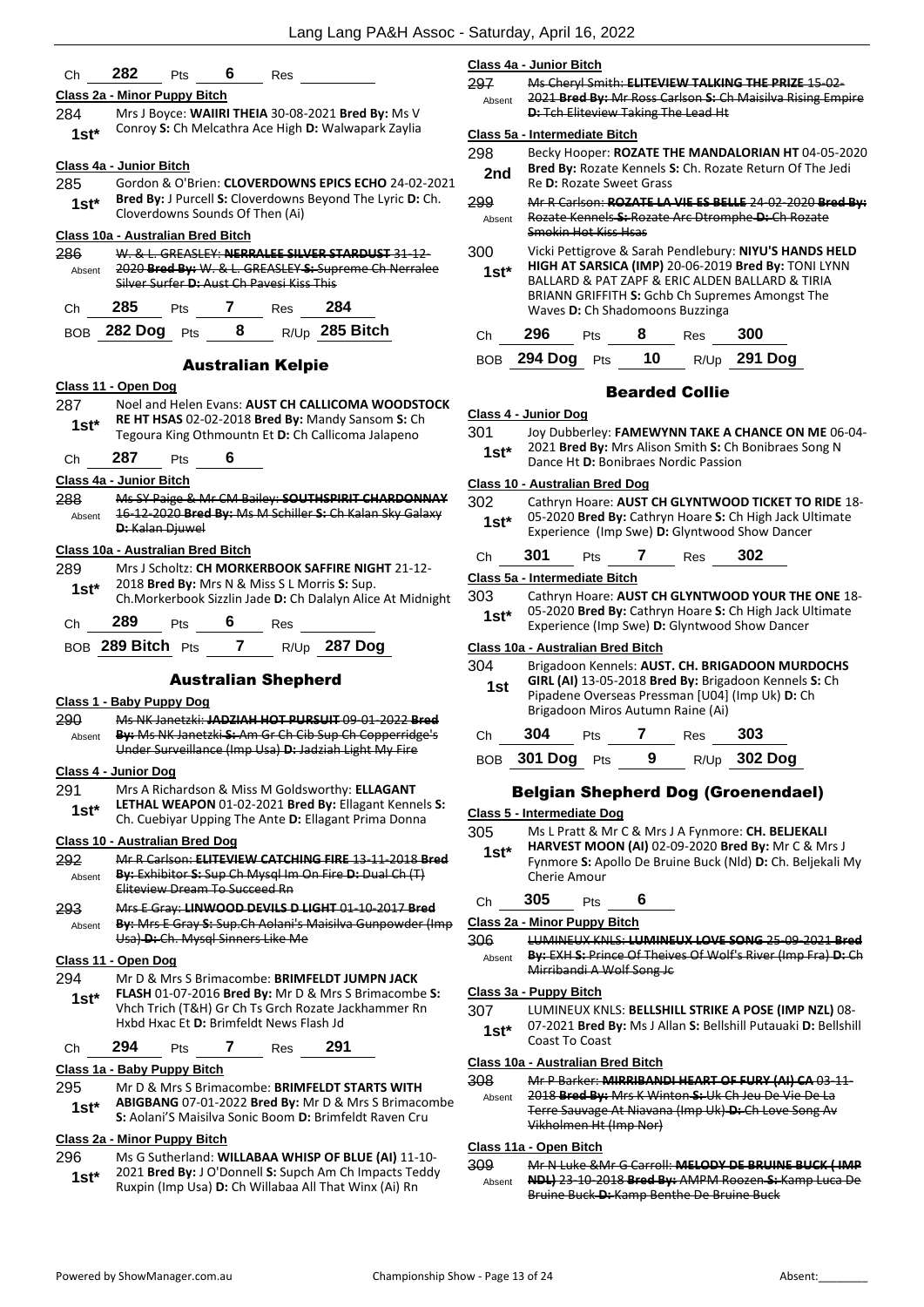| Ch $307$               | Pts 6 | Res |                  |
|------------------------|-------|-----|------------------|
| <b>BOB 305 Dog</b> Pts |       |     | $R/Up$ 307 Bitch |

## Belgian Shepherd Dog (Tervueren)

### **Class 11 - Open Dog**

- 310 Mr G Moore: **AUST SUPREME CH CORSINI GALIANO (IMP UK)** 04-12-2013 **Bred By:** Mrs A McLaren & Mr J L **1st\***
	- Vandenbemden **S:** Int Ch High Clearings Harley **D:** Eng Ch Corsini Finesse
- BOB-Ch **310 Dog** Pts **6**

## Border Collie

#### **Class 3 - Puppy Dog**

311 Ms S Douglass: **ETHERIAL DO YOU REMEMBER** 26-06-2021 **Bred By:** Exh **S:** Ch Steadfast Remember My Name **D: 1st\* Brea By:** Exn **5:** Ch Steadh<br>Etherial Repeat After Me

#### **Class 4 - Junior Dog**

- 312 Maghera Kennels: **SWITCHBACK STOP THE RIOT AT**
- **MAGHERA** 09-02-2021 **Bred By:** Mr P & Mrs V Hofto **S:** Dual Ch Khayoz Somebody Stop Me (Ai) Rn Jdx Gd **D:** Ch Maghera Riot At The Racetrack **1st\***

#### **Class 5 - Intermediate Dog**

313 Bordarita Kennels: **BORDARITA IVE GOT PLANS** 11-09-2020 **Bred By:** Bordarita Kennels **S:** Tehya Blaize O Destiny (Ai) **D: 1st\*** Bred By: Bordarita Kennels S: Tehya<br>Bordarita Im A Perfect Diamond (Ai)

#### **Class 11 - Open Dog**

- 314 Maghera Kennels: **MAGHERA SMOKE AND MIRRORS** 17-
- 11-2016 **Bred By:** Maghera Kennels **S:** Sashdan Smokin Hot **1st**\* 11-2016 **Bred By:** Maghe<br>**D:** Maghera Back In Blue
- Ch **312** Pts **9** Res **314**

#### **Class 1a - Baby Puppy Bitch**

315 Ms S Douglass: **ETHERIAL A DANCE TO REMEMBER** 19-12- 2021 **Bred By:** EXH **S:** Ch Steadfast Remember My Name **D: 1st\* 2021 Brea By:** EXH **S:** Ch Stead<br>Etherial Do Ewe Wanna Dance

#### **Class 4a - Junior Bitch**

- 316 Bordarita Kennels: **PUKAWIDGEE HAS A COOL SECRET** 26- 11-2020 **Bred By:** L & A Houlden & J Tyler **S:** Sup Ch **15 11-2020 Brea by:** L & A Houlder & J Tyler **3:** Sup Ch<br>Bordarita Im So Cool (Ai) **D:** Ch Pukawidgee Untold Secret
- 

## **Class 10a - Australian Bred Bitch**

317 Ethan James: **MILANGIMBI MAD ABOUT DIAMONDS** 13- 12-2019 **Bred By:** Diane Miller **S:** Sherayle Diamond Illusions **D:** Milangimbi Afternoon Delight **1st\***

| Ch | - 317 | Pts |  | Res | 316 |
|----|-------|-----|--|-----|-----|
|----|-------|-----|--|-----|-----|

| BOB 312 Dog Pts | 11 | R/Up 314 Dog |
|-----------------|----|--------------|
|                 |    |              |

## Collie (Rough)

#### **Class 4 - Junior Dog**

318 Miss S Buckley: **KIRRIELOCH BLACK TIE OPTIONAL (AI)** 25- 03-2021 **Bred By:** Miss S Buckley **S:** Multi Ch Shep's Gonzales Que (Den) **D:** Ch Jencol Danzliknooneswatchin Absent

## Ch Pts

#### **Class 1a - Baby Puppy Bitch**

- 319 Miss T Talsma: **CARLUKE FABULOUSLY FANCY** 26-10-2021 **Bred By:** Mrs C & Miss K Baker **S:** Grand Ch Carluke Au **2nd Brea By:** Mrs C & Miss K Baker 3<br>Contraire **D:** Carluke This Is Me
- 320 R & G Doe: **ROBGAI TWILIGHT SHIMMER** 03-12-2021 **Bred By:** R & G Doe **S:** Robgai Lord Of The Dance **D:** Ch Robgai **1st\* By:** R & G Doe S: Robgal Longth Pennies From Heaven (Ai)

#### **Class 4a - Junior Bitch**

321 Mrs C & Miss K Baker: **KIRRIELOCH OH CALAMITY (AI)** 25- 03-2021 **Bred By:** Miss S Buckley **S:** Multi Ch Shep's Gonzales Que Gaupo **D:** Ch Jencol Danzliknooneswatchin **1st\***

## **Class 5a - Intermediate Bitch**

322 R & G Doe: **ROBGAI WANNA KEEP ON DANCN** 14-09-2020 **Bred By:** R & G Doe **S:** Robgai Lord Of The Dance **D:** Robgai **1st\* brea by:** K & G Doe<br>Grls Wanna Havfun

| Сh | -321              | <b>Pts</b> | Res | -322             |
|----|-------------------|------------|-----|------------------|
|    | BOB 321 Bitch Pts |            |     | $R/Up$ 322 Bitch |

## Collie (Smooth)

## **Class 4 - Junior Dog**

323 J Baker: **WIRU BRIGHT CIDER LIFE AT JENCOL** 23-12-2020 **Bred By:** K Hoggard **S:** Gr Ch Carluke Au Contraire **D:** Ch **1st<sup>\*</sup> brea by:** K Hoggard **S:** Great Stars

BOB-Ch **323 Dog** Pts **6**

## Finnish Lapphund

## **Class 10 - Australian Bred Dog**

324 Janoby kennels: **CH. JANOBY JAMES BOND (AI)** 24-03-2018 **Bred By:** Janoby Kennels **S:** Rom Ch. Blg Ch. C.I.B. Fin Ch. Hun Ch. Fihtolas Gambler (Imp Fin) **D:** Grand Ch. Janoby Frilly Nickers **1st\***

## Ch **324** Pts **6**

## **Class 2a - Minor Puppy Bitch**

325 A. Kelly: **BOUVET ANTICIPATION** 05-10-2021 **Bred By:** A.

1st\* Kelly S: Bouvet Mega Bucks D: Ch Bouvet Miss Pickled

#### **Class 5a - Intermediate Bitch**

- 326 S Chouffot & G Brassington: **CALEEBRA SUMMER**
- **SWEETHEART (AI)** 26-06-2019 **Bred By:** S Chouffot & G Brassington **S:** Fi Ch. Snickers **D:** Ch. Lecibsin Sametti Rn (Imp Uk) **1st\***

| Сh | -326           |       |  |           |
|----|----------------|-------|--|-----------|
|    | non. 396 Ritch | $D4-$ |  | $324$ Dog |

BOB **326 Bitch** Pts **8** R/Up **324 Dog**

## German Shepherd Dog

#### **Class 5 - Intermediate Dog**

327 Irina Borodinova: **SCHWARZLAKE INFINITYLUCK RALPH** 26-

02-2020 **Bred By:** Irina Borodinova **S:** Ypsilon Di Casa Caputi (Imp. Deu) **D:** Schwarzlake Mystery Angel No Award

## **Class 11 - Open Dog**

- 328 Suzanne Raven: **CH LAKAMARI CAPTAIN JOBE** 24-10-2013 **Bred By:** Lakamari Kennels **S:** Ch Takimbre Nobel Warrior **D:**
- **1st\*** Bred By: Lakamari K<br>Ch Sunhaze Insanity
- Ch **328** Pts **7** Res

## **Class 1a - Baby Puppy Bitch**

329 Mr S and Mrs J Jordan: **BOZEEB APRIL STAR** 10-01-2022 **Bred By:** Exh **S:** Riddickvom Demina Hoff **D:** Bozeeb Xtra 1st\* **Brea B**<br>Magic

## **Class 3a - Puppy Bitch**

- 330 Mr J.G & Mrs J.A Strachan: **CINDERHOF SANSAA** 12-05-
- 2021 **Bred By:** Miss J Cathie **S:** Chili Della Valcuvia (Imp Uk) **1st**\* <sup>2021</sup> Bred By: Mis<br>**D:** Stobar Gambaa

## **Class 10a - Australian Bred Bitch**

- 331 Mr S and Mrs J Jordan: **BOZEEB ZSA ZSA GABOR** 05-09- 2020 **Bred By:** EXH **S:** Riddick Vom Demina Hof Imp Srb **D:**  1st\* <sup>2020</sup> Bred By: EX<br>Bozeeb Xtra Hot
- Ch **331** Pts **7** Res **330** BOB **331 Bitch** Pts **9** R/Up **328 Dog**

## German Shepherd Dog (Long Stock Coat)

### **Class 3 - Puppy Dog**

- 332 Lisa Pretty: **TOLLERHUND GRYFFINDOR** 21-06-2021 **Bred**
- **By:** Lisa Pretty **S:** Eroica Ice Ice Baby (Ai) **D:** Grundelhardtper 1st<sup>\*</sup> by: Lisa<br>Sempre

## **Class 10 - Australian Bred Dog**

- 333 Miss K E Raven: **AUST GRAND CHAMPION LORDAVO** 
	- **ROYAL COMMANDER RN A'Z** 16-11-2017 **Bred By:** Mr D & Mrs L Organ **S:** Ch Jayshell Glasgow **D:** Ch Zandrac Duchess Satine Kryze **1st\***

BOB-Ch **333 Dog** Pts **7** R/Up-Res **332 Dog**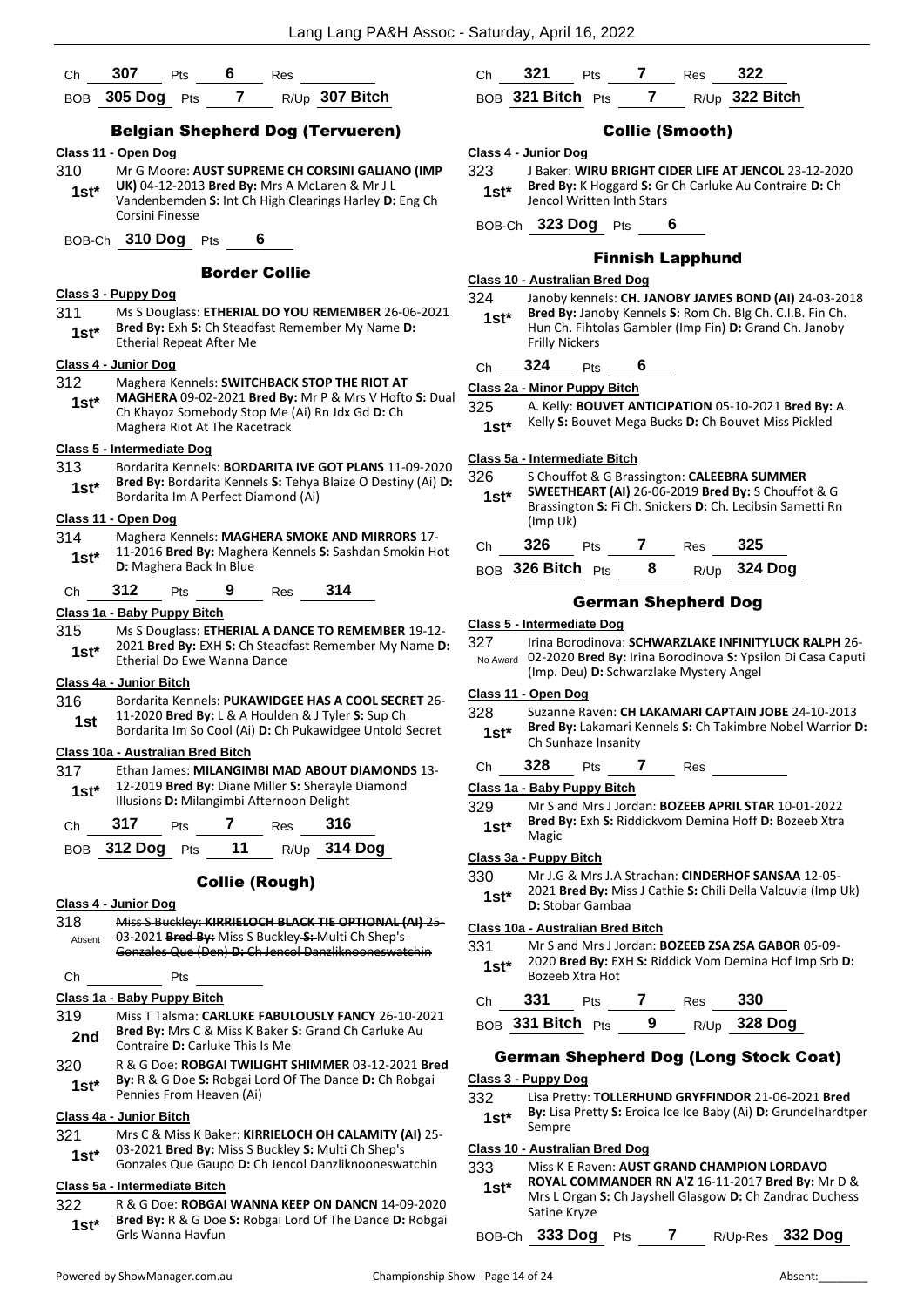## Maremma Sheepdog

## **Class 10 - Australian Bred Dog**

334 EMMA Astbury JEAN PURCELL CAROLYN MCLEAN: **CH DELLBIANCO SOUND THE ALARM AT CLOVERDOWNS (IID ITA)** 15-11-2018 **Bred By:** C MCLEAN **S:** Spezzaferro **D:**  Quassia Del Paradiso (Imp Ita) **1st\***

BOB-Ch **334 Dog** Pts **6**

## Old English Sheepdog

#### **Class 2 - Minor Puppy Dog**

335 margaret duke: **STARPACER CASINO ROYALE** 03-09-2021 **Bred By:** L G Nash-Tapper **S:** Am Ch Ch Reata's Waslk The Talk Dezigner (Imp Usa) Dn54786403 **D:** Ch Starpacer My Rihanna Absent

BOB-Ch Pts

## Polish Lowland Sheepdog

#### **Class 10 - Australian Bred Dog**

336 Amadora Kennels: **CH MIRRIYUULA PLAYBOY** 24-08-2017 **Bred By:** Exh **S:** Grand Ch. Kibic Polski Akcent (Imp Pol) **D: 1st\* Bred By:** Exn S: Grand Ch. Kibic Poly<br>Ch. Slodka Dobrana Para (Imp Pol)

BOB-Ch **336 Dog** Pts **6**

## Shetland Sheepdog

### **Class 1 - Baby Puppy Dog**

- 337 Rosemary O'Sullivan: **RIVIERASHEL POTENT BREW** 26-11-
- 2021 **Bred By:** Rivierashel Kennels **S:** A.Ch.Marruce The **1st**\* 2021 **Bred By:** Rivierashel Kennels **S:** A.Ch.N<br>**1st\*** Illusionist **D:** Louanda Whispers In The Sand

#### **Class 2 - Minor Puppy Dog**

338 Ms M Mathers: **LINHART ITS NOT ROCKET SCIENCE** 29-08- 2021 **Bred By:** Ms M Mathers **S:** Ch Lyndream Imperial Moet **D:** Linhart Harbour In The Tempest **1st\***

#### **Class 4 - Junior Dog**

339 Mrs J Kania: **SHELBRONZE YOUR ASCOLD AS ICE** 01-01- 2021 **Bred By:** Mrs D Saltau **S:** Uk.Ch.Ch.Dancing To The Blues At Edglonian Imp Uk **D:** Shelbronze Thats Style **1st\***

## **Class 5 - Intermediate Dog**

340 J Baker: **JENCOL JUSTGOWITHIT** 15-05-2020 **Bred By:** Ms J Baker **S:** Ch Hortonpark Simply The Joker **D:** Ch Mallaraba **1st**\* Baker **5:** Ch F<br>Miss Marple

#### **Class 10 - Australian Bred Dog**

- 341 Kim Tresidder: **KELANMEE TIMELESS OBSESSION** 08-01- 2020 **Bred By:** KIM TRESIDDER **S:** Ch. Hortonpark Simply **2nd** 2020 Bred By: KIM TRESIDDER S: Ch. Hortonpark Sim<br>The Joker D: Ch. Kelanmee Treasured Timepiece (Ai)
- 342 Mr L Prout: **CH ALISTE PACQUIAO** 04-09-2015 **Bred By:** Mr A Lim & Mrs P Brennan Lim **S:** Sup Ch. Paray's Kappa Sigma **1st** A Lim & Mrs P Brennan Lim **S:** Sup Ch.<br>(Imp Usa) **D:** Aust Ch Aliste Living Doll

## Ch **338** Pts **10** Res **342**

## **Class 1a - Baby Puppy Bitch**

- 343 Kim Tresidder: **KELANMEE LOVE IS A GAME** 19-10-2021 **Bred By:** Kim Tresidder **S:** Kelanmee Timeless Obsession **D: 1st Bred By:** Kim Tresidder **5:** Kelanmee Undathe Kissing Tree
- 344 M C Gostelow: **GLENKINCHIE LIPSTICK ON LINEN** 27-11- 2021 **Bred By:** M C Gostelow **S:** Chrishaven Whats It All **4th** 2021 **Bred By:** M C Gostelow **S:** Chr About **D:** Sheldan Journey Of Miles
- 345 Rosemary O'Sullivan: **RIVIERASHEL ELLE** 26-11-2021 **Bred By:** Rivierashel Kennels **S:** A.Ch.Marruce The Illusionist **D:**  2nd By: Rivierashel Kennels S: A.Ch<br>Louanda Whispers In The Sand
- 346 Rosemary O'Sullivan: **RIVIERASHEL STARR** 26-11-2021 **Bred By:** Rivierashel Kennels **S:** A.Ch.Marruce The Illusionist **D: 3rd By:** RIVIET BRIEF NOT BET STATED **3rd 3rd** Louanda Whispers In The Sand

## **Class 3a - Puppy Bitch**

- 347 M C Gostelow: **GLENKINCHIE QUEENS GAMBIT** 21-05-2021 **Bred By:** M C Gostelow **S:** Nigma Winters Bark **D:** Sheldan **2nd** Brea By: M C G<br>All My Dreams
- 348 Mrs S & Mr M Turner and Mrs S Glasheen: **LOUANDA DIVINE DIVA** 08-05-2021 **Bred By:** Louanda Kennels **S:** Ch Louanda Whispers In The Dark **D:** Ch Louanda Divine Miss **1st\***

**Class 4a - Junior Bitch**

- 349 Kim Tresidder: **KELANMEE LOVEON DISPLAY** 13-01-2021 **Bred By:** KIM TRESIDDER **S:** Kelanmee Timeless Obsession **D:** Ch. Kelanmee Undathe Kissing Tree Absent 350 Mrs S & Mr M Turner and Mrs S Glasheen: **KATAKU VALLEY**
- **GIRL** 10-03-2021 **Bred By:** Mrs S & Mr M Turner & Mrs S **2nd**
- Glasheen **S:** Kataku In The Darkest Night **D:** Rawuch Absolty Fabulis Edi
- 351 Rosemary O'Sullivan: **LOUANDA DOUBLE DELITE** 10-03- 2021 **Bred By:** Louanda Kennels **S:** A.Ch.Charmhill Callin The
- Shots **D:** Louanda Glitz N Glamour **1st**

## **Class 5a - Intermediate Bitch**

352 Mrs J Prout: **CH. MONTAGE AMAZING GRACE** 11-11-2019 **Bred By:** Mrs E Lasry **S:** Ch Aliste Pacquiao **D:** Can Ch **1st Brea By:** WITS E LASTY **5:** CIT Allste Pacque<br>Grandgables Mesmorize You (Imp Can)

#### **Class 10a - Australian Bred Bitch**

- 353 M C Gostelow: **SHELDAN ALL MY DREAMS** 11-08-2018 **Bred**
- **By:** Miss T Riordan **S:** Gr Ch Sheldan Mile High **D:** Ch **3rd By:** MISS L Riordan S: Gr<br>**Glenkinchie Earth Angel**
- 354 Mrs J Kania: **HARRADEI CAUGHT IN THE MIST** 20-06-2018 **Bred By:** Mrs H & J.A Innes **S:** Paray Tailor Made For **2nd Brea By:** Mrs H & J.A Innes S: Para<br>Harradei D: Ch Harradei Nite Mist
- 355 Ms M Mathers: **LINHART HARBOUR IN THE TEMPEST** 31-
- 03-2019 **Bred By:** Ms M Mathers **S:** Ch Marruce The **1st**\* 03-2019 **Bred By:** Ms M Mathers **S:** C<br>**15t\*** Illusionist **D:** Kelanmee I Kissed A Girl

#### **Class 11a - Open Bitch**

- 356 J Baker: **JENCOL I KNOWIM BLUTIFUL** 09-02-2017 **Bred By:** EXH **S:** Ch Marsula Tuxedo Playboy **D:** Evablue Taylor Made **1st**\* **EXH** S
- 357 Mrs S & Mr M Turner & Mrs S: **KATAKU DARE TO** 
	- **FANTASIZE** 11-04-2018 **Bred By:** Mrs S & Mr M Turner & Mrs S Glasheen **S:** Ch Louanda Dare To Differ **D:** Ch Montage Fantasia **2nd**
- Ch **355** Pts **15** Res **348** BOB **338 Dog** Pts **20** R/Up **355 Bitch**

## Swedish Vallhund

## **Class 5 - Intermediate Dog**

- 358 MRS J EATON: **OSUNO RED REBEL AT UBIQQUE (IMP NZL)** 25-05-2020 **Bred By:** MR A LAWRIE **S:** Adavalls Enda Eskil (Fin) **D:** Tamriel Good As Gold **1st\***
- Ch **358** Pts **6**
- **Class 10a - Australian Bred Bitch**
- 359 MRS J EATON: **UBIQQUE CRACKLIN ROSIE (AI)** 07-09-2020 **Bred By:** MRS JEN EATON **S:** Jaxonville Overdose Orjan **D:**  Ch Barahwolfe Snow Princess At Ubiqque (Imp Nzl) Absent
- Ch Pts
- BOB **358 Dog** Pts **6** R/Up

## Welsh Corgi (Pembroke)

#### **Class 3 - Puppy Dog**

360 Lakamari Knls: **LAKAMARI TED E BEAR** 31-05-2021 **Bred By:** Exh **S:** Ch Wamphyri Midnight Memories **D:** Antudor **1st**\* Exn **5:** Ch Wamphyri<br>Technicolour Dream

#### **Class 4 - Junior Dog**

- 361 MRS D BAILLIE: **DYGAE STRIKE UP THE BAND (AI)** 16-04- 2021 **Bred By:** MRS D BAILLIE **S:** Irl.Ch.Uk.Ch.Craigycor 1st\* 2021 Brea By: MRS D BAILLIE S: Irl.Ch.UK.Ch.Craigycor<br>Lightning Bolt (Imp Irl) **D**: Ch Dygae Unchained Melody
- 362 Mrs S & Mr M Markham: **MARKORGI CARRY ON DANILO**
- **(AI)** 02-02-2021 **Bred By:** Mrs S & Mr M Markham **S:** Ch. 2nd **All U2-U2-2021 Brea By:** Mrs 5 & Mr M Markney 2nd Lletwyn Danilo **D**: Ch. Purdella It'S Sensational

#### **Class 5 - Intermediate Dog**

## 363 Mrs S & Mr M Markham: **MARKORGI BARKLEY** 17-04-2019

**Bred By:** Mrs S & Mr M Markham **S:** Ch. Purdella Schivas

**1st Died by:** INTS 5 & MIT IN INTERTATION SEQUEL D: Ch. Purdella Its Sensational

- 
- -
- -
	- -
		-

- -
	-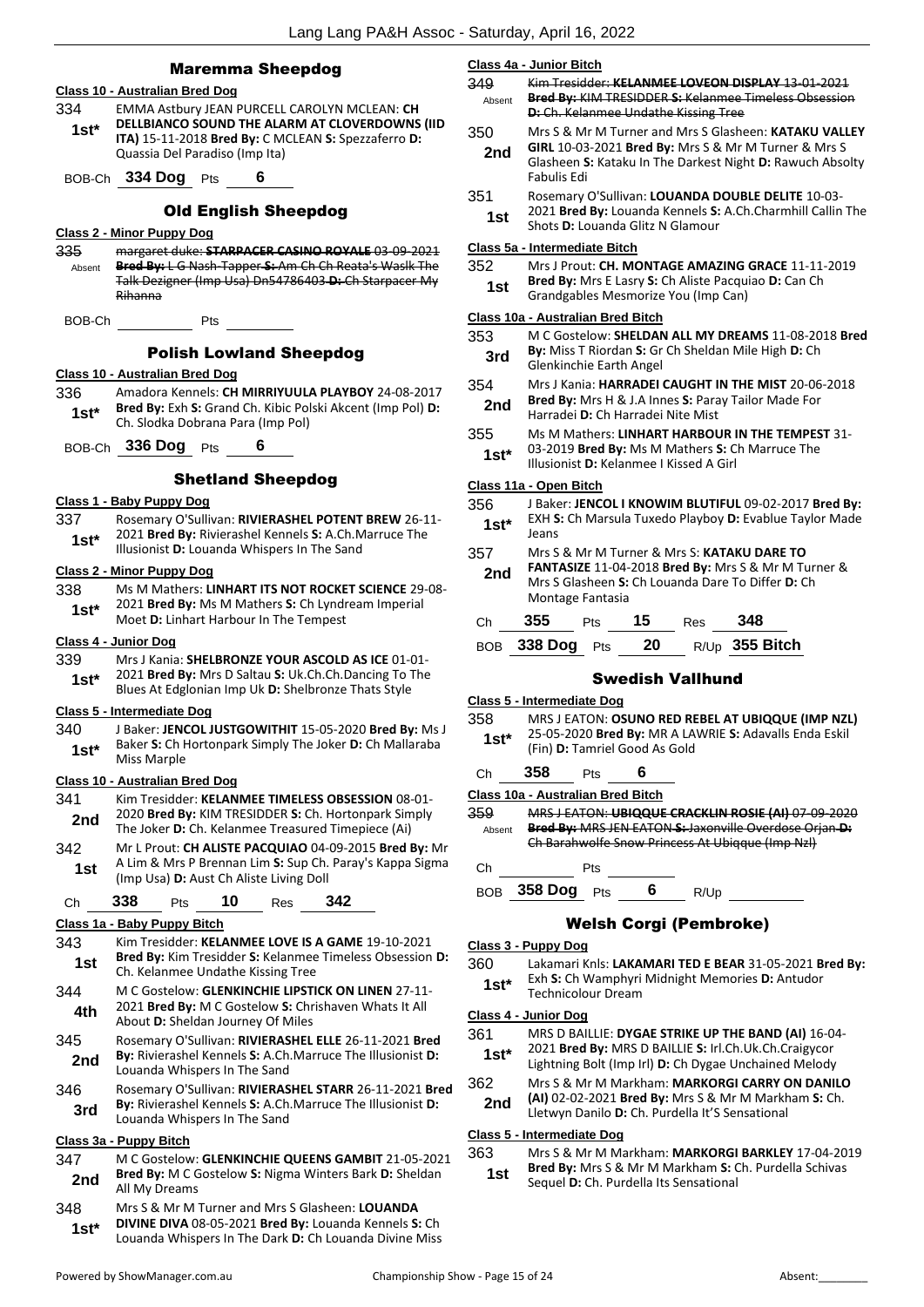## **Class 10 - Australian Bred Dog**

364 Diane Baillie: **CH DYGAE FINAL EDITION** 03-11-2017 **Bred By:** Diane Baillie **S:** Ch Dygae Limited Edition **D:** Newpry **1st\* By:** Dialie B

## **Class 11 - Open Dog**

365 MRS D BAILLIE: **DYGAE SMOKE AND FIRE** 27-04-2020 **Bred By:** MRS D BAILLIE **S:** Ch Dygae Make It Happen **D:** Ch Dygae High Society **1st**

Ch **360** Pts **11** Res **364**

## **Class 1a - Baby Puppy Bitch**

- 366 M Cronin: **KINGROWAN BRIANNA LOU** 23-10-2021 **Bred By:** M Cronin **S:** Ch Anwyl Tell Me On A Sunday **D: 2nd Ey:** WI Cronin **5:** Critality 367 MRS D BAILLIE: **DYGAE DIAMOND GLOW (AI)** 30-12-2021 **Bred By:** MRS D BAILLIE **S:** Ch Aberlee Right Here Waiting
- **1st\* D:** Ch Dygae Diamond Noir **1st**

## **Class 2a - Minor Puppy Bitch**

368 E Slavin, C Slavin & S Foote: **CHARMORE IN THE NAME OF LOVE** 19-07-2021 **Bred By:** . **S:** Aberlee Right Here Waiting **D:** Becassmic Ava Gardner Absent

#### **Class 4a - Junior Bitch**

- 369 MRS D BAILLIE: **DYGAE MIDNIGHT MELODY (AI)** 16-04- 2021 **Bred By:** MRS D BAILLIE **S:** Irl.Ch. Uk. Ch. Craigycor Lightening Bolt (Imp Irl) **D:** Ch Dygae Unchained Melody Absent
- 370 Mrs S & Mr M Markham: **MARKORGI COCO CHANEL (AI)** 02-02-2021 **Bred By:** Mrs S & Mr M Markham **S:** Ch. Lletwyn Danilo **D:** Ch. Purdella It'S Sensational Absent

## **Class 5a - Intermediate Bitch**

- 371 Lakamari Knls: **AUST CH LAKAMARI MOTHER OF DRAGONS NBT** 20-04-2020 **Bred By:** Exh **S:** Ch Fergwyn Like My Style **1st\* NBI** 20-04-2020 **Bred By:** EXN S: **C**<br>**D:** Ch Antudor Enchanting Rythm
- 372 Mrs S & Mr M Markham: **MARKORGI BLOSSOMING SENSATION** 17-04-2019 **Bred By:** Mrs S & Mr M Markham **S:** Ch. Purdella Schivas Sequel **D:** Ch. Purdella Its Sensational **2nd**

## **Class 10a - Australian Bred Bitch**

- 373 Lakamari Knls: **AUST CH LAKAMARI SOUTHERN COGNAC NBT** 01-08-2019 **Bred By:** Exh **S:** Ch Fergwyn Like My Style **1st NBI** 01-08-2019 **Brea By:** EXN **5: 0. D:** Ch Antudor Enchanting Rythm
- 374 Mr M Cronin: **KINGROWAN AMBERLEE LOU** 21-01-2019 **Bred By:** Mr M Cronin **S:** Ch Kingrowan Royal Knight **D: 2nd Brea By:** Mr M Cronic<br>Kingrowan Dalla Lou

#### **Class 11a - Open Bitch**

375 Bekaa Kennels: **BEKAA LOVE ME LOVE ME NOT** 04-02-2021 **Bred By:** Bekaa Kennels **S:** Ch. Dygae Final Edition **D:** Bekaa **1st\* Brea By:** Bekaa Kenne<br>**Enchanted Secret** (Ai)

| Ch 371 Pts 10      |  | Res 373 |                  |
|--------------------|--|---------|------------------|
| BOB 360 Dog Pts 16 |  |         | $R/Up$ 371 Bitch |

## White Swiss Shepherd Dog

## **Class 3 - Puppy Dog**

376 Ms L Gust: **UBLONG GAYLORD** 06-07-2021 **Bred By:** Ms S Absent Hampton **S:** Ublong Duke O Kingston **D:** Ublong Blyythe

## **Class 4 - Junior Dog**

377 Ms J W Kelly & Ms C van der Wolde: **CH. CLARELLY NO APOLOGIES** 10-11-2020 **Bred By:** EXH **S:** Ch Clarelly Licence To Kill **D:** Gr Ch Andesyn In For A Penny (Ai) Rn Et Absent

## **Class 5 - Intermediate Dog**

378 Ms J Zhou: **CLARELLY SPACE ODDITY (AI)** 26-02-2020 **Bred By:** Ms J W Kelly and Ms C van der Wolde **S:** Nice Of You To **1st** By: MS J W Kelly and MS C van der wolde **S:** Nice Of You<br>Come Bye Cumano (Deu) **D:** Ch Clarelly Take A Chance Jc

## Ch **378** Pts **6** Res

## **Class 5a - Intermediate Bitch**

379 Mrs P Embleton: **CLARELLY READY PLAYER ONE** 11-10-2020 **Bred By:** Ms JW Kelly & Ms C Van der Wolde **S:** Ch. Soverenpark Charming Casanova **D:** Ch. Clarelly For Your Eyes Only Rn. Tk.S. Jc **1st\***

| Ch 379            | <b>Pts</b> |  |              |
|-------------------|------------|--|--------------|
| BOB 379 Bitch Pts |            |  | R/Up 378 Dog |

# Group 5 - Specials

| <b>Best</b><br>Pts: 25 | 326<br>SWEETHEART (AI) | <b>Finnish Lapphund</b><br>S Chouffot & G Brassington: CALEEBRA SUMMER                                                          |
|------------------------|------------------------|---------------------------------------------------------------------------------------------------------------------------------|
| <b>R/Up</b><br>Pts: 15 | 333.                   | <b>German Shepherd Dog (Long</b><br><b>Stock Coat)</b><br>Miss K E Raven: Aust Grand Champion Lordavo Royal<br>Commander RN A'Z |
| Baby                   | 337                    | <b>Shetland Sheepdog</b><br>Rosemary O'Sullivan: Rivierashel Potent Brew                                                        |
| Minor                  | 338                    | <b>Shetland Sheepdog</b><br>Ms M Mathers: Linhart Its Not Rocket Science                                                        |
| <b>Puppy</b>           | 360                    | <b>Welsh Corgi (Pembroke)</b><br>Lakamari Knls: Lakamari Ted E Bear                                                             |
| Junior                 | 301                    | <b>Bearded Collie</b><br>Joy Dubberley: FAMEWYNN TAKE A CHANCE ON ME                                                            |
| Inter                  | 326<br>SWEETHEART (AI) | <b>Finnish Lapphund</b><br>S Chouffot & G Brassington: CALEEBRA SUMMER                                                          |
| Aus Br                 | 333.                   | <b>German Shepherd Dog (Long</b><br><b>Stock Coat)</b><br>Miss K E Raven: Aust Grand Champion Lordavo Royal<br>Commander RN A'Z |
| Open                   | 310<br>UK)             | <b>Belgian Shepherd Dog</b><br>(Tervueren)<br>Mr G Moore: Aust SUPREME CH CORSINI GALIANO (IMP                                  |
| Finish                 |                        | Absent<br>21                                                                                                                    |

# Group 6 - Utility Group

## Mrs Kathy Sproat (VIC)

Start Time:

## Akita

## **Class 11a - Open Bitch**

380 Mrs Malisa Moffat: **AM GRAND CH ALCHEMIST SOME LIKE** 

- **IT HOT IMP U.S.A** 07-12-2019 **Bred By:** Brian Williams **S:**  Am Gr Ch Shinto's Whiskey River And Wild Women U.S.A **D:**  Am Ch Zhozefina Of Tamonten To Alchemist Akitas **1st\***
- BOB-Ch **380 Bitch** Pts **6**

## Alaskan Malamute

#### **Class 4 - Junior Dog**

- 381 Mrs S & Mr M Turner and Mrs S Glasheen, Ms H French -
- Davis: **HAMALEK IN GOOD COMPANY WITH KATAKU** 11- 03-2021 **Bred By:** Dr Rebekah & Ms H French - Davis **S:** Ch. Kataku The Company You Keep (Ai) Wwpd **D:** Ch. Hamalek Put A Spin On It **1st\***

## **Class 5 - Intermediate Dog**

382 Briar Sutherland: **HYKUP IN GOOD COMPANY** 12-10-2020 **Bred By:** Mr Ian Luke **S:** Kataku The Company You Keep **D: 1st\*** Brea By: Mr Ian Luke S: Kataku Kataku Heres Mud In Your Eve

BOB-Ch **381 Dog** Pts **7** R/Up-Res **382 Dog**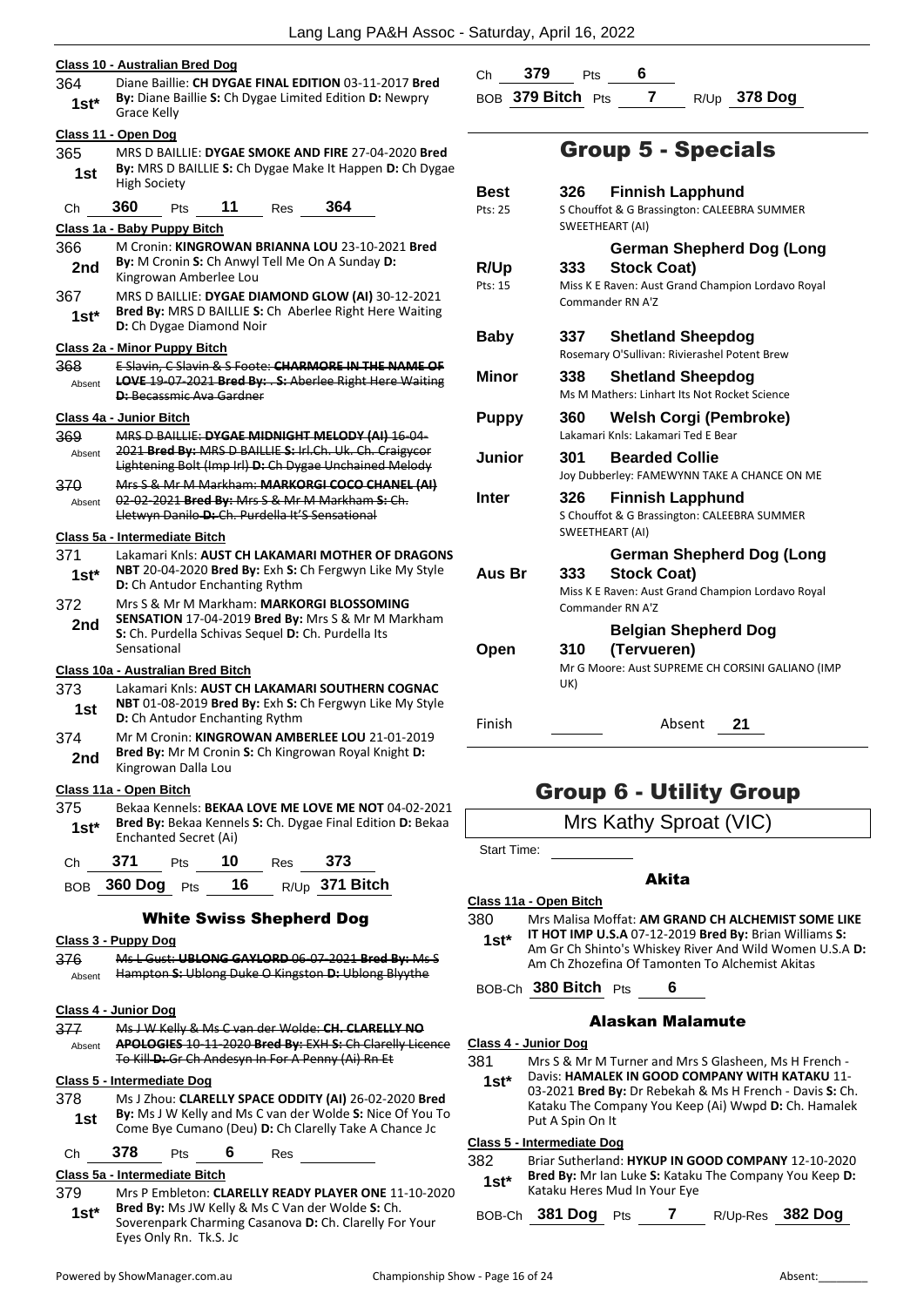## Bernese Mountain Dog

## **Class 5 - Intermediate Dog**

383 Sue Murray and S & C Eastley: **CLOUDFOREST GHOST RYDER** 19-12-2019 **Bred By:** S & C Eastley **S:** Switzkiss Linkin **1st\* RYDER 19-12-2019 Brea By:** 5 & C Eastle<br>Park D: Ch. Cloudforest Ariadne Thread

#### **Class 10 - Australian Bred Dog**

| 384<br>$1st*$ | Miss F Broome & Ms N L Smith: CH. BERNATION TOP GUN<br>28-05-2014 Bred By: felicity broome S: Ch Von Der<br>Bernessehof (Imp Cze) D: Ch Bernation Breakfast At<br>Tiffabys |
|---------------|----------------------------------------------------------------------------------------------------------------------------------------------------------------------------|
| OOE           | Trace: Cibean and Foligity Broome: CU PERNATION UFPE                                                                                                                       |

385 Tracey Gibson and Felicity Broome: **CH BERNATION HERE COMES TROUBLE** 13-12-2017 **Bred By:** Felicity Broome **S: 2nd COMES INOUBLE** 13-12-2017 **Brea By:** Felicity Broome S:<br>Ch Zollikon Call The Shots **D:** Ch Bernation Chanel Couture

## Ch **384** Pts **8** Res **383**

#### **Class 1a - Baby Puppy Bitch**

386 Julie Venni: **VENNBERNE JINGLE BELLE** 01-11-2021 **Bred By:** Julie venni **S:** Ch Kraigoaks Incoming Waves **D:** Vennberne **1st**\* Julie venni **S:** Ch<br>Spirit In The Sky

## **Class 3a - Puppy Bitch**

387 Mrs F Broome: **BERNATION COVER ME IN SUNSHINE** 02- 06-2021 **Bred By:** Mrs F Broome **S:** Ch. Uptown Funk **1st**\* Ub-2021 **Bred By:** Mrs F Broome S: Cn. Uptown<br>Alexbern (Imp Ukr) D: Bernation Rumour Has It

## **Class 5a - Intermediate Bitch**

388 Ms S Holmes: **DARKCRUSH IMPERATOR FURIOSA** 24-09- 2019 **Bred By:** Ms S Holmes **S:** Sup. Ch. Cloudforest Time **1st** 2019 **Bred By:** MS S Holmes **5:** Sup. Ch. Cloudto Traveller **D:** Ch. Cloudforest Under The Covers

| 88 | เร | . 9S | 387 |
|----|----|------|-----|
|    |    |      |     |



## Boxer

#### **Class 5 - Intermediate Dog**

389 Mrs S Eustace: **CH PENZBERG SMOKE AND MIRRORS** 02- 05-2019 **Bred By:** Owner **S:** Ch Sjecoin Love At First Sight **D:**  Miannastar All That Glitters Absent

BOB-Ch Pts

## **Bullmastiff**

## **Class 1 - Baby Puppy Dog**

390 Ms J M Karena: **BANOBRAE FAT CHANCE** 20-12-2021 **Bred By:** Ms J M Karena **S:** Ch Bullmaster Pinball Wizard **D:**  Banobrae Blackberry Tart Absent

#### **Class 5a - Intermediate Bitch**

391 Mrs K & Mr C PHILLIPS: **SWEETFLEET WALTIZING MATILDA** 13-05-2020 **Bred By:** Mrs K & Mr C PHILLIPS **S:**  Sup.Ch.Nightquest Magic Affair **D:** Ch. Sweetfleet Ziggy **1st\***

# Stardust

## **Class 10a - Australian Bred Bitch** 392 Bullmaster Kennels: **CH BULLMASTER SCANDALOUS**

**AFFAIR** 18-02-2019 **Bred By:** Bullmaster Kennels **S:** Eng Ch, Int Ch, Sup Ch Costog Mompessons Home Bru **D:** Ch Bullmaster Lexington Avenue **1st\***

## BOB-Ch **392 Bitch** Pts **7** R/Up-Res **391 Bitch**

## Dobermann

## **Class 5 - Intermediate Dog**

393 Mrs T Versteegen & Mrs A Quinn: **CH WALAMARA FAITHS FURY** 11-08-2019 **Bred By:** Mrs B , Mr G Alexander & Ms M Wissmer **S:** Sup . Ch Walamara Made To Measure ( Imp Nz ) **D:** Ch Walamara Venture Of Faith ( Imp Nz ) Absent

### **Class 11 - Open Dog**

394 Bisart Kennels: **NOAHBELLA MIDNIGHT ET JC** 09-12-2018 **Bred By:** Mrs T J Sharkis **S:** Indpac High Octane **D:** Indpac **1st\* Bred By:** Mrs 1 J S<br>Spirit Othe Dance

## Ch **394** Pts **6** Res

## **Class 4a - Junior Bitch**

395 Cath Hooper: **COPPERTOP ITZ A CLASS ACT** 04-04-2021 **Bred By:** Mrs J Hovell **S:** Grand. Ch. Sup. Ch Copperdobe Rayz A Riot(Ai)(Imp Nzl) **D:** Ch. Copperdobe Wick'd Black Witch (Imp Nzl) **1st\***

## **Class 5a - Intermediate Bitch**

396 Mrs Emily Manning: **WALAMARA GLOWING EFFECT** 17-09-

2019 **Bred By:** B.Alexander & M. Wissmer **S:** Sup Ch Walamara Quick Off Themark (Imp Nzl) **D:** Aust. Grand Ch. Walamara Rapid-Rhythm (Imp Nzl) **1st\***

| Ch. | 396                  | <b>Pts</b> | Res | -395         |
|-----|----------------------|------------|-----|--------------|
|     | BOB 396 Bitch $P$ ts |            |     | R/Up 394 Dog |

## Leonberger

## **Class 5 - Intermediate Dog**

- 397 Glenda Gerrard & Sally Robertson: **AUSTRALIAN**
- **CHAMPION LEONRUA ALL-ICEMAN-LOCKDOWN (IMP NZ)** 25-03-2020 **Bred By:** Ronan Bass **S:** Pachakisha Cobber Hobbit'S Son **D:** Vanitza A New Beginning With Keeta **1st\***
- Ch **397** Pts **6**

#### **Class 10a - Australian Bred Bitch**

- 398 Miss B Bieleny & Miss B Halliwell: **CH. GLAMOURFORD THAT SPARK (AI) RN TD** 23-04-2019 **Bred By:** Miss B G
- Bieleny **S:** Ch. Mathoaka's Walk On Blundstone (Imp Swe) **D:** Ch. Lyonzred Schnaps-Barracuda (Imp Nz) **1st\***
- Ch **398** Pts **6**
- BOB **397 Dog** Pts **7** R/Up **398 Bitch**

## Newfoundland

#### **Class 5 - Intermediate Dog**

- 399 Miss B.C. Chapman: **SEADALE ROCK OF CASHEL AI** 23-04-
	- 2020 **Bred By:** Miss BC Chapman **S:** Multi Int Ch Brooklynbear Ambassador (Imp Den) **D:** Ch Seadale Touch Of Class **1st\***

## **Class 10 - Australian Bred Dog**

400 Mrs M Ramsdale & Mrs M Fraser: **APALIE UNLOCK YOUR DREAMS** 07-01-2019 **Bred By:** Melissa Fraser **S:** Ch. Bouvet 1st\* **DREAMS** 07-01-2019 Bred By: Mellssa Fras<br>Last Edition D: Ch. Seadale Caribbean Pearl

## **Class 11 - Open Dog**

- 401 Miss R Cutler & Mr S Bell: **AUST CH KRYSTALCOVE BLUE** 
	- **STEEL** 01-04-2018 **Bred By:** Mr G & Mrs V Birch "Krystalcove" **S:** Krystalcove Velvet Valiant **D:** Krystalcove Willow The Wisp **1st\***
- Ch **401** Pts **8** Res **400**

#### **Class 2a - Minor Puppy Bitch**

- 402 M Boundy & B Chapman: **JEDDORE AIMING HIGH (AI)** 29-
	- 09-2021 **Bred By:** M Boundy & B Chapman **S:** Ch Happybear Look Whos Talking (Ai) **D:** Yesallaw A Million Dreams With Paddlepaws (Ai) **1st\***

## **Class 10a - Australian Bred Bitch**

- 403 Miss B.C. Chapman: **SEADALE DREAMSEEKER (AI)** 08-05- 2019 **Bred By:** Miss B.C.Chapman **S:** Sup.Ch.Gr.Ch Yesallaw
	- **1st** 2019 **Bred By:** MISS B.C.Chapman **S:** Sup.Cn.Gr.Cn Yes<br>Courage Under Fire **D:** Ch Seadale Touch Of Class (Ai)

## **Class 11a - Open Bitch**

- 404 A. Kelly: **BOUVET HOPE TO DREAM** 19-10-2018 **Bred By:** Angela Kelly **S:** Baywatch Persian Gulf (Ai)Imp Nzl **D:** Ch
- **1st** Angela Kelly **5:** Bay<br>Bouvet Tidal Wave

| Ch | 402 | <b>Pts</b> | 8 | Res | 403                               |
|----|-----|------------|---|-----|-----------------------------------|
|    |     |            |   |     | BOB 401 Dog Pts $11$ R/Up 400 Dog |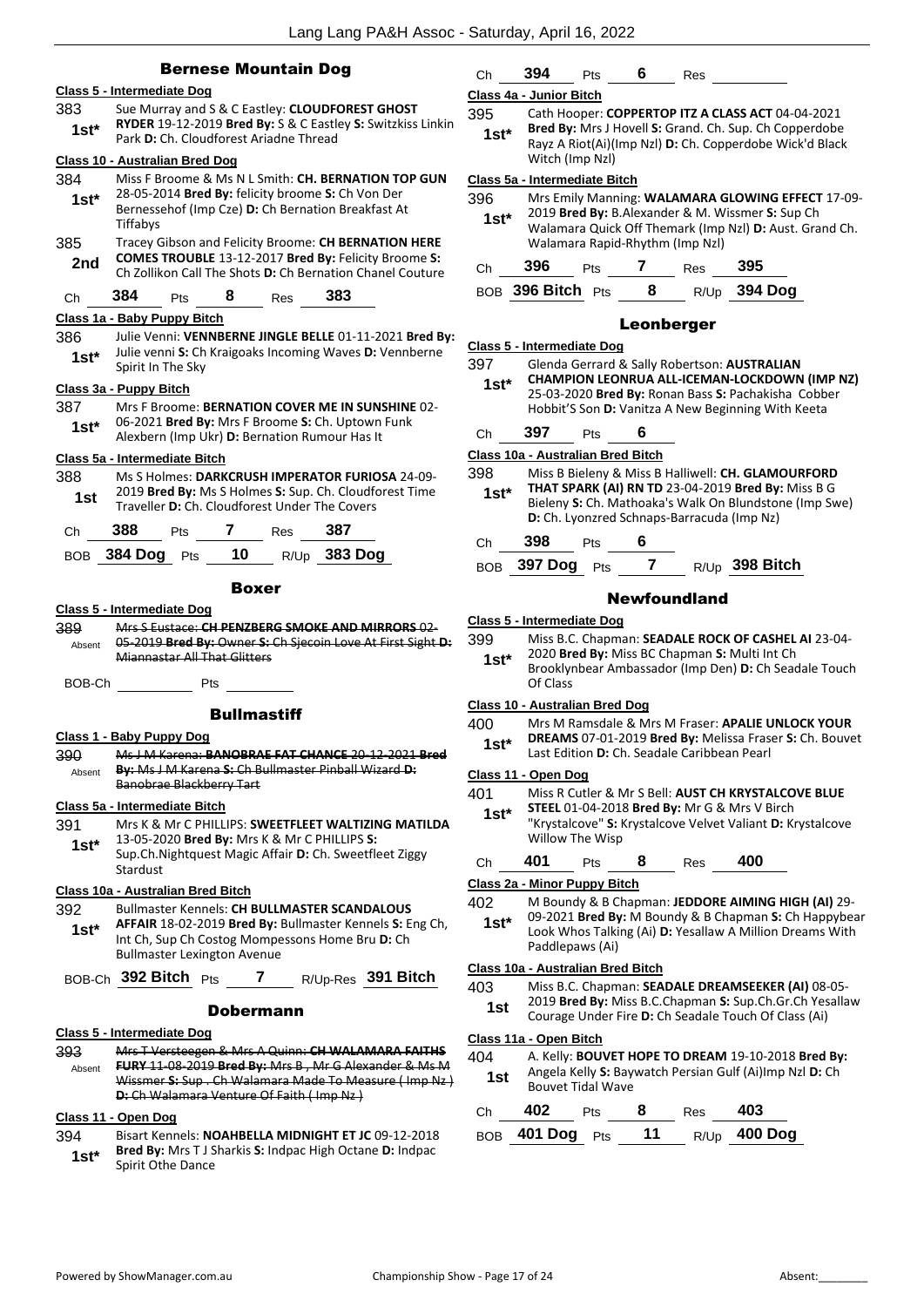## Portuguese Water Dog

| Class 11 - Open Dog                  |                    |                                                  |                   |               |                                                                    |  |  |  |  |  |  |
|--------------------------------------|--------------------|--------------------------------------------------|-------------------|---------------|--------------------------------------------------------------------|--|--|--|--|--|--|
| 405                                  |                    |                                                  |                   |               | Ms C Taylor & Mr R Barger: UPTREND CELESTIAL                       |  |  |  |  |  |  |
| 1st*                                 |                    |                                                  |                   |               | NAVIGATOR 15-07-2018 Bred By: Mrs R A & Miss S Beaman              |  |  |  |  |  |  |
|                                      | <b>Endless Sea</b> |                                                  |                   |               | S: Uptrend One Of The Greatest D: Uptrend Claircreek               |  |  |  |  |  |  |
|                                      |                    |                                                  |                   |               |                                                                    |  |  |  |  |  |  |
| Ch                                   | 405                | <b>Pts</b>                                       | 6                 |               |                                                                    |  |  |  |  |  |  |
| Class 2a - Minor Puppy Bitch         |                    |                                                  |                   |               |                                                                    |  |  |  |  |  |  |
| 406                                  |                    |                                                  |                   |               | R and S Beaman: UPTREND QUEEN OF THE DARK 08-10-                   |  |  |  |  |  |  |
| $1st*$                               |                    |                                                  |                   |               | 2021 Bred By: R&S Beaman S: Ch Uptrend Dark Passenger              |  |  |  |  |  |  |
|                                      |                    | D: Nz Ch Templegate Mrs Crunchbucket             |                   |               |                                                                    |  |  |  |  |  |  |
| Ch                                   | 406                | $Pts$ 6                                          |                   |               |                                                                    |  |  |  |  |  |  |
|                                      |                    |                                                  |                   |               | BOB 405 Dog Pts 7 R/Up 406 Bitch                                   |  |  |  |  |  |  |
|                                      |                    |                                                  |                   |               |                                                                    |  |  |  |  |  |  |
|                                      |                    | Pyrenean Mountain Dog                            |                   |               |                                                                    |  |  |  |  |  |  |
| Class 5 - Intermediate Dog           |                    |                                                  |                   |               |                                                                    |  |  |  |  |  |  |
| 407                                  |                    |                                                  |                   |               | Ms T Kirkland: CHALARONNE GARDIEN DU ROYAUME (AI)                  |  |  |  |  |  |  |
| 1st*                                 |                    |                                                  |                   |               | 19-11-2019 Bred By: Ms T Kirkland S: Nord Uch, Nord Ch.            |  |  |  |  |  |  |
|                                      |                    |                                                  |                   |               | Soulman's Terence (Swd) D: Grand Ch. Annaru L Ete                  |  |  |  |  |  |  |
|                                      |                    | Tourmaline (Ai)                                  |                   |               |                                                                    |  |  |  |  |  |  |
| Class 10 - Australian Bred Dog       |                    |                                                  |                   |               |                                                                    |  |  |  |  |  |  |
| 408                                  |                    |                                                  |                   |               | Ms T Kirkland: CHALARONNE GARDIEN DELAGALAXIE (AI)                 |  |  |  |  |  |  |
| 1st*                                 |                    |                                                  |                   |               | 19-11-2019 Bred By: Ms T Kirkland S: Nord Uch, Nord Ch.            |  |  |  |  |  |  |
|                                      |                    |                                                  |                   |               | Soulman's Terence (Swd) D: Grand Ch. Annaru L Ete                  |  |  |  |  |  |  |
|                                      |                    | Tourmaline (Ai)                                  |                   |               |                                                                    |  |  |  |  |  |  |
| Ch                                   | -408               | Pts                                              |                   | 7 Res 407     |                                                                    |  |  |  |  |  |  |
| <u> Class 2a - Minor Puppy Bitch</u> |                    |                                                  |                   |               |                                                                    |  |  |  |  |  |  |
| 409.                                 |                    |                                                  |                   |               | Ms T Kirkland: CHALARONNE TAURIEL RUBELITE (AI) 01-10-             |  |  |  |  |  |  |
| Absent                               |                    |                                                  |                   |               | 2021 Bred By: Ms T Kirkland S: Sup. Ch. Barreges Theoden           |  |  |  |  |  |  |
|                                      |                    | <b>D:</b> Grand Ch. Annaru L Ete Tourmaline (Ai) |                   |               |                                                                    |  |  |  |  |  |  |
| Ch                                   |                    | Pts                                              |                   |               |                                                                    |  |  |  |  |  |  |
|                                      |                    |                                                  |                   |               | BOB 408 Dog Pts 7 R/Up 407 Dog                                     |  |  |  |  |  |  |
|                                      |                    |                                                  |                   |               |                                                                    |  |  |  |  |  |  |
|                                      |                    |                                                  | <b>Rottweiler</b> |               |                                                                    |  |  |  |  |  |  |
| Class 5 - Intermediate Dog           |                    |                                                  |                   |               |                                                                    |  |  |  |  |  |  |
| 410                                  |                    |                                                  |                   |               |                                                                    |  |  |  |  |  |  |
| 1st*                                 |                    |                                                  |                   |               | Bobbee Terrill: MOCCAROTT HAMMRIIK ROMAN 25-09-                    |  |  |  |  |  |  |
|                                      |                    |                                                  |                   |               | 2020 Bred By: Cheryl Jones S: Emcee Hammer Von Muntz               |  |  |  |  |  |  |
|                                      |                    |                                                  |                   |               | Von Isas Haus D: Supreme Ch Sahne Razzle Dazzle                    |  |  |  |  |  |  |
| 411                                  |                    |                                                  |                   |               | Simone Robbins: VOMSCHATZ SAMBO 07-10-2020 Bred                    |  |  |  |  |  |  |
| 2nd                                  |                    |                                                  |                   |               | <b>By:</b> Simone Robbins S: Ludendorf Samson D: Ch Vomschatz      |  |  |  |  |  |  |
|                                      |                    | Chika Boom Ccd Ra                                |                   |               |                                                                    |  |  |  |  |  |  |
| Ch                                   | 410                |                                                  |                   | Pts 7 Res 411 |                                                                    |  |  |  |  |  |  |
| Class 2a - Minor Puppy Bitch         |                    |                                                  |                   |               |                                                                    |  |  |  |  |  |  |
| 412                                  |                    |                                                  |                   |               | ERIC HUNN: ROTTFUERST VON LIONESS BEAR 10-09-2021                  |  |  |  |  |  |  |
|                                      |                    |                                                  |                   |               | Withdrawn Bred By: MR E HUNN S: Ch Rottfuerst Von Nitro Bear Et.Jc |  |  |  |  |  |  |
|                                      |                    | D: Petrovrotti Puma Bear                         |                   |               |                                                                    |  |  |  |  |  |  |
| Class 5a - Intermediate Bitch        |                    |                                                  |                   |               |                                                                    |  |  |  |  |  |  |
| 413                                  |                    |                                                  |                   |               | Simone Robbins: VOMSCHATZ BEANIE BOOM 07-10-2020                   |  |  |  |  |  |  |
|                                      |                    |                                                  |                   |               | Bred By: Simone Robbins S: Ludendorf Samson D:                     |  |  |  |  |  |  |
| 1st.                                 |                    | Ch. Vomschatz Chickasaw Boom Ccd Rn              |                   |               |                                                                    |  |  |  |  |  |  |
| Class 10a - Australian Bred Bitch    |                    |                                                  |                   |               |                                                                    |  |  |  |  |  |  |
| 414                                  |                    |                                                  |                   |               | Simone Robbins: VOMSCHATZ BOOMS GIRL ON FYAH 07-                   |  |  |  |  |  |  |
| 1st*                                 |                    |                                                  |                   |               | 10-2020 Bred By: Simone Robbins S: Ludendorf Samson D:             |  |  |  |  |  |  |
|                                      |                    | Ch Vomschatz Chika Boom Ccd Ra                   |                   |               |                                                                    |  |  |  |  |  |  |
|                                      |                    | Ch 414 Pts 8 Res 413                             |                   |               |                                                                    |  |  |  |  |  |  |
|                                      |                    |                                                  |                   |               |                                                                    |  |  |  |  |  |  |
|                                      |                    | BOB 414 Bitch Pts                                |                   |               | 10 R/Up 410 Dog                                                    |  |  |  |  |  |  |
|                                      |                    |                                                  | <b>Samoyed</b>    |               |                                                                    |  |  |  |  |  |  |

## **Class 1 - Baby Puppy Dog**

- 415 J Beard D Klaaysen KORiley: **KALASKA MAGIC** 
	- **MASTERMIND** 03-01-2022 **Bred By:** J Beard D Klaaysen K ORiley **S:** Kalaska Aloha It'S Friday **D:** Kalaska Let'S Make Magic **1st\***

## **Class 3 - Puppy Dog**

416 Olivia Clark: **AIREBIS SALTED CARAMEL OREO** 18-05-2021 **Bred By:** Judy, Graham & Kellie Hughes **S:** Snerzok An

**1st**\* Brea by: Judy, Granam & Kellie Hughes S: Sherzok An<br>**1st\*** Expression Of Love D: Ch. Airebis I Love Cookies N Cream

## **Class 10 - Australian Bred Dog**

417 J Beard D Klaaysen & K O'Riley: **KALASKA POPARAZZI** 02- 07-2019 **Bred By:** Beard Klaaysen & O'Riley **S:** Ch Kalaska Dearly Beloved **D:** Kalaska Pop Prinz. Ess **1st\***

#### **Class 11 - Open Dog**

| 418    | K. O Riley: AUST.CH. NORDICHARM ROYAL WIZARD 18-01-     |
|--------|---------------------------------------------------------|
| $1st*$ | 2019 Bred By: Ms C Graham S: Ch. Kalaska Dearly Beloved |
|        | D: Ch. Nordicharm Summer Breeze                         |

| Ch | 417 | Pts | 8 | Res | 418 |
|----|-----|-----|---|-----|-----|
|----|-----|-----|---|-----|-----|

#### **Class 3a - Puppy Bitch**

419 Mrs D Klaaysen Mr J Beard & Mrs K ORiley: **KALASKA** 

**POWER OF ONE** 16-06-2021 **Bred By:** Mrs D Klaaysen Mr J Beard & Mrs K ORiley **S:** Ch Nordicharm Royal Wizard **D:**  Kalaska Insta Savvy Girl **1st**

#### **Class 4a - Junior Bitch**

420 Miss N Morrison: **SAMOOKA KOOL BANANAS** 18-12-2020

**Bred By:** Mrs K M Mickie **S:** Ch. Samoola Kool Afair **D: 1st\* Brea By:** Mrs K M MICH<br>Samooka Eternal Love

## **Class 5a - Intermediate Bitch**

| 421    |     |            |   |                                          |                                                      | Miss Kim Wardle: AUST CH KIMARK KEYAH OF EXCELLENCE |
|--------|-----|------------|---|------------------------------------------|------------------------------------------------------|-----------------------------------------------------|
| $1st*$ |     |            |   | True Excellence D: Ch Kalaska All For Me | 10-01-2020 Bred By: Miss Kim Wardle S: Sup Ch Kimark |                                                     |
| Ch     | 421 | <b>Pts</b> | 8 | <b>Res</b>                               | 420                                                  |                                                     |

| BOB 421 Bitch Pts | 11 | R/Up <b>417 Dog</b> |
|-------------------|----|---------------------|
|                   |    |                     |

## Schnauzer

#### **Class 11a - Open Bitch**

- 422 Tanya Gardner: **DOENITZ MISS CALIBRE** 19-02-2019 **Bred By:** Miss S Hancox **S:** Ch. Caribbean Star Khinjan ( Imp Uk ) **1st\* by:** Miss S Hancox **S:** Cn. Caribbean Star K<br>**D:** Ave Concorde Azalea ( lid ) ( Imp Rus )
- BOB-Ch **422 Bitch** Pts **6**

## Schnauzer (Giant)

**Class 5 - Intermediate Dog**

- 423 Mrs SK Foote: **TREULIEBE CRAFTED BY FIRE** 16-06-2020 **Bred By:** Mrs SK Foote **S:** Sup Ch Stablemaster's Krafted By **1st\*** Brea By: Mrs SK Foote S: Sup Cn Stablemaster's Ki<br>Legends (Imp Fin) **D:** Treuliebe Fire In The Sky (Ai)
- BOB-Ch **423 Dog** Pts **6**

## Schnauzer (Miniature)

- **Class 10 - Australian Bred Dog**
- 424 Mrs A & Ms R Milkins: **AUST CH BLAIZENOAK ONCE IN A BLUE MOON** 06-07-2020 **Bred By:** EXH **S:** Wildrush's Dare To Dream At Blaizenoak (Imp Sk) **D:** Cranmil Pina Cola Absent

# Ch Pts

- **Class 1a - Baby Puppy Bitch**
- 425 Emily Bekker: **EGOIST SEASIDE SERENITY** 02-11-2021 **Bred By:** Dragutin Mladenovic **S:** Repetition's Lord Of The Rings **1st\* By:** Dragutin Miladenovich **D:** House Kazak Randori

#### **Class 4a - Junior Bitch**

426 B M Luczak: **BRONTIDE MAJESTICAL MOVER** 27-11-2020 **Bred By:** B M Luczak **S:** Ch Gemais Hardy Kruger **D:** Nauza Absent

## Nardia **Class 5a - Intermediate Bitch**

427 Ms P Haigh: **CH FORESTAL KEEP THE FAITH** 22-09-2019

**Bred By:** Ms P Haigh **S:** Am Gr Ch Tomar's Captain Morgan **1st\* Bred By:** MS P Haigh **5:** Am G<br>**D:** Forestal Gotta Have Faith

#### **Class 10a - Australian Bred Bitch**

428 B M Luczak: **BRONTIDE MYSTIFY ME** 30-08-2020 **Bred By:** B M Luczak **S:** Ch Gemais Hardy Kruger **D:** Ch Brontide Glitzy Gal Absent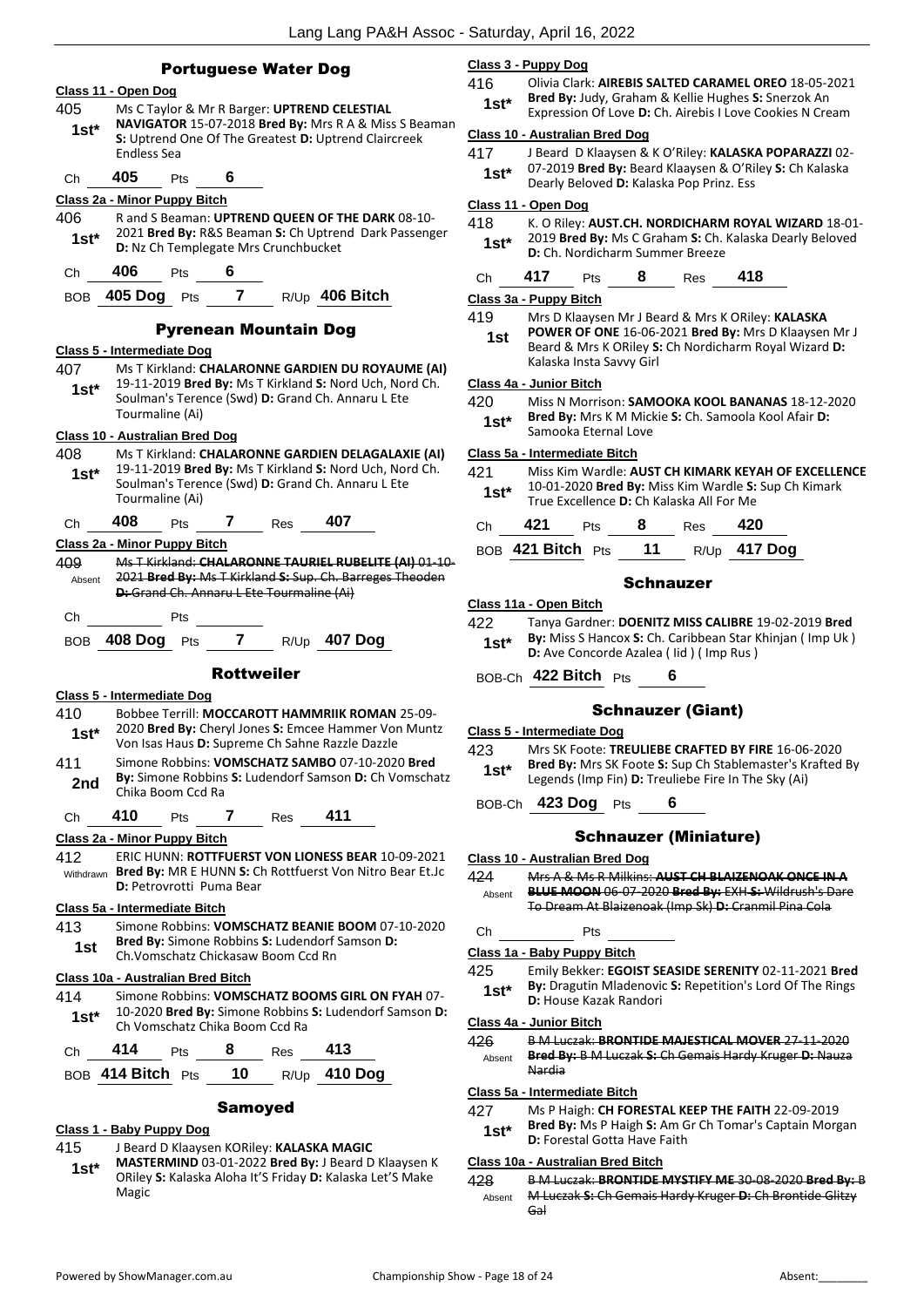| 429<br>Absent                                                                                                                                                                                      | Kim Strahan: KIEREE WAY BACK INTO LOVE 25-01-2021<br>Bred By: Kim Strahan S: Rushmere Pure Anarchy D:<br><b>Blaizenoak Music And Lyrics</b>                                             |     |                |                |                                                                                                                                                                         |  |  |
|----------------------------------------------------------------------------------------------------------------------------------------------------------------------------------------------------|-----------------------------------------------------------------------------------------------------------------------------------------------------------------------------------------|-----|----------------|----------------|-------------------------------------------------------------------------------------------------------------------------------------------------------------------------|--|--|
| 430<br>$1st^*$                                                                                                                                                                                     | Class 11a - Open Bitch<br>Ms D Strahan: MIAVISTA BRANDY AND ICE 02-05-2020<br>Bred By: Ms D Strahan S: Miaybrik Just Another Fiddle D:<br>Aust Ch Cranmil Brandy Schnapps               |     |                |                |                                                                                                                                                                         |  |  |
| Ch                                                                                                                                                                                                 | 427                                                                                                                                                                                     | Pts | 7              | Res            | 430                                                                                                                                                                     |  |  |
|                                                                                                                                                                                                    | BOB 427 Bitch Pts                                                                                                                                                                       |     | $\overline{7}$ |                | R/Up 430 Bitch                                                                                                                                                          |  |  |
|                                                                                                                                                                                                    |                                                                                                                                                                                         |     |                | Siberian Husky |                                                                                                                                                                         |  |  |
|                                                                                                                                                                                                    | <b>Class 5 - Intermediate Dog</b>                                                                                                                                                       |     |                |                |                                                                                                                                                                         |  |  |
| 431                                                                                                                                                                                                |                                                                                                                                                                                         |     |                |                | Debbie Bisley: DEBTIN TALK OF THE DEVIL 11-08-2020 Bred                                                                                                                 |  |  |
| 2nd                                                                                                                                                                                                | Alpine Ultimate Wish                                                                                                                                                                    |     |                |                | By: Debbie Bisley S: Sup Ch Birindi Takin Care Of Bizness D:                                                                                                            |  |  |
| 432<br>$1st^*$                                                                                                                                                                                     | Moon                                                                                                                                                                                    |     |                |                | Mrs A Beconsall: AUST CH CANYONLANDS LIGHTS YOU UP<br>15-10-2020 Bred By: Mrs Amanda Becconsall S: Sup Ch<br>Birindi Takin Care Of Bizness D: Canyonlands Once In A Blu |  |  |
|                                                                                                                                                                                                    | Class 11 - Open Dog                                                                                                                                                                     |     |                |                |                                                                                                                                                                         |  |  |
| 433<br>$1st^*$                                                                                                                                                                                     | Mrs A Beconsall: AUST CH CANYONLANDS U THOUGHT U<br>HAD ME 21-05-2019 Bred By: Amanda Becconsall S: Can Ch<br>Ch Vanac's Kool Move'n Dude (Imp Can) D: Aust<br>Aeukanmanuva Music Queen |     |                |                |                                                                                                                                                                         |  |  |
| Ch                                                                                                                                                                                                 | 433                                                                                                                                                                                     | Pts | 8              | Res            | 432                                                                                                                                                                     |  |  |
|                                                                                                                                                                                                    | Class 3a - Puppy Bitch                                                                                                                                                                  |     |                |                |                                                                                                                                                                         |  |  |
| 434<br>$1st*$                                                                                                                                                                                      | Mrs A Beconsall: CANYONLANDS LITES UP THE SKY (AI)<br>20-06-2021 Bred By: Mrs A Becconsall S: Sup Ch Icepower<br>The Benchmark D: Canyonlands Once In A Blu Moon                        |     |                |                |                                                                                                                                                                         |  |  |
|                                                                                                                                                                                                    | Class 10a - Australian Bred Bitch                                                                                                                                                       |     |                |                |                                                                                                                                                                         |  |  |
| 435<br>Mrs A Beconsall: AUST CH CANYONLANDS QUEEN OF<br>MUSIC 21-05-2019 Bred By: Amanda Becconsall S: Can Ch<br>1st*<br>Ch Vanac's Kool Move'n Dude (Imp Can) D: Aust<br>Aeukanmanuva Music Queen |                                                                                                                                                                                         |     |                |                |                                                                                                                                                                         |  |  |
| Сh                                                                                                                                                                                                 | 435                                                                                                                                                                                     | Pts | 7              | Res            | 434                                                                                                                                                                     |  |  |
|                                                                                                                                                                                                    | BOB 435 Bitch Pts                                                                                                                                                                       |     | 10             |                | R/Up 433 Dog                                                                                                                                                            |  |  |

## Tibetan Mastiff

#### **Class 10a - Australian Bred Bitch**

436 Mr JM & Mrs DA Burke: **CH BRAVURA IHA SANGHA** 10-06- 2015 **Bred By:** JM & DA BURKE **S:** Ch Bono Temzin Gangpori **1st**\* 2015 **Bred By:** JM & DA BU<br>**D:** Ch Bravura Gurparveen

BOB-Ch **436 Bitch** Pts **6**

# Group 6 - Specials

| <b>Best</b><br>Pts: 25 | <b>Newfoundland</b><br>401<br>Miss R Cutler & Mr S Bell: Aust CH Krystalcove Blue Steel                                        |   |
|------------------------|--------------------------------------------------------------------------------------------------------------------------------|---|
| <b>R/Up</b><br>Pts: 15 | 421<br>Samoyed<br>Miss Kim Wardle: AUST CH KIMARK KEYAH OF EXCELLENCE                                                          |   |
| Baby                   | <b>Bernese Mountain Dog</b><br>386<br>Julie Venni: Vennberne jingle belle                                                      |   |
| Minor                  | <b>Portuguese Water Dog</b><br>406<br>R and S Beaman: Uptrend Queen Of The Dark                                                |   |
| <b>Puppy</b>           | Siberian Husky<br>434<br>Mrs A Beconsall: Canyonlands Lites up The Sky (AI)                                                    |   |
| Junior                 | Alaskan Malamute<br>381<br>Mrs S & Mr M Turner and Mrs S Glasheen, Ms H French -<br>Davis: Hamalek In Good Company With Kataku |   |
| Inter                  | Samoved<br>421<br>Miss Kim Wardle: AUST CH KIMARK KEYAH OF EXCELLENCE                                                          |   |
| Aus Br                 | Siberian Husky<br>435<br>Mrs A Beconsall: Aust CH Canyonlands Queen Of Music                                                   |   |
| Open                   | <b>Newfoundland</b><br>401<br>Miss R Cutler & Mr S Bell: Aust CH Krystalcove Blue Steel                                        |   |
| Finish                 | Absent                                                                                                                         | 8 |

# Group 7 - Non-Sporting Group

Mrs Diane Shackleford (VIC)

Start Time:

## Boston Terrier

## **Class 4 - Junior Dog**

437 Sue Res: **OZSTOCK WHAT A STUNNER** 27-03-2021 **Bred By:** Ozstock Kennels **S:** Ch Canmoy's Boston Rockefeller Imp Fin **D:** Ch Ozstock National Tresure Absent

## **Class 11 - Open Dog**

- 438 Shaun Manning & Philippe Mayorkinos: **SUP. CH. ZAREBA LETS GET READY TORUMBLE** 16-09-2015 **Bred By:** Mrs D
	- Norquay & Miss A Corbett **S:** Campbell Clan's Cruisin For A Bruisin **D:** Zareba The Devine Miss M **1st\***
- Ch **438** Pts **6** Res

## **Class 1a - Baby Puppy Bitch**

439 J Semmler V Clarke: **THE SECRET LIFE OF EVE** 19-12-2021 **Bred By:** J Semmler V Clatke **S:** Loualli Wizards Wand **D:**  1st<sup>\*</sup> **brea by:** J Semm<br>Where'S Winnie

#### **Class 4a - Junior Bitch**

440 J Semmler V Clarke: **BOSTONBOB MOLLY MUMBLES** 22-03- 2021 **Bred By:** J Semmler V Clarke **S:** Loualli Wizards Wand **1st**\* **D:** Bostonbob Where'S Winnie **1st** 

#### **Class 5a - Intermediate Bitch**

#### 441 Pam Fordred: **BARONRATH REACHING FOR THESTARS** 09- 09-2020 **Bred By:** Susanne Sutherland **S:** Ch Zelos Dzined With Intent **D:** Baronrath Enchanted Angel Absent

## **Class 11a - Open Bitch**

442 Mrs S Sutherland: **BARONRATH ENCHANTED ANGEL (AI)** 21-04-2018 **Bred By:** Mrs S Sutherland **S:** Am Ch Quinlan N Kennedys Tumbleweed (Imp Usa) **D:** Ch Baronrath A Work Of Art Absent

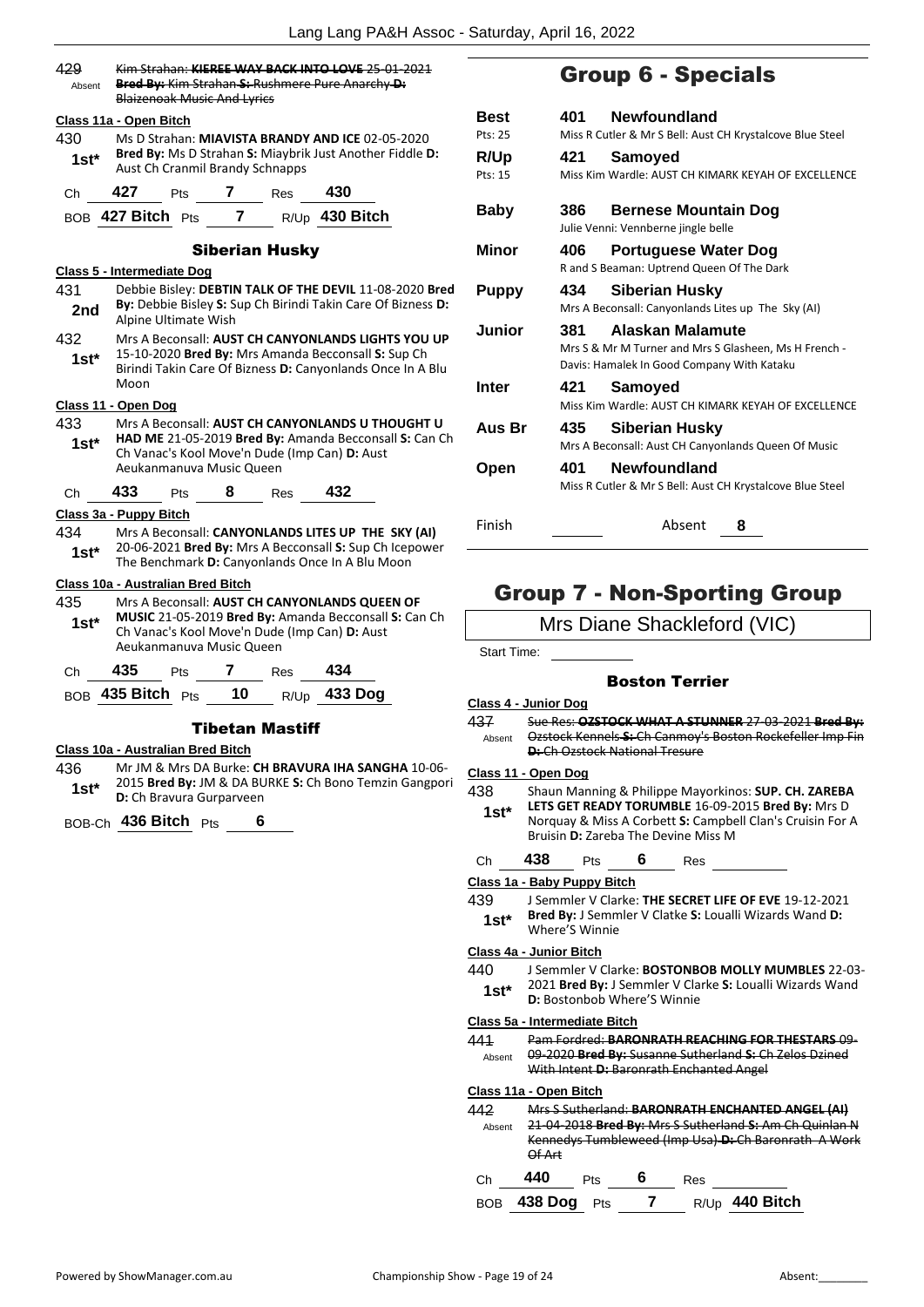## British Bulldog **Class 5 - Intermediate Dog** 443 Linda Dempsey & Jeff Jansz: **CH JANAYIN THE COLOUR OF MAGIC** 16-06-2020 **Bred By:** Linda Dempsey Jeff Jansz **S:** Ch **1st\*** MAGIC 16-06-2020 Bred By: Linda Dempsey Jeff Jansz<br>Janayin Colour Me Happy D: Ch Janayin As If By Magic Ch **443** Pts **6 Class 3a - Puppy Bitch** 444 Linda Dempsey & Jeff Jansz: **JANAYIN SWIPE RIGHT** 21-04- 2021 **Bred By:** Linda Dempsey & Jeff Jansz **S:** Janayin Play **1st** Zuzi **Brea By:** Linda Dempsey & Jeff Jansz<br>Me A Memory **D:** Janayin A Lil Bit O Magic **Class 5a - Intermediate Bitch** 445 Mrs K Buss: **BESTOBRITISH FRECKLES N BOWS** 30-07-2020 **Bred By:** Mrs K Buss **S:** Ch Janayin Heads Iwin Tails Ulose **D: 1st Bred By:** Mrs K Buss **S:** Ch Jan<br>Ch Hallaby Caught Ya Looking Ch **445** Pts **7** Res **444** BOB **443 Dog** Pts **8** R/Up **445 Bitch Dalmatian Class 4 - Junior Dog** 446 J. L. Clark-Pearman: **TRUDALS DON'T ARGUE** 11-06-2021 **Bred By:** J. L. Clark-Pearman **S:** Trudals Dartanian **D:** Trudals **1st\* Bred By:** J.<br>Polly Anna 447 Jalorca Kennels: **BOGIEVIEW DEL AMOR DE LA VIDA** 25-03- 2021 **Bred By:** Bogieview Kennels **S:** Grand Ch Jalorca La 2nd <sup>2021</sup> Brea by: bogieview Kennels 3: Grand Christon<br>Copa De La Vida D: Whytewood Winter Snowflakes **Class 11 - Open Dog** 448 Miss Alisha Van Vliet: **CH EDELEVLEK STOPTHWORLDNMELTWTHU RN** 03-03-2020 **Bred By:** Miss Alisha Van Vliet **S:** Ch Telde Mac Heath **D:** Ch & Neut Ch Edelevlek First Lady Of Hope Et Ra Ca **1st** Ch **446** Pts **8** Res **448 Class 2a - Minor Puppy Bitch** 449 Tina Wells: **BANGOR PRETTY IN PINK** 28-09-2021 **Bred By:** Tina Wells **S:** Ch. Paceaway James Bond **D:** Bangor Ms Molly **1st\* Class 3a - Puppy Bitch** 450 Tina Wells: **BANGOR LUCYINTHSKY WTHDIAMONDS** 28-09- 2021 **Bred By:** Tina Wells **S:** Ch. Paceaway James Bond **D: 1st**\* **2021 brea by:** The Bangor Ms Molly **Class 4a - Junior Bitch** 451 Michelle stirrup: **MINSTERLY NYMERIA STAR DUST** 09-04- 2021 **Bred By:** Michelle stirrup **S:** Ch. Whytewood Bronson **1st Digital Brea by:** Michelle Stirtup **1st 1st 1st 1st 1st 1st 1st 1st 1st 1st 1st 1st 1st 1st 1st 1st 1st 1st 1st 1st 1st 1st 1st 1st 1st 1st 1st 1st 1st 1st Class 5a - Intermediate Bitch** 452 Debbie Bisley: **DEBTIN THE FORCE AWAKENS** 15-08-2019 **Bred By:** Debbie Bisley **S:** Ch. Whytewood Bronson In Blak **2nd D:** Debtin Fyre N Ice 453 Josephine Wines: **JALORCA GOT MY EYE ON YOU** 30-05- Absent

- 2020 **Bred By:** Jalorca Kennels **S:** Paceaway Pendragon **D:**  Jalorca Dallas Dubois **1st\***
- 454 Tina Wells: **BANGOR PURPLE DIAMOND** 16-02-2020 **Bred By:** Mrs T L Wells **S:** Ch. Whytewood Bronson In Blak **D: 3rd By:** Mrs T L Well<br>Bangor Oh Lola

## **Class 10a - Australian Bred Bitch**

- 455 Jalorca Kennels: **JALORCA LA NINA LA COPA** 08-12-2018 **Bred By:** Exh **S:** Grand Champ Jalorca La Copa De La Vida **D: 1st\*** Bred By: Exh S: Grand Champ Jalord<br>Jalorca Queen Elsa O Arendelle (Ai)
- 456 Miss Alisha Van Vliet: **EDELEVLEK TRIED N TERRIFIC RN** 12- 07-2019 **Bred By:** Miss Alisha Van Vliet **S:** Sup Ch Krystaway 2nd <sup>U7-2019</sup> Brea By: MISS Alisha Van Vilet S: Sup Ch Krysta<br>Weekend Hustler D: Edelevlek La Princesa Grace Rn Ca

## **Class 11a - Open Bitch**

- 457 Caroche kennels: **AUST CH CAROCHE RETURN TO THE**
- **HAMPTONS RN** 04-05-2015 **Bred By:** Exh **S:** Ch Trudals Dark **1st\*** HAMPTONS RN 04-05-2015 Bred<br>Shadow D: Ch Paceaway Revenge
- 458 Jalorca Kennels: **AUST CH JALORCA FIRE OF THE DRAGON** 11-02-2020 **Bred By:** Exh **S:** Ch Paceaway Pendragon **D: 2nd** II-02-2020 **Brea By:** Exh S: Ch Pacea<br>Grand Ch Jalorca French Fire Chaser

459 Rachel Downie: **EDELEVLEK IT WAS MEANT TO BE** 31-03- 2018 **Bred By:** Miss A Van Vliet **S:** Adstaff Frankie Falzoni **D: 3rd** 2018 **Bred By:** Miss A Va<br>**Edelevlek Gypsy Warrior** 

| Ch | 457                    | <b>Pts</b> | 16 | Res | 450                 |
|----|------------------------|------------|----|-----|---------------------|
|    | BOB 457 Bitch $Pts$ 19 |            |    |     | R/Up <b>446 Dog</b> |

## French Bulldog

## **Class 1 - Baby Puppy Dog**

- 460 Carrski Knls: **CARRSKI CREATING A STORM ( AI )** 09-12-
- 2021 **Bred By:** Carrski Knls **S:** Sup Ch Carrski Rumour Haz It **1st**\* 2021 Bred By: Carrski Knis S: Su<br>**D:** Carrski On Any Given Sunday
- 461 Carrski Knls: **CARRSKI STORM CHASER ( AI )** 09-12-2021 **Bred By:** Carrski Knls **S:** Sup Ch Carrski Rumour Haz It **D: 2nd Dieu by:** Carrski Killis **3:** 3up Carrski On Any Given Sunday

## **Class 2 - Minor Puppy Dog**

- 462 L.Balog: **BENYKIRA PLAYING WITH FIRE** 10-09-2021 **Bred**
- **By:** L.Balog **S:** Zulubul Zeuss **D:** Ch.Benykira Love Me Do **1st\***

## **Class 5 - Intermediate Dog**

- 463 Mr R & Mrs N Wilson: **CH CARRSKI MURPHYS LAW** 04-10- 2020 **Bred By:** Carrski Knls **S:** Carrski By George Ive Got It **D:**  Carrski On Any Given Sunday **1st\***
- Ch **463** Pts **7** Res **462**

## **Class 4a - Junior Bitch**

- 464 Maureen Watkins: **DACCORD VELVET DASSISI AI** 14-04- 2021 **Bred By:** M.A Rosser E.L Davidson **S:** Original Sin D'assisi (Usa **D:** Daccord Charisme
- 465 Mr R & Mrs N Wilson: **CARRSKI DIAMOND ON DIAMONDS** 08-02-2021 **Bred By:** Carrski Kennels **S:** Carrski By George Ive Got It **D:** Carrski Destiny Strikes Agian **1st\***

## **Class 5a - Intermediate Bitch**

466 Michelle stirrup: **COLKERRY TEQUILA** 21-09-2020 **Bred By:** Mr f & mrs c huckstepp **S:** Sarcelles Gaston **D:** Ch. Colkerry 1st **Mannys Girl** 

## **Class 11a - Open Bitch**

- 467 L Balog: **ORRINSHIR KATIE PERRY** 06-02-2021 **Bred By:** Mrs S J Taylor **S:** Grand Ch Kaysand Lovin Yr Style **D:** Orrinshir **1st** <sup>5 J</sup> Laylor **5:** Grand **1st**
- Ch **465** Pts **8** Res **467** BOB **465 Bitch** Pts **10** R/Up **467 Bitch**

## German Spitz (Klein)

- **Class 4 - Junior Dog**
- 468 Mrs L Mitchell: **CH SPITZMAGIC. SUPER TROUPER (AI)** 21-
- 02-2021 **Bred By:** Mrs L Mitchell **S:** Manzamas It's Right It's **1st**\* UZ-ZUZI **Bred By:** MITS L MIT IN STRAM STRAM Wrong (Imp Uk) **D**: Ch Spitzmagic Black Valkyrie
- BOB-Ch **468 Dog** Pts **6**

## German Spitz (Mittel)

## **Class 10 - Australian Bred Dog**

- 469 Mrs K & Mr T Doyle & Mrs M & Mr J Field: **CH.**
- **ORIONSTARS THE DRAGON SLAYER** 07-01-2016 **Bred By:** MISS VENETIA M APRILE **S:** Mediaevalage Dragons Fire **D:**  Ch. Musique Kharlessi (Imp Uk) **1st\***

BOB-Ch **469 Dog** Pts **6**

## Great Dane

## **Class 2 - Minor Puppy Dog**

470 Mr R & Mrs M Buckland: **BUCKERSDANE MAN IN THE** 

**MIRROR (AI)** 23-09-2021 **Bred By:** Mr R & Mrs M Buckland **S:** Sup.Ch.Darkat Agent Provocateur **D:** Ch. Buckersdane Jitterbug **1st**

## **Class 4 - Junior Dog**

471 Alisha Watson: **STRYKERDANE ATTN T DETAIL** 19-12-2020 **Bred By:** Mrs A & Mr T Watson **S:** Aus Ch Underane Got The **1st\*** Brea By: Mrs A & Mr T Watson S: Aus Ch Under<br>Look D: Aus Ch Strykerdane The Cookie Monsta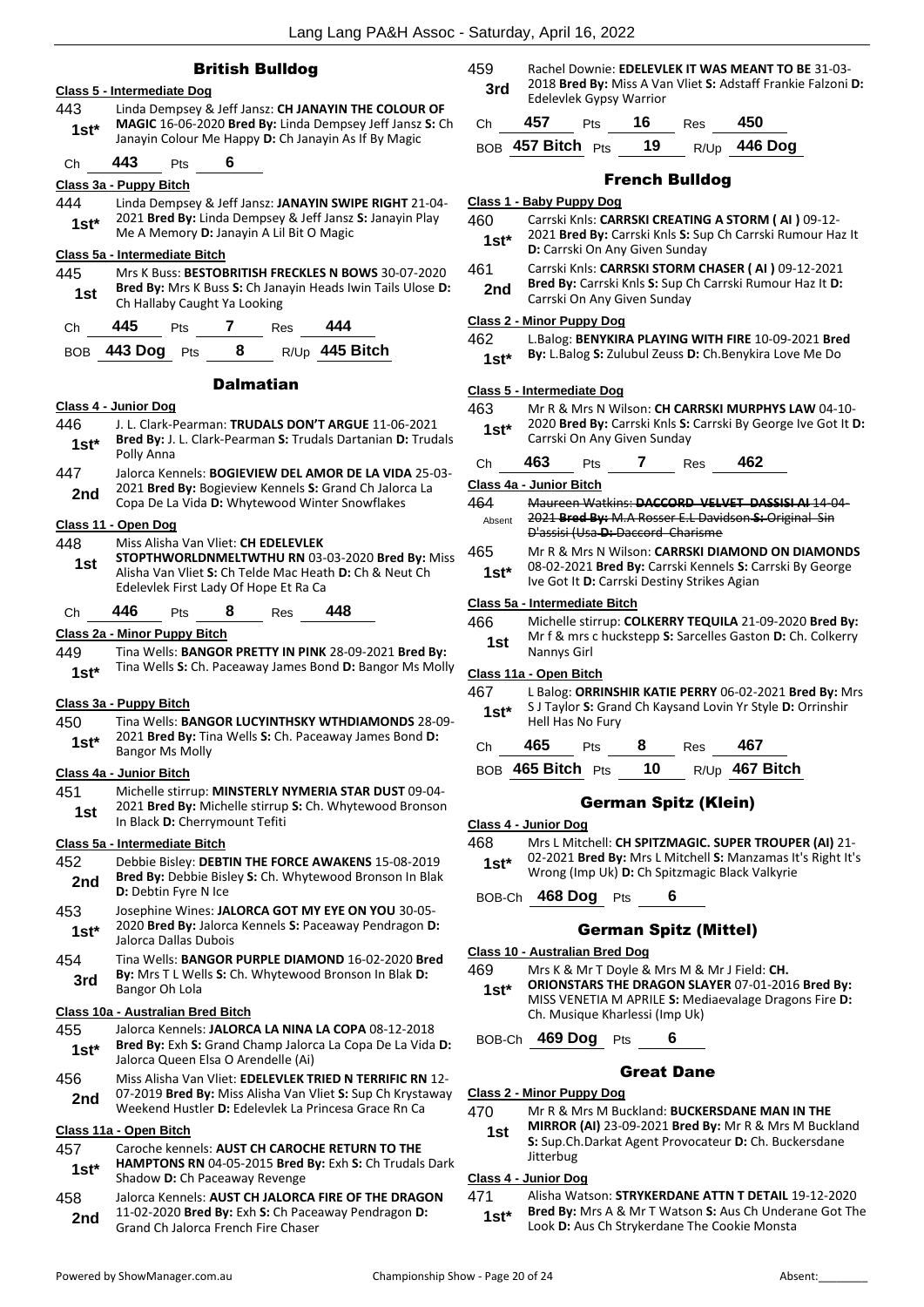|           | Class 11 - Open Dog                                                                                       |                 |
|-----------|-----------------------------------------------------------------------------------------------------------|-----------------|
| 472       | K.M.Ward: ONDANE JUST WILD ABOUT HARRY 16 04 2019                                                         | Clas            |
| Absent    | Bred By: K.M. Ward S: Underane Drawcard D: Ondane Love<br>Is In The Air (Ai)                              | 486             |
| 473       | MS H MACGREGOR: ELEGANSER EMBRACE EUPHORIA 30-                                                            |                 |
| 2nd       | 03-2019 Bred By: MRS A BJORNEREM S: Ch. Onyxdanes All<br>Martini N Gossip D: Eleganser Dilly Dally        | <u>Clas</u>     |
| 474       | R.Harvey: CH UNDERANE GOT THE LOOK 27-05-2018 Bred                                                        | 487             |
| 1st       | By: Mrs R.Harvey S: Am Grch Hauern Rockingdane'S Knight                                                   | 1               |
|           | In Shining Armour (Imp Usa) D: Aus Ch Danelyne Liberty<br>Star (Ai)                                       |                 |
|           |                                                                                                           | Clas            |
| Ch        | 470<br>9<br>474<br>Pts<br>Res                                                                             | 488<br>1        |
| 475       | Class 2a - Minor Puppy Bitch<br>Tracey Coyle: BUCKERSDANE SHE CAUSED A SCENE AT                           |                 |
|           | CHERAN (AI) 23-09-2021 Bred By: Mr R & Mrs M Buckland                                                     | Сh              |
| $1st*$    | S: Sup Ch Darkat Agent Provocateur D: Ch Buckersdane                                                      | Clas            |
|           | Jitterbug                                                                                                 | 489             |
|           | Class 4a - Junior Bitch                                                                                   | 1               |
| 476       | A & T WATSON: STRYKERDANE BOWELL NAGARI 19-12-                                                            |                 |
|           | Withdrawn 2020 Bred By: A & T WATSON S: Ch Underane Got The Look                                          | <u>Clas</u>     |
|           | D: Strykerdane The Cookie Monsta                                                                          | 49 <sub>C</sub> |
|           | Class 5a - Intermediate Bitch                                                                             | 1               |
| 477       | Mr R & Mrs M Buckland: AUS CH BUCKERSDANE YABBA<br>DABBA DOO 17-01-2020 Bred By: MR R & MRS M             |                 |
| $1st^*$   | BUCKLAND S: Am.Ch.Am.Gr.Ch.Br Hauer N Rockingdane'S                                                       | Сh              |
|           | Knight In Shining Armour D: Ch Buckersdane Jitterbug                                                      | BC              |
|           | Class 11a - Open Bitch                                                                                    |                 |
| 478       | Mr T & Mrs A Watson & Ms R Harvey: AUS CH UNDERANE                                                        |                 |
| $1st^*$   | GIRL ON FIRE (AI) 27-05-2018 Bred By: Mrs R Harvey S:                                                     | Clas            |
|           | Am.Grch Hauern Rockingdane's Knight In Shinning                                                           | 491             |
|           | Armour(Imp Usa) D: Aus Ch Danelyne Liberty Star (Ai)                                                      | 1               |
| Ch        | 475<br>9<br>477<br>Pts<br>Res                                                                             |                 |
|           | R/Up 470 Dog<br>BOB 475 Bitch $Pts$<br>13                                                                 |                 |
|           |                                                                                                           |                 |
|           |                                                                                                           | BC              |
|           | <b>Japanese Spitz</b>                                                                                     |                 |
|           | Class 1 - Baby Puppy Dog                                                                                  |                 |
| 479       | Miss Jade Worthington: MORSHA ODIMAY PONCHO 21-10-                                                        | Clas            |
| Absent    | 2021 Bred By: Mrs L Dwyer S: Gr Ch. Morsha Beauabby<br>Odie <b>D:</b> Maemuki Little Town Flirt           | 492<br>1        |
|           | Class 5 - Intermediate Dog                                                                                |                 |
| 480       | C Darby & D Hanslow: DAESDAEMAR LOVE REWRITTEN JC.                                                        | Ch              |
| 2nd       | 28-12-2019 Bred By: A Huggins S: Sup.Ch. Daesdaemar                                                       | Clas            |
|           | Rewrite The Stars D: Ch. Daesdaemar Rebel Heart                                                           | 493             |
| 481       | JANE BUCKLAND: <b>PUDDLEDUCKY STARRY NIGHT</b> 12-04-                                                     | 1               |
| $1st*$    | 2020 Bred By: JANE BUCKLAND S: Sup. Ch. Daesdaemar<br>Rewrite The Stars D: Ch. Daesdaemar Tequila Sunrise |                 |
|           |                                                                                                           | <u>Clas</u>     |
|           | <b>Class 10 - Australian Bred Dog</b><br>Ms J Buckland: AUST CH PUDDLEDUCKY BEES KNEES 25-10-             | 494             |
| 482       | 2018 Bred By: MS J BUCKLAND S: Sup Ch Daesdaemar New                                                      | 1               |
| 1st*      | Moon D: Ch Daesdaemar Tequila Sunrise                                                                     | <u>Clas</u>     |
|           | <u> Class 11 - Open Dog</u>                                                                               | 495             |
| 483       | Leonie Wallace: BELZBENTLEY THE EMINEM SHOW 27-04-                                                        | 1               |
| Absent    | 2019 Bred By: Rebecca Bentley S: Ch Belzbentley South Of                                                  |                 |
|           | The Border-D:-Ch Belzbentley The Last Stand                                                               | Clas            |
| Сh        | 482<br>481<br>8<br>Pts<br>Res                                                                             | 496             |
|           | Class 4a - Junior Bitch                                                                                   |                 |
| 484       | JANE BUCKLAND: PUDDLEDUCKY PIKA BOO 07-04-2021                                                            |                 |
| 1st*      | Bred By: JANE BUCKLAND S: Puddleducky Starry Night D:                                                     | Сh              |
|           | Puddleducky Heart Of The Sun                                                                              | BC              |
|           | Class 5a - Intermediate Bitch                                                                             |                 |
| 485       | Rebecca Bentley: BELZBENTLEY CROWN OF THORNS 13 10                                                        |                 |
| Absent    | 2020 Bred By: Rebecca Bentley S: Ch Belzbentley Wild Card<br><b>D:</b> Ch Belzbentley The Last Stand      | Clas            |
|           |                                                                                                           | 497             |
| Ch<br>BOB | 484<br>6<br>Pts<br>Res<br>481 Dog<br><b>482 Dog</b><br>9<br>R/Up<br>Pts                                   | Al              |

## Keeshond

## **Class 2 - Minor Puppy Dog**

Miss L Wyhoon: LEIFHOND KING OF THE DEVIL 01-10-2021 **Bred By:** Mr. F & Miss L Wyhoon **S:** Ch. Sandstock King Of **The Castle D:** Ch. Leifhond Devils In Disguise The Castle **D:** Ch. Leifhond Devils In Disguise

## **Class 4 - Junior Dog**

487 Ms L.M. Rawlings: **AUST CH VENLO UNDER WRAPS** 10-04- 2021 **Bred By:** Mr A & Mrs P L Yu **S:** Ch. Nawtikees Captain **St** 2021 **Bred By:** Mr A & Mrs P L Yu S: Ch. Naw<br>Underpants **D**: Ch Venlo Spice Up The Party

## **Class 11 - Open Dog**

- 488 Mr. K. & Mrs. K.J. Lamble: **VENLO HERE COMES TROUBLE** 30-08-2017 **Bred By:** Mr A & Mrs. P.L. Yu **S:** Ch. Venlo
	- **St\*** 30-08-2017 **Bred By:** Mr A & Mrs. P.L. Yu **S:** C<br>Limted Edition **D:** Ch. Venlo Doing It My Way

| Ch | 487 | ₽ts | 8 | <b>Res</b> | 488 |
|----|-----|-----|---|------------|-----|
|----|-----|-----|---|------------|-----|

## **Class 2a - Minor Puppy Bitch**

489 L. Wyhoon: **LEIFHOND SWEET ASA RED ROSE** 13-09-2021 **Bred By:** Mr. F & Miss L Wyhoon **S:** Ch. Sandstock King Of **St\*** Bred By: Mr. F & Miss L Wynoon S: Ch. Sands<br>The Castle D: Ch Leifhond Precious Rubyrose

## **Class 5a - Intermediate Bitch**

- Mr K. & Mrs K.J. Lamble: VENLO SHADES OF WINTER 14-
- 06-2019 **Bred By:** Mr A & Mrs. P.L. Yu **S:** Sup.Ch. Nawtikees Riders On The Storm **D:** Ch. Venlo What About Me **1st\***

| Ch | 490             | <b>Pts</b> |    | Res | 489              |
|----|-----------------|------------|----|-----|------------------|
|    | BOB 487 Dog Pts |            | 10 |     | $R/Up$ 490 Bitch |

## Lhasa Apso

|  | Class 11a - Open Bitch |
|--|------------------------|
|  |                        |

491 Wyowna Kennels: **SUP CH. CHIC CHOIX PARTI TROUBLE AT ELSHAMARA ( IMP FIN )** 08-09-2017 **Bred By:** JUHA KARES **S:** Chic Choix Black Pepper **D:** Ee Ch Fin Ch Chic Choix Sabotage **1st\***

## BOB-Ch **491 Bitch** Pts **6**

## Poodle (Standard)

## **Class 10 - Australian Bred Dog**

492 Mrs H Newberry: **KIANTI FLYING SOLO** 16-06-2019 **Bred By:** Newbery H **S:** Ch Cotian Man On A Mission (Ai) **D:** Negresca **st**\* Newbery H **S:**<br>Moon Dancer

## Ch **492** Pts **6**

**Class 1a - Baby Puppy Bitch**

- 493 Kylie Tatti: **KYSAN JENNI FROM THE BLOCK** 01-11-2021
	- **Bred By:** Kylie **S:** Noxas Accidentally In Love **D:** Kysan Ariel **1915 St<sup>\*</sup> Brea By:** Kylle St\* Dare To Dream

## **Class 2a - Minor Puppy Bitch**

494 Kylie Tatti: **KYSAN HOT PANTS** 15-09-2021 **Bred By:** Kylie **S:**  Am.Ch.Ch Zhemchuzhina Sibiri Romario **D:** Kysan Green Wiv **st**\* Am.Com

## **Class 5a - Intermediate Bitch**

## Estelle Dunn: STARUS DANCING ON MOONBEAMS 05-12-

- 2019 **Bred By:** Miss N Tetof **S:** Am Ch. Bar-None Riding
- **St\*** 2019 **brea by:** MISS N Tetor **5:** Am Ch. Bar-None For Shotgun (Imp Usa) **D:** Ch.Starus I Came To Dance

## **Class 10a - Australian Bred Bitch**

- 496 Mrs Karen Gregory: **STARUS MIDNIGHT ISLAND GIRL** 05- 12-2019 **Bred By:** Miss N Tetof **S:** Am Ch. Bar-None Riding
	- **St Example 2** Letter **12-2019 Breu by:** Miss N Tetor **3.** And the Bar-No<br>Shotgun (Imp Us) **D:** Ch. Starus I Came To Dance

| Ch <b>495</b> | <b>Pts</b> | -8 | $\sim$ Res | 494 |  |
|---------------|------------|----|------------|-----|--|
|               |            |    |            |     |  |

BOB **495 Bitch** Pts **9** R/Up **494 Bitch**

## Poodle (Miniature)

## **Class 10 - Australian Bred Dog**

497 Mrs J Sculac & Mrs M Wong: **CH JENUIN SOUTHERN MIDNIGHT SON** 28-12-2018 **Bred By:** Mrs J Sculac **S:** Ch Michandy Striking Midnight (Imp Uk) **D:** Jenuin Southern Sky bsent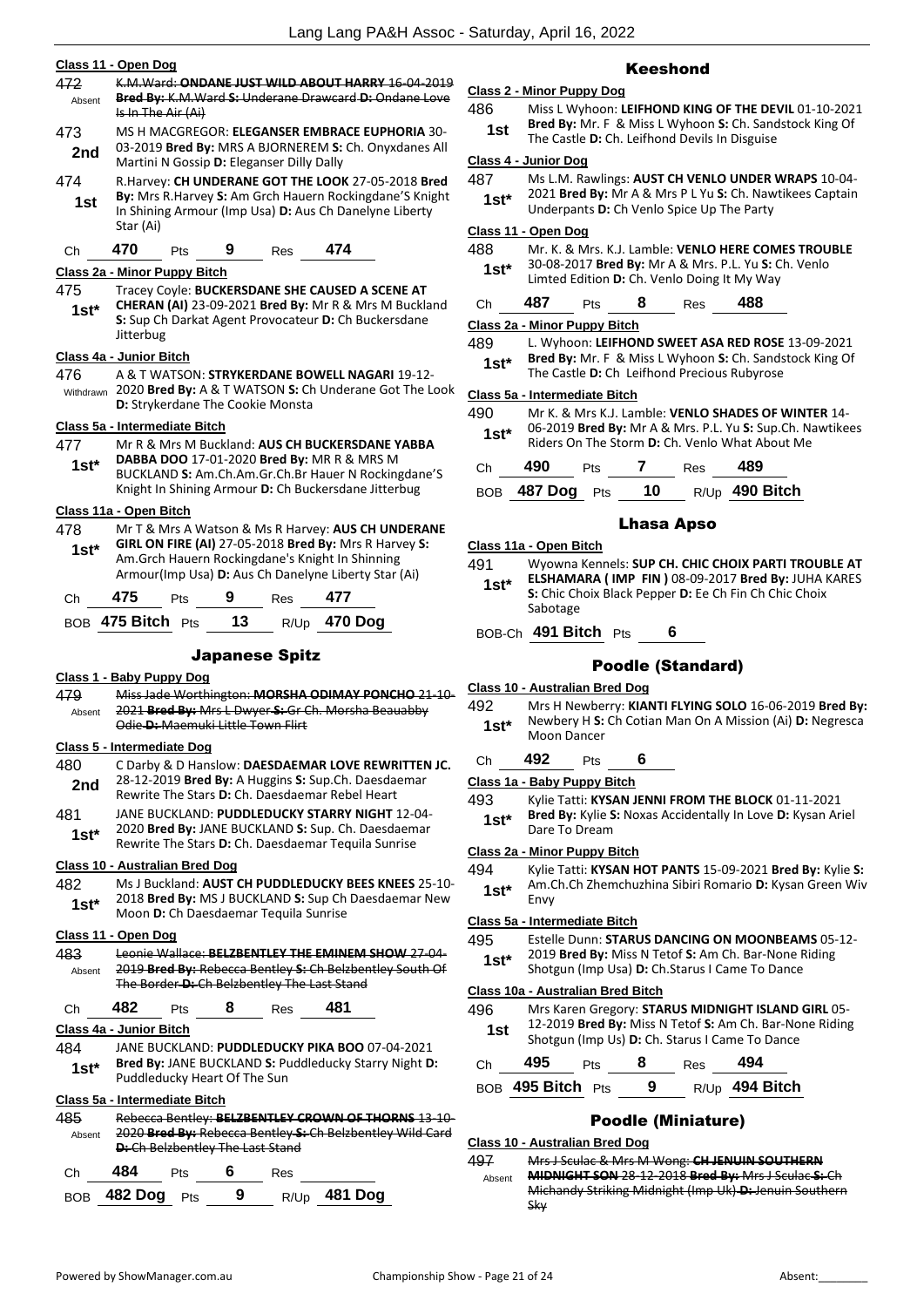| Ch             | Pts                                                                                                                                                |                 | Class 11a - Open Bitch                 |
|----------------|----------------------------------------------------------------------------------------------------------------------------------------------------|-----------------|----------------------------------------|
|                |                                                                                                                                                    | 509             | Monique Born                           |
|                | Class 3a - Puppy Bitch                                                                                                                             | $1st^*$         | 2016 Bred By:                          |
| 498            | Doreen Tudge: JENUIN HEAVENLY STARR 14-08-2021 Bred                                                                                                |                 | L'amour (Usa)                          |
| Absent         | By: J Sculac S: Kateisha I Wanna Revolushin D: Ch Jenuin<br><b>Midnight Godess</b>                                                                 | Ch              | 506<br>Pts                             |
|                | Ch Pts                                                                                                                                             |                 | BOB 506 Bitch Pts                      |
|                | BOB Pts R/Up                                                                                                                                       |                 |                                        |
|                | Poodle (Toy)                                                                                                                                       |                 | <b>Class 4 - Junior Dog</b>            |
|                | Class 4 - Junior Dog                                                                                                                               | 510             | A Bowler & C F                         |
|                |                                                                                                                                                    | $1st*$          | <b>MADE ME DO</b><br>Ch Rus Ch Ch E    |
| 499<br>$1st^*$ | annette hansen: PROCLAIM QUEST TO DREAM 03-05-2021<br>Bred By: annette hansen S: Ch Bellissima The Queens<br>Manpower D: Ch Silkyelk Dark Rhapsody |                 | Dance With Th                          |
|                | 499<br>6                                                                                                                                           | 511             | Class 5 - Intermediate D               |
| Ch             | <b>Pts</b>                                                                                                                                         | Absent          | Mr Y & Mrs M<br>$(HMP USA)$ 30         |
| 500            | Class 3a - Puppy Bitch<br>annette hansen: PROCLAIM CASCADE IN DREAMS 03-05-                                                                        |                 | Charly De Ane                          |
| $1st^*$        | 2021 Bred By: A Hansen S: Ch Bellissima The Queens                                                                                                 |                 | Yourself D: Br                         |
|                | Manpower D: Ch Silkyelk Dark Rhapsody                                                                                                              |                 | Class 10 - Australian Bro              |
| Ch             | 500<br>6<br><b>Pts</b>                                                                                                                             | 512             | <b>RIMPOCHE KEI</b><br>2019 Bred By:   |
|                | BOB 500 Bitch Pts 7 R/Up 499 Dog                                                                                                                   | $1$ st $^*$     | Promise D: Rin                         |
|                | <b>Schipperke</b>                                                                                                                                  | Ch <sub>a</sub> | 510<br>Pts                             |
|                |                                                                                                                                                    |                 | Class 2a - Minor Puppy                 |
|                | Class 11 - Open Dog                                                                                                                                | 513             | Mr J & Mrs C P                         |
| 501            | P GRUTZNER G CRUSE N CURWEN & M ADKINS: SUP CH,<br>AM GR CH RIVENDELS FORGED IN FIRE(IMP USA) 27-09-                                               | $1st^*$         | 2021 Bred By:                          |
| $1st^*$        | 2017 Bred By: A HALTERMAN & L HAINES S: Am Gr Ch Pl                                                                                                |                 | Ch Bai Kuin Ha<br>Game                 |
|                | Rivendel's Barefoot Bandit D: Am Gr Ch Br Rivendel's                                                                                               |                 |                                        |
|                | <b>Catching Fire</b>                                                                                                                               |                 | Class 3a - Puppy Bitch                 |
| Ch             | 501<br>6<br>Pts                                                                                                                                    | 514             | Mr J & Mrs C P<br><b>DEVIL 07-05-2</b> |
|                | Class 4a - Junior Bitch                                                                                                                            | $1st^*$         | Ch/Rus Ch/Rus                          |
| 502            | Ms P Grutzner & Mrs M Adkins: MONTERREZ LIFE OF THE                                                                                                |                 | Sadiya Dance \                         |
| $1st^*$        | PARTY 11-03-2021 Bred By: Mr G Cruse S: Am Gr/Aust                                                                                                 |                 | Class 4a - Junior Bitch                |
|                | Supreme Ch Rivendel's Forged In Fire (Imp Usa) D: Ch                                                                                               | 515             | Lisa Woolley: /                        |
|                | Ebonystar Spindrift Unforgettable (Imp Usa)                                                                                                        | 1st             | PRINCESS 31-0                          |
| Ch             | 502<br>6<br><b>Pts</b>                                                                                                                             |                 | Prince Of Fire I<br>Mr Y & Mrs M       |
| BOB            | 501 Dog Pts 7 R/Up 502 Bitch                                                                                                                       | 516<br>Absent   | 2021 Bred By:                          |
|                |                                                                                                                                                    |                 | Perect Storm (                         |
|                | <b>Shar Pei</b><br><b>Class 5 - Intermediate Dog</b>                                                                                               | Ch              | 515<br>Pts                             |
| 503            | L & M Wright: RYNKLS ROLLIN VALENTINO 05-07-2020                                                                                                   | BOB             | 510 Dog<br>Pts                         |
| $1st*$         | Bred By: Rynkls S: Ch Rynkls Captain James T D: Rynkls                                                                                             |                 |                                        |
|                | <b>Holiday At The Lodge</b>                                                                                                                        |                 | Xoloi                                  |
| 504            | Samantha Seffelaar: TERRA DOS CELTAS OVER THE                                                                                                      |                 | Class 1 - Baby Puppy Do                |
| 2nd            | TWILIGTH 09-10-2019 Bred By: Pablo Suarez Perez S:                                                                                                 | 517             | Lynette Lancas                         |
|                | Canarianpeis I'm A Dreaming Soul D: Terra Dos Celtas<br>Marks Of The Past Life                                                                     | $1st*$          | 10-01-2022 Br<br>Nuevos Comie          |
| Ch             | 503<br>504<br>7<br>Pts<br>Res                                                                                                                      |                 | Class 10 - Australian Bro              |
|                | Class 1a - Baby Puppy Bitch                                                                                                                        | 518             | Lynette Lancas                         |
| 505            | L & M Wright: ROLLSAPLENTY LUNAR ECLIPSE 22-10-2021                                                                                                | $1st*$          | 11-10-2019 Br                          |
| $1st*$         | Bred By: Rollsaplenty Shar-Pei S: Rynkls Rollin Valentino D:<br><b>Rollsaplenty Black Magik</b>                                                    | BOB-Ch          | D: Amorenekio<br>518 Dog               |
|                | Class 4a - Junior Bitch                                                                                                                            |                 |                                        |
| 506            | Monique Born: RILIQUE PURPLE RAYNE 21-03-2021 Bred                                                                                                 |                 |                                        |
| $1st*$         | By: Monique Born S: Ch. Gablehaus A Ht Jeet Kunido (Ai) D:<br>Ch. Matgo Pretty Aza Picture (Ai)                                                    |                 |                                        |
|                | Class 10a - Australian Bred Bitch                                                                                                                  |                 |                                        |
|                |                                                                                                                                                    |                 |                                        |

507 L & M Wright: **RYNKLS PEIATTENTION TOTHEROLLS** 03-10- 2018 **Bred By:** D Gooding & N Thompson **S:** Ch Rynkls **1st**\* 2018 **Bred By:** D Gooding & N Thompson S: Ch Rynkls Captain James T D: Ch Rynkls Peiattention Comesto Oz 508 Samantha Seffelaar: **SHANGYIN BOHEMIAN RHAPSODY** 06- 09-2020 **Bred By:** Mrs Samantha Seffelaar **S:** Manchouria **2nd** 09-2020 **Bred By:** Mrs Samantha Seffelaal<br>**2nd** King Of Jungle **D:** Shaylar Shelby Ur A Star

509 Monique Born: **MATGO PRETTY AZA PICTURE (AI)** 15-03- 2016 **Bred By:** Mr M F & Mrs B F Loades **S:** Royals C'est **D:** Ch.Matgo S Hot Spice

|              |   |         | $\overline{p}$ $\overline{p}$ $\overline{p}$ $\overline{p}$ $\overline{p}$ $\overline{p}$ $\overline{p}$ $\overline{p}$ $\overline{p}$ $\overline{p}$ $\overline{p}$ $\overline{p}$ $\overline{p}$ $\overline{p}$ $\overline{p}$ $\overline{p}$ $\overline{p}$ $\overline{p}$ $\overline{p}$ $\overline{p}$ $\overline{p}$ $\overline{p}$ $\overline{p}$ $\overline{p}$ $\overline{$ |
|--------------|---|---------|--------------------------------------------------------------------------------------------------------------------------------------------------------------------------------------------------------------------------------------------------------------------------------------------------------------------------------------------------------------------------------------|
| Ch 506 Pts 9 |   | Res 507 |                                                                                                                                                                                                                                                                                                                                                                                      |
|              | . |         |                                                                                                                                                                                                                                                                                                                                                                                      |

## BOB **506 Bitch** Pts **11** R/Up **503 Dog**

## Shih Tzu

- Pedini: **AUST CHAMPION SADIYA DEVIL**
- **MADE ME DO IT** 07-05-2021 **Bred By:** J & C Pedini **S:** Ru Jr Bai Kuin Hamlet (Imp Rus) D: Grand Ch Sadiya าe Devil

## **Class 5 - Intermediate Dog**

**Morag: BR PEPPER'S WHEN YOU BELIEVE** 

**(IMP USA)** 30-12-2019 **Bred By:** Leonardo Roslindo Pimenta ,Charly De Andrade Silveira **S:** Br Pepper's Believe In Pepper's Cover Girl At Wenrick

## **Class 10 - Australian Bred Dog**

- **NNELS: RIMPOCHE UBY GOT YOU 24-12-**
	- 2019 **Bred By:** Rimpoche Kennels **S:** Rimpoche Lick N Promise **D:** Rimpoche Love On Fire **1st\***
- Ch **510** Pts **7** Res **512**

## **Bitch**

- **Pedini: SADIYA WINNER TAKES IT ALL 25-09-**2021 **Bred By:** Mr J & Mrs C Pedini **S:** Aust Ch/Rus Ch/Rus Jr
- mlet (Imp Rus) **D:** Aust Ch Sadiya Wicked
- Pedini: **AUST CH. SADIYA SPEAK OF THE**
- **DEVIL** 07-05-2021 **Bred By:** Mr J & Mrs C Pedini **S:** Aust s Jr Ch Bai Kuin Hamlet (Imp Rus) **D:** Gr Ch With The Devil

| 515<br>1st    |     |     |     | Prince Of Fire D: Ch Dawmic Special Editionn                                                         | Lisa Woolley: AUSTRALIAN CHAMPION ELJAES BUTTERFLY<br>PRINCESS 31-01-2021 Bred By: Ms LJ Woolley S: Ch. Eljaes |
|---------------|-----|-----|-----|------------------------------------------------------------------------------------------------------|----------------------------------------------------------------------------------------------------------------|
| 516<br>Absent |     |     |     | Mr Y & Mrs M Morag: AFFINAGE SWEET KISSES 12-04-<br>Perect Storm (Imp Can) D: Affinage Eternal Flame | 2021 Bred By: Mr Y & Mrs M Morag-S: Ch, Symarun's The                                                          |
| ר.ר           | 515 | Pts | Res | 514                                                                                                  |                                                                                                                |

| BOB 510 Dog Pts | . 10 - | $R/Up$ 515 Bitch |
|-----------------|--------|------------------|
|                 |        |                  |

## itzcuintle Miniature

#### **Class 1 - Baby Puppy Dog**

**ster: ELAMOR COMER TOUR DE CORAZON** 

10-01-2022 **Bred By:** Lynette Lancaster **S:** Ch. Amorenekid **nzos D:** Ch. Amorenekid La Bamba

## **Class 10 - Australian Bred Dog**

- 518 Lynette Lancaster: **CH AMORENEKID NUEVOS COMIENZOS**
- **120 By:** T Cameron S: Tadeo (Suedan) Mex.Fci. **D:** Amorenekid Tinkerbald **1st\***

BOB-Ch **518 Dog** Pts **6**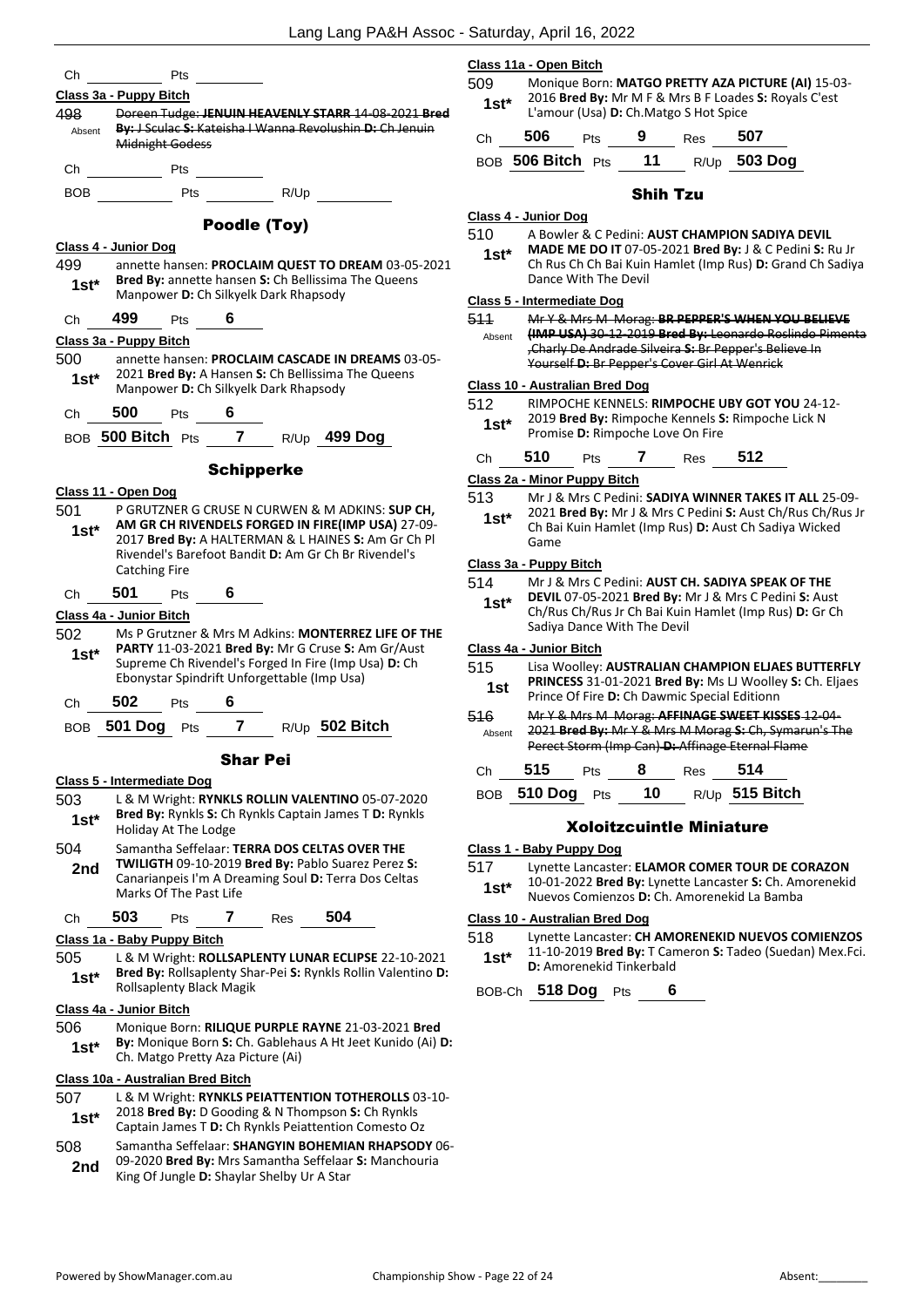# Group 7 - Specials

| <b>Best</b><br>Pts: 25 | 491          | Lhasa Apso<br>Wyowna Kennels: Sup Ch. Chic Choix Parti Trouble at<br>Elshamara (IMP FIN)                        |
|------------------------|--------------|-----------------------------------------------------------------------------------------------------------------|
| R/Up<br>Pts: 15        | 438          | <b>Boston Terrier</b><br>Shaun Manning & Philippe Mayorkinos: SUP. CH. ZAREBA<br><b>LETS GET READY TORUMBLE</b> |
| <b>Baby</b>            | 439          | <b>Boston Terrier</b><br>J Semmler V Clarke: The Secret life of Eve                                             |
| Minor                  | 475<br>(AI)  | <b>Great Dane</b><br>Tracey Coyle: Buckersdane She Caused A Scene at Cheran                                     |
| <b>Puppy</b>           | 450          | <b>Dalmatian</b><br>Tina Wells: BANGOR LUCYINTHSKY WTHDIAMONDS                                                  |
| Junior                 | 465          | <b>French Bulldog</b><br>Mr R & Mrs N Wilson: Carrski Diamond On Diamonds                                       |
| Inter                  | 443<br>Magic | <b>British Bulldog</b><br>Linda Dempsey & Jeff Jansz: CH Janayin The Colour Of                                  |
| Aus Br                 | 469.         | German Spitz (Mittel)<br>Mrs K & Mr T Doyle & Mrs M & Mr J Field: CH.<br>ORIONSTARS THE DRAGON SLAYER           |
| Open                   | 491          | Lhasa Apso<br>Wyowna Kennels: Sup Ch. Chic Choix Parti Trouble at<br>Elshamara (IMP FIN)                        |
| Finish                 |              | Absent<br>12                                                                                                    |